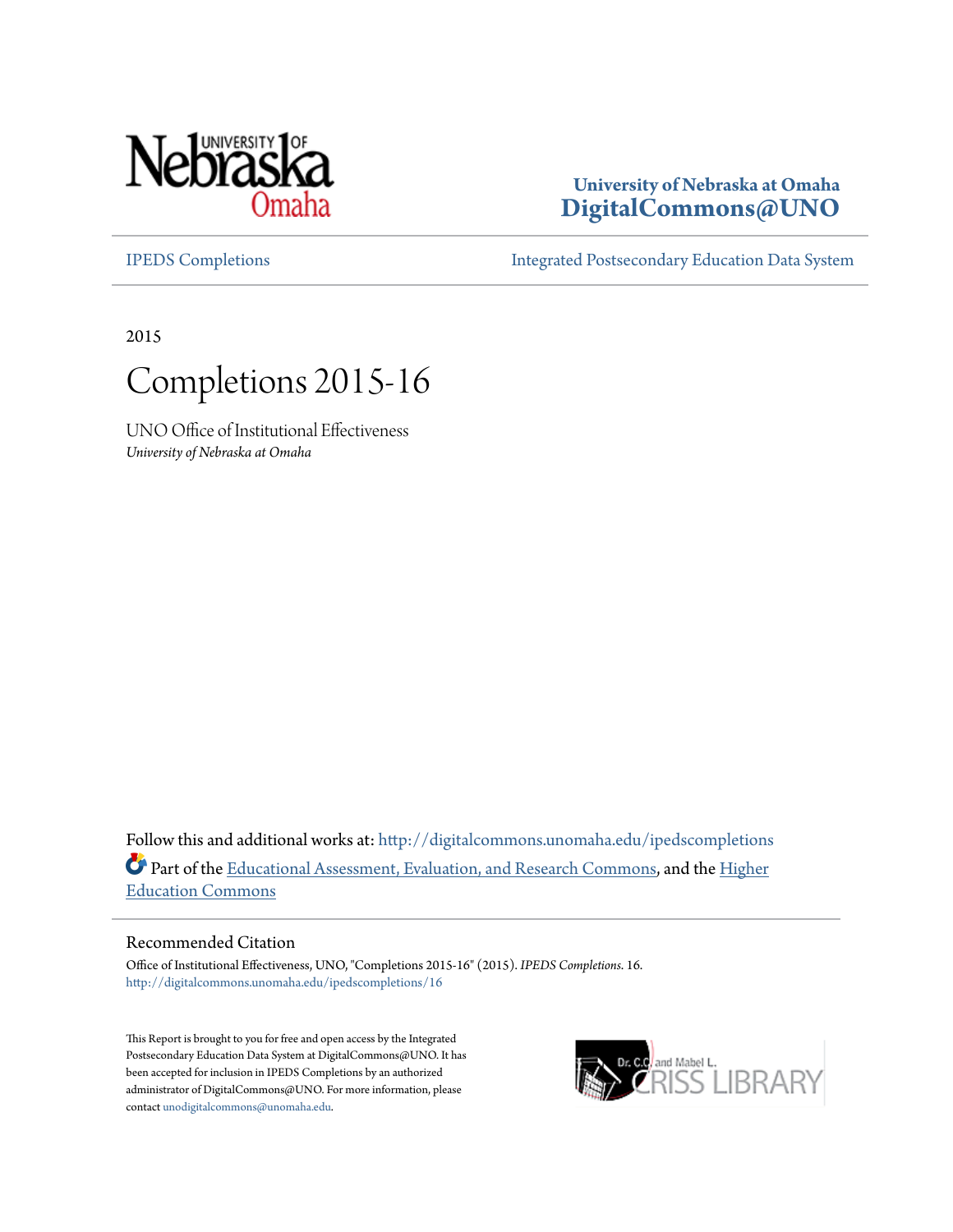#### **Institution: University of Nebraska at Omaha (181394) User ID: P1813941 Completions Overview**

Welcome to the IPEDS Completions survey component. The Completions component is one of several IPEDS components that is conducted during the Fall data collection period. It collects the number of degrees and certificates awarded by field of study, level of award, race/ethnicity, and gender. The reporting period for the Completions component is during the 12-month time period beginning July 1 of the previous calendar year and ending June 30 of the current calendar year; therefore, for this year's Completions component, the reporting period is between July 1, 2014 and June 30, 2015. The Completions component is also collecting the number of students (e.g., completers) who earned awards between July 1, 2014 and June 30, 2015.

Completions Common Errors

Some common completions component errors include the following:

- Including award levels on your current year Completions that were not reported on your previous year's (PY) Institutional Characteristics (IC). [Award levels in the PY IC component cannot be changed; therefore, contact the IPEDS Help Desk at 1-877-225-2568 if you need assistance.]
- Forgetting to select CIP codes for new programs of study that are offered by the institution, but do not have completions for the reporting period.
- Forgetting to enter in zero in at least one of the cells for CIP codes that do not have completions.

#### Recent Changes

- The following question on **distance education** has been added to the bottom of each individual "CIP Data" screen: "Is this program offered as a distance education program?"
- The following two screens, which collect data specifically on students were added to this component, beginning in the 2013-14 survey year:
	- "**All Completers**" Collects the number of students who earned an award between July 1, 2014 and June 30, 2015 by gender and race/ethnicity. (The intent of this screen is to collect an **unduplicated count** of total numbers of completers.)
	- "**Completers by Level**" Collects the number of students who earned an award between July 1, 2014 and June 30, 2015 by award level and 1) by gender; 2) by race/ethnicity; and 3) by age.
- The definition for Post-baccalaureate Certificate has changed slightly for the 2015-16 collection. The new definition is as follows: **An award that requires completion of an organized program of study beyond the bachelor's. It is designed for persons who have completed a baccalaureate degree, but does not meet the requirements of a master's degree.**

**NOTE: Even though Teacher Preparation certificate programs may require a bachelor's degree for admission, they are considered subbacalaureate undergraduate programs, and students in these programs are undergraduate students.**

General Information

#### CIP Codes:

 The [CIP 2010 Website](http://nces.ed.gov/ipeds/cipcode) includes a list of new CIP codes, a list of deleted CIP codes, a list of moved CIP Codes, and an online crosswalk of the 2000 CIP and 2010 CIP.

The [Resources Page](http://nces.ed.gov/ipeds/cipcode/resources.aspx?y=55) of the CIP 2010 website contains many valuable resources including:

- CIP 2010 Manual and copies of previous editions of the CIP Manual
- Crosswalk between the 2000 CIP codes and the 2010 CIP codes in Excel format

Keep in mind that some information provided by institutions on the Completions component appear in the [College Navigator](http://collegenavigator.ed.gov), which is a major tool used by consumers searching for information about postsecondary education. It is therefore vitally important that you include accurate information about your institution.

Survey materials can be downloaded using the following link: [Survey Materials.](https://surveys.nces.ed.gov/ipeds/VisIndex.aspx) The prior year revision system can be accessed using the following link: [Prior Year Revision System](http://192.168.102.153/IPEDS/PriorYearDataRedirect.aspx?survey_id=10)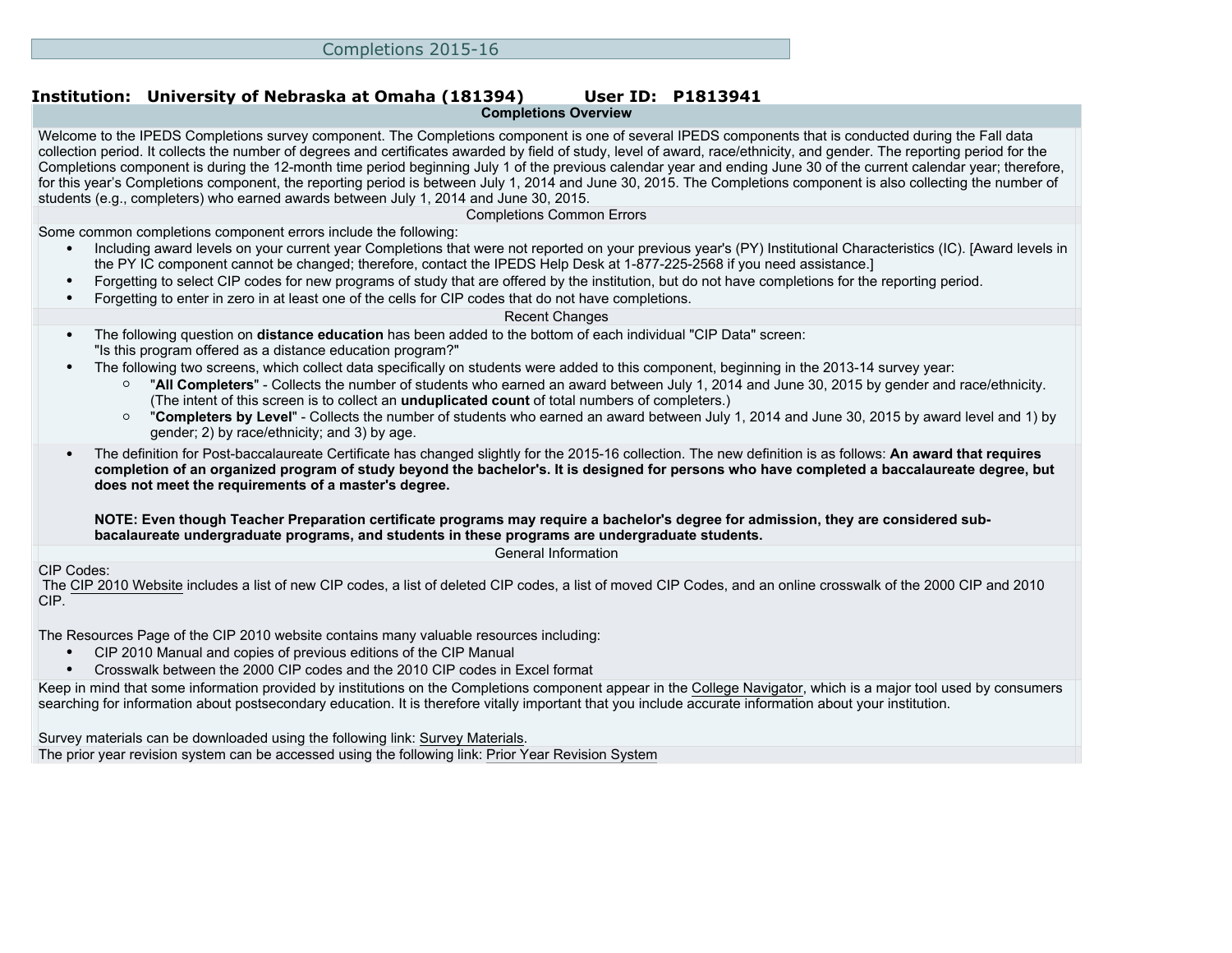# **Completions CIP Data**

| <b>CIPCODE</b>                          | Award<br>Level           |                |                | <b>Non</b><br>Major Gender Resident<br>Alien | Latino                           | American<br>Hispanic Indian or<br>Alaska<br><b>Native</b> | Asian          | African<br>American                | <b>Native</b><br>Black or Hawaiian<br>or Other White<br>Pacific<br><b>Islander</b> |                      | Two<br><b>or</b><br>more<br>Races | Race/<br><u>ethnicity</u><br>unknown | <b>Total</b>   | distance<br>education<br>program |
|-----------------------------------------|--------------------------|----------------|----------------|----------------------------------------------|----------------------------------|-----------------------------------------------------------|----------------|------------------------------------|------------------------------------------------------------------------------------|----------------------|-----------------------------------|--------------------------------------|----------------|----------------------------------|
| 03.0104<br><b>Environmental Science</b> | 5 - Bachelor's<br>degree | -1             | Men            | $\overline{0}$<br>$\mathbf{0}$               | $\overline{0}$<br>1              | 0                                                         | -1<br>$\Omega$ | 1                                  | $\overline{0}$                                                                     | 8                    | $\overline{0}$                    | $\mathbf{1}$                         | 11             |                                  |
|                                         |                          |                | Women<br>Total | $\Omega$                                     | $\mathbf{1}$                     | 0<br>0                                                    |                | $\Omega$<br>1                      | 0<br>$\Omega$                                                                      | 5<br>13              | $\mathbf 0$<br>$\boldsymbol{0}$   | $\overline{0}$<br>1                  | 6<br>17        | <b>No</b>                        |
| 03.0104                                 | 5 - Bachelor's           |                | Men            | $\Omega$                                     | $\overline{0}$                   | 0                                                         | $\Omega$       | $\Omega$                           | $\Omega$                                                                           | $\overline{0}$       | $\boldsymbol{0}$                  | $\overline{0}$                       | $\mathbf{0}$   |                                  |
| <b>Environmental Science</b>            | degree                   | 2              | Women          | $\Omega$                                     | $\overline{0}$                   | 0                                                         | $\Omega$       | $\Omega$                           | $\Omega$                                                                           | $\mathbf{0}$         | $\mathbf 0$                       | $\mathbf 0$                          | $\overline{0}$ |                                  |
|                                         |                          |                | Total          | $\Omega$                                     | $\Omega$                         | 0                                                         | $\Omega$       | $\overline{0}$                     | $\Omega$                                                                           | $\mathbf{0}$         | $\overline{0}$                    | $\overline{0}$                       | $\overline{0}$ | No                               |
| 05.0107                                 | 5 - Bachelor's           |                | Men            | $\mathbf{0}$                                 | $\overline{0}$                   | 0                                                         | $\Omega$       | $\mathbf{0}$                       | 0                                                                                  | $\Omega$             | $\overline{0}$                    | $\overline{0}$                       | $\Omega$       |                                  |
| Latin American Studies                  | degree                   | 1              | Women          | $\overline{0}$                               | 1                                | 0                                                         | $\overline{0}$ | $\overline{0}$                     | 0                                                                                  | $\overline{0}$       | $\boldsymbol{0}$                  | $\boldsymbol{0}$                     |                |                                  |
|                                         |                          |                | Total          | $\overline{0}$                               | 1                                | 0                                                         | $\Omega$       | $\overline{0}$                     | $\Omega$                                                                           | $\overline{0}$       | $\boldsymbol{0}$                  | $\boldsymbol{0}$                     |                | <b>No</b>                        |
| 05.0107                                 | 5 - Bachelor's           |                | Men            | $\overline{0}$                               | $\mathbf{1}$                     | 0                                                         | $\mathbf{0}$   | $\overline{0}$                     | $\Omega$                                                                           | $\mathbf{0}$         | $\boldsymbol{0}$                  | $\overline{0}$                       |                |                                  |
| <b>Latin American Studies</b>           | degree                   | $\overline{2}$ | Women          | $\overline{0}$                               | $\mathbf 1$                      | $\overline{0}$                                            | $\Omega$       | $\overline{0}$                     | $\Omega$                                                                           | $\mathbf{0}$         | $\mathbf 0$                       | $\mathbf 0$                          |                |                                  |
|                                         |                          |                | Total          | $\overline{0}$                               | $\overline{2}$                   | $\overline{0}$                                            | $\Omega$       | $\Omega$                           | $\Omega$                                                                           | $\mathbf{0}$         | $\overline{0}$                    | $\overline{0}$                       | $\overline{2}$ | <b>No</b>                        |
| 05.0201                                 | 5 - Bachelor's           |                | Men            | 0                                            | $\overline{0}$                   | 0                                                         | $\Omega$       | $\Omega$                           | 0                                                                                  | 1                    | 0                                 | $\mathbf 0$                          |                |                                  |
| African-American/Black Studies degree   |                          | 1              | Women          | $\mathbf{0}$                                 | $\overline{0}$                   | 0                                                         | $\overline{0}$ | 3                                  | $\Omega$                                                                           | $\overline{0}$       | $\overline{0}$                    | $\overline{0}$                       | 3              |                                  |
|                                         |                          |                | Total          | $\Omega$                                     | $\Omega$                         | 0                                                         | $\Omega$       | 3                                  | 0                                                                                  | 1                    | $\boldsymbol{0}$                  | $\overline{0}$                       | 4              | No                               |
| 05.0201                                 | 5 - Bachelor's           |                | Men            | $\Omega$                                     | $\Omega$                         | 0                                                         | $\Omega$       | $\Omega$                           | $\Omega$                                                                           | $\overline{0}$       | $\boldsymbol{0}$                  | $\overline{0}$                       | $\overline{0}$ |                                  |
| African-American/Black Studies degree   |                          | $\overline{2}$ | Women          | $\Omega$                                     | $\overline{0}$                   | $\overline{0}$                                            | $\Omega$       | $\Omega$                           | $\Omega$                                                                           | $\mathbf{0}$         | $\mathbf 0$                       | $\mathbf 0$                          | $\overline{0}$ |                                  |
|                                         |                          |                | Total          | $\Omega$                                     | $\Omega$                         | 0                                                         | $\Omega$       | $\Omega$                           | $\Omega$                                                                           | $\Omega$             | $\overline{0}$                    | $\overline{0}$                       | $\overline{0}$ | <b>No</b>                        |
| 05.0202                                 | 5 - Bachelor's           |                | Men            | $\overline{0}$                               | $\overline{0}$                   | 0                                                         | $\Omega$       | $\overline{0}$                     | $\Omega$                                                                           | $\mathbf{0}$         | $\overline{0}$                    | $\overline{0}$                       | 0              |                                  |
| American Indian/Native                  | degree                   | 1              | Women          | $\overline{0}$                               | $\overline{0}$                   | 0                                                         | $\Omega$       | $\overline{0}$                     | 0                                                                                  | $\mathbf{1}$         | $\boldsymbol{0}$                  | $\boldsymbol{0}$                     | 1              |                                  |
| American Studies                        |                          |                | Total          | $\overline{0}$                               | $\overline{0}$                   | 0                                                         | 0              | $\overline{0}$                     | $\Omega$                                                                           | $\mathbf{1}$         | $\boldsymbol{0}$                  | $\overline{0}$                       | $\mathbf{1}$   | <b>No</b>                        |
| 05.0299                                 | 5 - Bachelor's           |                | Men            | $\overline{0}$                               | $\overline{0}$                   | 0                                                         | $\mathbf{0}$   | $\overline{0}$                     | 0                                                                                  | $\mathbf{0}$         | $\mathbf 0$                       | $\mathbf 0$                          | $\overline{0}$ |                                  |
| Ethnic, Cultural Minority,              | degree                   |                | Women          | $\overline{0}$                               | 0                                | 0                                                         | $\overline{0}$ | $\Omega$                           | $\Omega$                                                                           | 3                    | $\mathbf 0$                       | $\mathbf 0$                          | 3              |                                  |
| Gender, and Group Studies,<br>Other     |                          |                | Total          | $\Omega$                                     | $\Omega$                         | 0                                                         | $\Omega$       | $\Omega$                           | $\Omega$                                                                           | 3                    | $\overline{0}$                    | $\overline{0}$                       | 3              | <b>No</b>                        |
| 09.0101                                 | 5 - Bachelor's           |                | Men            | $\overline{0}$                               | 0                                | 0                                                         | $\Omega$       | $\Omega$                           | $\Omega$                                                                           | 12                   | $\overline{1}$                    | $\overline{0}$                       | 13             |                                  |
| Speech Communication and                | degree                   | 1              | Women          | $\mathbf{0}$                                 | 1                                | 1                                                         | $\overline{2}$ |                                    | $\Omega$                                                                           | 8                    | $\overline{2}$                    | 1                                    | 16             |                                  |
| Rhetoric                                |                          |                | Total          | $\Omega$                                     | 1                                | 1                                                         | $\overline{2}$ | 1                                  | 0                                                                                  | 20                   | $\mathbf{3}$                      | 1                                    | 29             | <b>No</b>                        |
| 09.0101                                 | 7 - Master's             |                | Men            | $\mathbf 1$                                  | $\overline{0}$                   | 0                                                         | $\Omega$       | $\overline{2}$                     | $\Omega$                                                                           | 3                    | $\overline{1}$                    | $\overline{0}$                       | $\overline{7}$ |                                  |
| Speech Communication and<br>Rhetoric    | degree                   | 1              | Women          | $\Omega$                                     | $\overline{0}$                   | 0                                                         | $\Omega$       | $\Omega$                           | $\Omega$                                                                           | 3                    | $\mathbf 0$                       | $\overline{0}$                       | 3              |                                  |
|                                         |                          |                | Total          | 1                                            | $\overline{0}$                   | 0                                                         | $\mathbf{0}$   | $\overline{2}$                     | $\Omega$                                                                           | 6                    | $\overline{1}$                    | $\overline{0}$                       | 10             | <b>No</b>                        |
| 09.0101                                 | 5 - Bachelor's           |                | Men            | $\Omega$                                     | $\Omega$                         | 0                                                         | $\Omega$       | $\Omega$                           | $\Omega$                                                                           | $\Omega$             | $\mathbf 0$                       | $\overline{0}$                       | $\Omega$       |                                  |
| Speech Communication and<br>Rhetoric    | degree                   | $\overline{2}$ | Women          | $\Omega$                                     | $\overline{0}$                   | 0                                                         | $\Omega$       | $\mathbf{0}$                       | $\Omega$                                                                           | 3                    | $\overline{0}$                    | $\overline{0}$                       | 3              |                                  |
|                                         |                          |                | Total          | $\overline{0}$                               | $\overline{0}$                   | 0                                                         | $\Omega$       | $\mathbf{0}$                       | $\Omega$                                                                           | 3                    | $\boldsymbol{0}$                  | $\boldsymbol{0}$                     | 3              | No                               |
| 09.0401<br>Journalism                   | 5 - Bachelor's           |                | Men            | $\overline{0}$                               | $\mathbf{1}$                     | 0                                                         |                | $\mathbf 1$                        | $\overline{0}$                                                                     | 11                   | $\boldsymbol{0}$                  | $\overline{0}$                       | 14             |                                  |
|                                         | degree                   | 1              | Women          | $\mathsf{O}\xspace$                          | $\sqrt{2}$                       | $\mathsf{O}\xspace$                                       | 0              | $\overline{c}$                     | $\mathbf{1}$                                                                       | 39                   | $\sqrt{2}$                        | $\mathsf{O}\xspace$                  | 46             |                                  |
| 09.0401                                 |                          |                | Total          | $\mathbf 0$                                  | 3                                | 0                                                         |                | $\mathbf{3}$                       |                                                                                    | 50                   | $\overline{2}$                    | $\boldsymbol{0}$                     | 60             | No                               |
| Journalism                              | 5 - Bachelor's<br>degree |                | Men            | 0                                            | 0                                | 0                                                         | 0              | $\overline{0}$                     | 0                                                                                  | $\mathbf 0$          | $\boldsymbol{0}$                  | $\boldsymbol{0}$                     | 0              |                                  |
|                                         |                          | $\overline{2}$ | Women          | 0                                            | 0                                | 0                                                         | 0              | 0                                  | 0                                                                                  | $\mathbf{1}$         | $\mathsf{O}\xspace$               | $\boldsymbol{0}$                     |                |                                  |
| 09.0402                                 |                          |                | Total          | 0                                            | $\boldsymbol{0}$<br>$\mathbf{1}$ | 0                                                         | $\Omega$       | $\overline{0}$                     | $\overline{0}$                                                                     | $\mathbf{1}$         | $\boldsymbol{0}$                  | 0                                    | $\mathbf{1}$   | <b>No</b>                        |
| <b>Broadcast Journalism</b>             | 5 - Bachelor's<br>degree | 1              | Men<br>Women   | $\boldsymbol{0}$<br>$\boldsymbol{0}$         | 0                                | 0<br>0                                                    | $\mathbf{0}$   | $\boldsymbol{0}$<br>$\overline{2}$ | 0<br>$\mathbf{0}$                                                                  | 10<br>$\overline{7}$ | $\boldsymbol{0}$<br>$\mathbf 1$   | $\overline{0}$<br>$\overline{0}$     | 12<br>10       |                                  |
|                                         |                          |                | Total          | $\mathbf 0$                                  | $\mathbf 1$                      | 0                                                         |                | $\overline{2}$                     | $\overline{0}$                                                                     | 17                   | $\mathbf 1$                       | $\mathsf{O}\xspace$                  | 22             | <b>No</b>                        |
| 09.0402                                 |                          | $\overline{2}$ | Men            | $\mathsf{O}\xspace$                          | $\boldsymbol{0}$                 | $\mathsf{O}\xspace$                                       | $\overline{0}$ | 0                                  | $\overline{0}$                                                                     | $\overline{0}$       | $\boldsymbol{0}$                  | $\mathsf{O}\xspace$                  | $\overline{0}$ |                                  |
|                                         |                          |                |                |                                              |                                  |                                                           |                |                                    |                                                                                    |                      |                                   |                                      |                |                                  |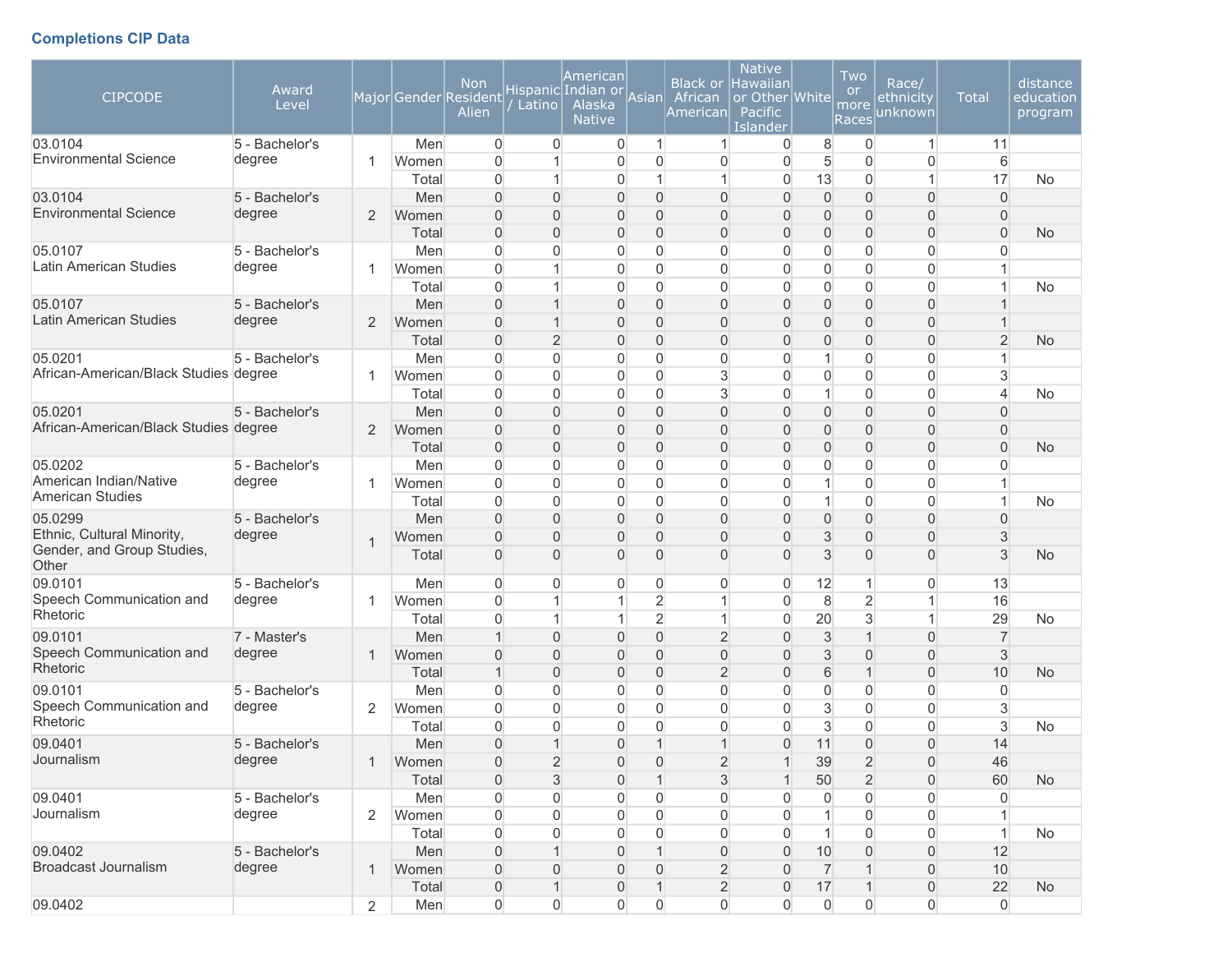| <b>CIPCODE</b>                         | Award<br>Level                     |              |                | <b>Non</b><br>Major Gender Resident<br>Alien | Latino                     | American<br>Hispanic Indian or<br>Alaska<br><b>Native</b> | Asian                            | <b>Black or</b><br>African<br>American | <b>Native</b><br><b>Hawaiian</b><br>or Other White<br>Pacific<br>Islander |                                | Two<br><b>or</b><br>more<br>Races          | Race/<br>ethnicity<br>unknown | <b>Total</b>         | distance<br>education<br>program |
|----------------------------------------|------------------------------------|--------------|----------------|----------------------------------------------|----------------------------|-----------------------------------------------------------|----------------------------------|----------------------------------------|---------------------------------------------------------------------------|--------------------------------|--------------------------------------------|-------------------------------|----------------------|----------------------------------|
| <b>Broadcast Journalism</b>            | 5 - Bachelor's                     |              | Women          | 0                                            | $\overline{0}$             | $\overline{0}$                                            | $\overline{0}$                   | $\overline{0}$                         | 0                                                                         | $\overline{0}$                 | $\mathbf 0$                                | $\mathbf 0$                   | $\overline{0}$       |                                  |
|                                        | degree                             |              | Total          | $\mathbf{0}$<br>$\overline{0}$               | $\overline{0}$<br>$\Omega$ | 0                                                         | $\Omega$                         | $\Omega$<br>$\Omega$                   | $\overline{0}$                                                            | $\overline{0}$<br>$\mathbf{1}$ | $\mathbf 0$                                | $\mathbf{0}$                  | $\overline{0}$       | <b>No</b>                        |
| 09.0499<br>Journalism, Other           | 5 - Bachelor's<br>degree           | $\mathbf{1}$ | Men<br>Women   | $\overline{0}$                               | $\overline{0}$             | 0<br>0                                                    | $\overline{0}$<br>$\overline{0}$ | $\Omega$                               | $\overline{0}$<br>$\Omega$                                                | $\overline{2}$                 | $\mathsf{O}\xspace$<br>$\mathsf{O}\xspace$ | $\mathbf 0$<br>$\mathbf 0$    | $\overline{2}$       |                                  |
|                                        |                                    |              | Total          | $\Omega$                                     | $\Omega$                   | 0                                                         | $\overline{0}$                   | $\Omega$                               | $\Omega$                                                                  | 3                              | $\mathbf 0$                                | $\overline{0}$                | 3                    | <b>No</b>                        |
| 09.9999                                | 5 - Bachelor's                     |              | Men            | $\Omega$                                     | $\Omega$                   | 0                                                         | $\Omega$                         | $\overline{0}$                         | $\mathbf{0}$                                                              | $\overline{0}$                 | $\mathbf 0$                                | $\mathbf 0$                   | $\overline{0}$       |                                  |
| Communication, Journalism,             | degree                             | 1            | Women          | $\Omega$                                     | $\Omega$                   | 0                                                         | $\Omega$                         | $\overline{0}$                         | $\mathbf{0}$                                                              | $\overline{0}$                 | $\mathbf 0$                                | $\overline{0}$                | $\overline{0}$       |                                  |
| and Related Programs, Other            |                                    |              | Total          | $\overline{0}$                               | $\Omega$                   | 0                                                         | $\mathbf 0$                      | 0                                      | 0                                                                         | $\overline{0}$                 | $\mathbf 0$                                | $\overline{0}$                | $\overline{0}$       | No                               |
| 09.9999                                | 5 - Bachelor's                     |              | Men            | 0                                            | $\overline{0}$             | 0                                                         | $\overline{0}$                   | 0                                      | $\overline{0}$                                                            | $\overline{0}$                 | $\mathsf{O}\xspace$                        | $\boldsymbol{0}$              | $\overline{0}$       |                                  |
| Communication, Journalism,             | degree                             | 2            | Women          | 0                                            | $\overline{0}$             | 0                                                         | $\overline{0}$                   | 0                                      | $\Omega$                                                                  | $\overline{0}$                 | $\mathbf 0$                                | $\boldsymbol{0}$              | $\overline{0}$       |                                  |
| and Related Programs, Other            |                                    |              | Total          | $\overline{0}$                               | $\overline{0}$             | 0                                                         | $\overline{0}$                   | $\overline{0}$                         | $\overline{0}$                                                            | $\mathbf{0}$                   | $\mathbf 0$                                | $\overline{0}$                | $\overline{0}$       | <b>No</b>                        |
| 11.0103                                | 5 - Bachelor's                     |              | Men            | 0                                            | $\mathbf{0}$               | 0                                                         | 0                                | 0                                      | 0                                                                         | $\mathbf 1$                    | $\mathbf 0$                                | $\overline{0}$                |                      |                                  |
| Information Technology                 | degree                             | $\mathbf{1}$ | Women          | $\overline{0}$                               | $\overline{0}$             | 0                                                         | $\Omega$                         | $\overline{0}$                         | $\mathbf{0}$                                                              | $\overline{0}$                 | $\mathbf 0$                                | $\overline{0}$                | $\overline{0}$       |                                  |
|                                        |                                    |              | Total          | $\overline{0}$                               | $\mathbf{0}$               | 0                                                         | $\Omega$                         | $\Omega$                               | 0                                                                         | $\mathbf{1}$                   | $\mathbf 0$                                | $\overline{0}$                | 1                    | Yes                              |
| 11.0103<br>Information Technology      | 17 - Doctor's<br>degree - research | $\mathbf{1}$ | Men<br>Women   | $\overline{1}$<br>$\overline{0}$             | $\overline{0}$<br>$\Omega$ | 0<br>0                                                    | $\overline{0}$<br>$\overline{0}$ | $\Omega$<br>$\Omega$                   | $\overline{0}$<br>$\Omega$                                                | $\overline{0}$<br>$\mathbf{0}$ | $\mathbf 0$<br>$\mathbf 0$                 | $\mathbf 0$<br>$\overline{0}$ | $\overline{0}$       |                                  |
|                                        | / scholarship                      |              | Total          | $\mathbf 1$                                  | $\Omega$                   | 0                                                         | $\mathbf 0$                      | $\Omega$                               | $\overline{0}$                                                            | $\mathbf{0}$                   | $\mathbf 0$                                | $\overline{0}$                | 1                    | <b>No</b>                        |
| 11.0104                                | 7 - Master's                       |              | Men            | 0                                            | $\Omega$                   | 0                                                         | $\Omega$                         | $\Omega$                               | $\mathbf{0}$                                                              | $\overline{0}$                 | $\overline{0}$                             | $\overline{0}$                | $\Omega$             |                                  |
| Informatics                            | degree                             | 1            | Women          | $\Omega$                                     | $\Omega$                   | 0                                                         | $\Omega$                         | $\overline{0}$                         | $\mathbf{0}$                                                              | $\overline{0}$                 | $\overline{0}$                             | $\overline{0}$                | $\Omega$             |                                  |
|                                        |                                    |              | Total          | $\overline{0}$                               | $\Omega$                   | 0                                                         | $\Omega$                         | 0                                      | $\mathbf{0}$                                                              | $\overline{0}$                 | $\mathbf 0$                                | $\overline{0}$                | $\mathbf 0$          | No                               |
| 11.0199                                | 4 - Awards of at                   |              | Men            | 6                                            | $\Omega$                   | 0                                                         | 1                                | $\mathbf{1}$                           | $\overline{0}$                                                            | 13                             | $\mathbf{1}$                               | $\boldsymbol{0}$              | 22                   |                                  |
| Computer and Information               | least 2 but less                   | $\mathbf{1}$ | Women          | $\overline{1}$                               | $\Omega$                   | 0                                                         | $\Omega$                         | $\overline{0}$                         | $\Omega$                                                                  | $\overline{2}$                 | $\overline{0}$                             | $\mathbf{1}$                  | $\overline{4}$       |                                  |
| Sciences, Other                        | than 4 academic<br>years           |              | Total          | $\overline{7}$                               | $\overline{0}$             | 0                                                         | 1                                |                                        | 0                                                                         | 15                             | $\overline{1}$                             | $\mathbf{1}$                  | 26                   | <b>No</b>                        |
| 11.0199                                | 5 - Bachelor's                     |              | Men            | 0                                            | $\overline{0}$             | 0                                                         | $\overline{0}$                   | 0                                      | $\overline{0}$                                                            | $\overline{4}$                 | $\overline{0}$                             | $\overline{0}$                | 4                    |                                  |
| Computer and Information               | degree                             | 1            | Women          | $\overline{0}$                               | $\Omega$                   | 0                                                         | $\mathbf 0$                      | 0                                      | $\overline{0}$                                                            | $\mathbf{1}$                   | $\mathbf 0$                                | $\mathbf{1}$                  | $\overline{2}$       |                                  |
| Sciences, Other                        |                                    |              | Total          | $\overline{0}$                               | $\Omega$                   | 0                                                         | $\mathbf 0$                      | $\overline{0}$                         | $\overline{0}$                                                            | 5                              | $\mathbf 0$                                | $\mathbf{1}$                  | 6                    | <b>No</b>                        |
| 11.0401<br>Information Science/Studies | 5 - Bachelor's                     |              | Men            | 4                                            | $\Omega$                   | 0                                                         | 3                                | $\overline{0}$                         | $\Omega$                                                                  | 17                             | $\overline{2}$                             | $\overline{0}$                | 26                   |                                  |
|                                        | degree                             | $\mathbf{1}$ | Women<br>Total | $\overline{2}$<br>6                          | $\Omega$<br>$\Omega$       | 0                                                         | $\overline{0}$<br>3              | $\Omega$<br>$\Omega$                   | $\overline{0}$<br>$\Omega$                                                | $\overline{4}$<br>21           | $\mathsf{O}\xspace$<br>$\overline{2}$      | $\mathbf{1}$<br>$\mathbf{1}$  | $\overline{7}$<br>33 |                                  |
| 11.0401                                | 7 - Master's                       |              | Men            | 17                                           | $\Omega$                   | 0<br>0                                                    | 1                                | $\overline{2}$                         | $\mathbf{0}$                                                              | $\overline{9}$                 | $\mathbf 0$                                | $\overline{2}$                | 31                   | Yes                              |
| Information Science/Studies            | degree                             | 1            | Women          | 12                                           | $\Omega$                   | 0                                                         | $\overline{4}$                   | 1                                      | $\mathbf{0}$                                                              | $\overline{2}$                 | $\overline{0}$                             | $\overline{0}$                | 19                   |                                  |
|                                        |                                    |              | Total          | 29                                           | $\Omega$                   | 0                                                         | 5                                | 3                                      | $\mathbf{0}$                                                              | 11                             | $\overline{0}$                             | $\overline{2}$                | 50                   | No                               |
| 11.0401                                | 5 - Bachelor's                     |              | Men            | $\Omega$                                     | $\overline{0}$             | 0                                                         | $\Omega$                         | 0                                      | $\Omega$                                                                  | $\overline{0}$                 | $\overline{0}$                             | $\boldsymbol{0}$              | $\overline{0}$       |                                  |
| Information Science/Studies            | degree                             | 2            | Women          | 0                                            | $\overline{0}$             | 0                                                         | $\overline{0}$                   | 0                                      | $\overline{0}$                                                            | $\mathbf{0}$                   | $\overline{0}$                             | $\boldsymbol{0}$              | $\mathsf{O}\xspace$  |                                  |
|                                        |                                    |              | Total          | $\mathbf 0$                                  | $\mathsf{O}\xspace$        | $\mathsf{O}\xspace$                                       | $\boldsymbol{0}$                 | $\overline{0}$                         | $\mathbf 0$                                                               | $\boldsymbol{0}$               | $\mathsf{O}\xspace$                        | $\mathsf{O}\xspace$           | $\mathsf{O}\xspace$  | Yes                              |
| 11.0501                                | $6 -$                              |              | Men            | 1                                            | $\overline{0}$             | $\overline{0}$                                            | $\mathbf 0$                      | 0                                      | $\overline{0}$                                                            | 6                              | $\mathbf 0$                                | $\boldsymbol{0}$              | $\overline{7}$       |                                  |
| <b>Computer Systems</b>                | Postbaccalaureate                  | $\mathbf{1}$ | Women          | 4                                            | $\overline{0}$             | 0                                                         | 3                                | $\overline{0}$                         | 0                                                                         | $\mathbf{1}$                   | $\mathsf{O}\xspace$                        | $\overline{0}$                | 8                    |                                  |
| Analysis/Analyst                       | certificates                       |              | Total          | 5                                            | $\overline{0}$             | 0                                                         | $\mathbf{3}$                     | 0                                      | $\overline{0}$                                                            | $\overline{7}$                 | $\mathbf 0$                                | $\boldsymbol{0}$              | 15                   | <b>No</b>                        |
| 11.0701                                | 5 - Bachelor's                     |              | Men            | $\overline{2}$                               | $\overline{0}$             | 0                                                         | $\overline{2}$                   | 0                                      | $\overline{0}$                                                            | 28                             | $\mathsf{O}\xspace$                        | $\overline{2}$                | 34                   |                                  |
| <b>Computer Science</b>                | degree                             | $\mathbf{1}$ | Women          |                                              | $\overline{0}$             | 0                                                         | $\overline{0}$                   | 0                                      | $\overline{0}$                                                            | $\mathbf{1}$                   | $\mathsf{O}\xspace$                        | $\boldsymbol{0}$              | $\overline{2}$       |                                  |
|                                        |                                    |              | Total          | 3                                            | $\overline{0}$             | 0                                                         | $\overline{2}$                   | $\overline{0}$                         | $\overline{0}$                                                            | 29                             | $\mathsf{O}\xspace$                        | $\overline{2}$                | 36                   | <b>No</b>                        |
| 11.0701                                | $6 -$                              |              | Men            | $\overline{0}$                               | $\Omega$                   | 0                                                         | $\overline{0}$                   | $\overline{0}$                         | $\Omega$                                                                  | $\overline{0}$                 | $\mathbf 0$                                | $\overline{0}$                | $\overline{0}$       |                                  |
| <b>Computer Science</b>                | Postbaccalaureate<br>certificates  | $\mathbf{1}$ | Women          | $\mathbf 0$                                  | $\Omega$                   | 0                                                         | $\overline{0}$                   | $\overline{0}$                         | $\overline{0}$                                                            | $\overline{0}$                 | $\overline{0}$                             | $\overline{0}$                | $\overline{0}$       |                                  |
|                                        |                                    |              | Total          | $\overline{0}$                               | $\overline{0}$             | 0                                                         | $\overline{0}$                   | 0                                      | $\overline{0}$                                                            | $\overline{0}$                 | $\mathbf 0$                                | $\boldsymbol{0}$              | $\overline{0}$       | No                               |
| 11.0701                                |                                    | $\mathbf{1}$ | Men            | 15                                           | $\overline{0}$             | 0                                                         | $\Omega$                         | $\overline{0}$                         | $\overline{0}$                                                            | 3                              | $\mathbf 0$                                | $\overline{2}$                | 20                   |                                  |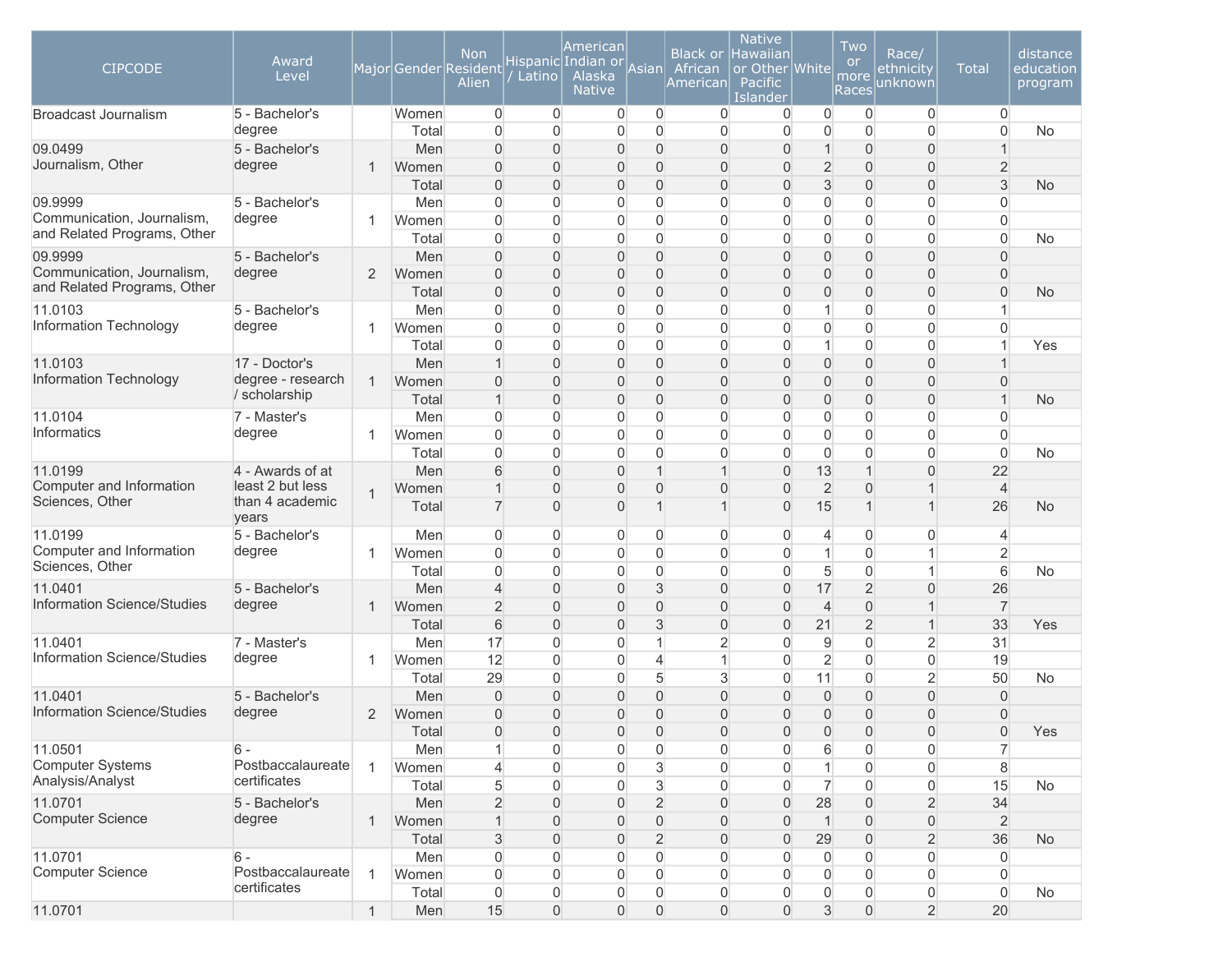| <b>CIPCODE</b>                                                  | Award<br>Level                       |                |                | <b>Non</b><br>Major Gender Resident<br>Alien | Latino                           | American<br>Hispanic Indian or<br>Alaska<br><b>Native</b> | Asian                            | <b>Black or</b><br>African<br>American | <b>Native</b><br>Hawaiian<br>or Other<br><b>Pacific</b><br>Islander | Whitel                           | Two<br><b>or</b><br>more<br>Races | Race/<br><u>ethnicity</u><br>unknown | <b>Total</b>        | distance<br>education<br>program |
|-----------------------------------------------------------------|--------------------------------------|----------------|----------------|----------------------------------------------|----------------------------------|-----------------------------------------------------------|----------------------------------|----------------------------------------|---------------------------------------------------------------------|----------------------------------|-----------------------------------|--------------------------------------|---------------------|----------------------------------|
| <b>Computer Science</b>                                         | 7 - Master's                         |                | Women          | 10                                           | $\overline{0}$                   | 0                                                         | $\overline{0}$                   | $\overline{0}$                         | $\mathbf{0}$                                                        | $\overline{0}$                   | $\mathbf{0}$                      | $\overline{0}$                       | 10                  |                                  |
|                                                                 | degree                               |                | Total          | 25                                           | $\overline{0}$                   | 0                                                         | $\mathbf{0}$                     | $\mathbf{0}$                           | $\Omega$                                                            | 3                                | $\overline{0}$                    | $\overline{2}$                       | 30                  | <b>No</b>                        |
| 11.0701                                                         | 5 - Bachelor's                       |                | Men            | 0                                            | $\Omega$                         | 0                                                         | $\mathbf{0}$                     | $\overline{0}$                         | 0                                                                   | $\overline{0}$                   | $\mathbf 0$                       | $\overline{0}$                       | $\overline{0}$      |                                  |
| <b>Computer Science</b>                                         | degree                               | $\overline{2}$ | Women          | $\Omega$                                     | $\Omega$                         | 0                                                         | $\Omega$                         | $\Omega$                               | $\Omega$                                                            | $\mathbf 0$                      | $\overline{0}$                    | $\overline{0}$                       | $\Omega$            |                                  |
|                                                                 |                                      |                | Total          | $\Omega$                                     | $\Omega$                         | 0                                                         | $\Omega$<br>$\overline{1}$       | $\overline{0}$                         | 0                                                                   | $\overline{0}$                   | $\mathbf 0$                       | $\overline{0}$                       | $\overline{0}$      | No                               |
| 11.0802<br>Data Modeling/Warehousing                            | 4 - Awards of at<br>least 2 but less |                | Men            | $\Omega$<br>$\Omega$                         | $\Omega$                         | 0                                                         | $\Omega$                         | $\Omega$                               | $\Omega$<br>O                                                       | $\overline{2}$                   | $\overline{0}$<br>$\mathbf{0}$    | $\overline{0}$                       | 3                   |                                  |
| and Database Administration                                     | than 4 academic<br>years             | $\mathbf{1}$   | Women<br>Total | $\Omega$                                     | $\Omega$<br>$\Omega$             | 0<br>0                                                    |                                  | $\Omega$<br>$\Omega$                   | $\Omega$                                                            | $\overline{0}$<br>$\overline{2}$ | $\Omega$                          | $\overline{0}$<br>$\Omega$           | $\Omega$<br>3       | <b>No</b>                        |
| 11.0901                                                         | $6 -$                                |                | Men            | $\Omega$                                     | $\Omega$                         | 0                                                         | $\Omega$                         | 0                                      | 0                                                                   | $\mathbf 1$                      | $\mathbf{0}$                      | 1                                    | $\overline{2}$      |                                  |
| Computer Systems Networking                                     | Postbaccalaureate                    | $\overline{1}$ | Women          | $\mathbf{0}$                                 | $\Omega$                         | 0                                                         | $\mathbf{0}$                     | 0                                      | 0                                                                   | $\overline{0}$                   | $\mathbf 0$                       | $\overline{0}$                       | $\overline{0}$      |                                  |
| and Telecommunications                                          | certificates                         |                | Total          | 0                                            | $\overline{0}$                   | 0                                                         | $\overline{0}$                   | $\overline{0}$                         | 0                                                                   | $\mathbf{1}$                     | $\mathbf 0$                       | $\mathbf{1}$                         | $\overline{2}$      | No                               |
| 11.1001                                                         | 4 - Awards of at                     |                | Men            | 1                                            | $\Omega$                         | 0                                                         | $\overline{0}$                   | 0                                      | 0                                                                   | $\overline{0}$                   | $\mathbf 0$                       | $\overline{0}$                       |                     |                                  |
| Network and System                                              | least 2 but less                     | $\overline{1}$ | Women          | 0                                            | $\Omega$                         | 0                                                         | $\mathbf{0}$                     | 0                                      | 0                                                                   | $\mathbf{0}$                     | $\mathbf 0$                       | $\overline{0}$                       | $\overline{0}$      |                                  |
| Administration/Administrator                                    | than 4 academic<br>years             |                | Total          | 1                                            | $\Omega$                         | 0                                                         | $\Omega$                         | $\Omega$                               | O                                                                   | $\overline{0}$                   | $\overline{0}$                    | $\overline{0}$                       |                     | <b>No</b>                        |
| 11.1003                                                         | 5 - Bachelor's                       |                | Men            | 0                                            |                                  | 0                                                         | $\mathbf{0}$                     | 0                                      | 0                                                                   | 11                               | 0                                 | $\mathbf{1}$                         | 13                  |                                  |
| Computer and Information                                        | degree                               | 1              | Women          | $\overline{0}$                               | $\Omega$                         | 0                                                         | $\Omega$                         | $\overline{0}$                         | $\Omega$                                                            | $\overline{0}$                   | $\overline{1}$                    | $\mathbf 0$                          |                     |                                  |
| Systems Security/Information<br>Assurance                       |                                      |                | Total          | $\mathbf{0}$                                 |                                  | 0                                                         | $\Omega$                         | $\Omega$                               | $\Omega$                                                            | 11                               | $\overline{1}$                    | $\mathbf{1}$                         | 14                  | Yes                              |
| 11.1003                                                         | $6 -$                                |                | Men            | $\Omega$                                     | $\Omega$                         | 0                                                         | $\Omega$                         | $\overline{0}$                         | $\Omega$                                                            | $\mathbf{1}$                     | $\mathbf{0}$                      | $\overline{0}$                       |                     |                                  |
| Computer and Information<br><b>Systems Security/Information</b> | Postbaccalaureate<br>certificates    | $\overline{1}$ | Women          | $\overline{0}$                               | $\Omega$                         | 0                                                         | $\Omega$                         |                                        | 0                                                                   | $\overline{1}$                   | $\overline{0}$                    | $\overline{0}$                       | $\overline{c}$      |                                  |
| Assurance                                                       |                                      |                | Total          | $\Omega$                                     | $\Omega$                         | 0                                                         | $\Omega$                         |                                        | $\Omega$                                                            | $\overline{2}$                   | $\mathbf{0}$                      | $\overline{0}$                       | 3                   | <b>No</b>                        |
| 11.1003<br>Computer and Information                             | 7 - Master's<br>degree               |                | Men            | 1                                            | $\Omega$                         | 0                                                         | $\Omega$                         | 0                                      | $\Omega$                                                            | 5                                | $\mathbf 0$                       | 0                                    | 6                   |                                  |
| Systems Security/Information                                    |                                      | $\overline{1}$ | Women          | 0<br>1                                       | $\Omega$<br>$\Omega$             | 0<br>0                                                    | $\mathbf{0}$<br>$\Omega$         | 0<br>$\Omega$                          | 0<br>0                                                              | $\overline{2}$<br>$\overline{7}$ | 0<br>$\mathbf{0}$                 | 0<br>$\overline{0}$                  | $\overline{2}$<br>8 |                                  |
| Assurance                                                       |                                      |                | Total          |                                              |                                  |                                                           |                                  |                                        |                                                                     |                                  |                                   |                                      |                     | <b>No</b>                        |
| 11.1003<br>Computer and Information                             | 5 - Bachelor's<br>degree             |                | Men            | $\overline{0}$                               | $\Omega$                         | 0                                                         | $\mathbf{0}$                     | 0                                      | 0                                                                   | $\overline{1}$                   | $\mathbf 0$                       | $\overline{0}$                       | U                   |                                  |
| Systems Security/Information                                    |                                      | $\overline{2}$ | Women          | $\Omega$<br>$\Omega$                         | $\Omega$<br>$\Omega$             | 0<br>0                                                    | $\mathbf{0}$<br>$\mathbf{0}$     | $\Omega$<br>$\Omega$                   | $\Omega$<br>$\Omega$                                                | $\mathbf{0}$<br>$\mathbf 1$      | $\mathbf 0$<br>$\mathbf{0}$       | $\overline{0}$<br>$\overline{0}$     |                     |                                  |
| Assurance                                                       |                                      |                | Total          |                                              |                                  |                                                           |                                  |                                        |                                                                     |                                  |                                   |                                      |                     | Yes                              |
| 11.1005                                                         | 6                                    |                | Men            | $\Omega$                                     | $\Omega$                         | 0                                                         | 0                                | 0                                      | 0                                                                   | $\overline{2}$                   | 0                                 | 0                                    | 2                   |                                  |
| Information Technology Project Postbaccalaureate                | certificates                         | $\mathbf{1}$   | Women          | 1                                            | $\Omega$                         | 0                                                         | $\mathbf{0}$                     | $\Omega$                               | $\Omega$                                                            | $\overline{0}$                   | $\mathbf 0$                       | 0                                    | 1                   |                                  |
| Management                                                      |                                      |                | Total          | 1                                            | $\Omega$                         | 0                                                         | $\Omega$                         | 0                                      | $\Omega$                                                            | $\overline{2}$                   | $\mathbf 0$                       | $\overline{0}$                       | 3                   | No                               |
| 13.0401<br>Educational Leadership and                           | 7 - Master's                         |                | Men            | 0                                            | $\Omega$                         | 0                                                         | $\Omega$                         | 0                                      | 0                                                                   | $\overline{4}$                   | $\mathbf{0}$                      | $\overline{0}$                       | 4                   |                                  |
| Administration, General                                         | degree                               | $\mathbf 1$    | Women          | $\overline{0}$                               |                                  | 0                                                         | $\Omega$                         | 0                                      | $\Omega$                                                            | 5                                | $\overline{0}$                    | $\overline{0}$                       | 6                   |                                  |
|                                                                 |                                      |                | Total          | $\overline{0}$                               |                                  | 0                                                         | $\mathbf{0}$                     | $\overline{0}$                         | 0                                                                   | 9                                | $\overline{0}$                    | $\mathsf{O}\xspace$                  | 10                  | No                               |
| 13.0401<br>Educational Leadership and                           | 8 - Post-Master's<br>certificates    | $\mathbf{1}$   | Men<br>Women   | $\mathbf 0$<br>$\overline{0}$                | $\overline{0}$<br>$\overline{0}$ | 0<br>0                                                    | $\overline{0}$<br>$\overline{0}$ | $\overline{0}$<br>0                    | 0<br>0                                                              | $\overline{0}$<br>$\overline{0}$ | $\overline{0}$<br>$\mathbf 0$     | 0<br>$\overline{0}$                  | $\mathbf 0$<br>0    |                                  |
| Administration, General                                         |                                      |                | Total          | $\boldsymbol{0}$                             | $\overline{0}$                   | 0                                                         | $\mathbf{0}$                     | 0                                      | 0                                                                   | $\overline{0}$                   | $\mathbf 0$                       | $\mathsf{O}\xspace$                  | $\mathbf 0$         | <b>No</b>                        |
| 13.0401                                                         | 17 - Doctor's                        |                | Men            | $\mathbf{1}$                                 | $\Omega$                         | 0                                                         | $\Omega$                         | 0                                      | $\Omega$                                                            | $\overline{7}$                   | $\mathbf{0}$                      | $\overline{0}$                       | 8                   |                                  |
| Educational Leadership and                                      | degree - research                    | $\mathbf{1}$   | Women          | $\overline{0}$                               | $\overline{0}$                   | 0                                                         | $\Omega$                         | 0                                      | 0                                                                   | 9                                | $\overline{0}$                    | $\overline{0}$                       | $9$                 |                                  |
| Administration, General                                         | / scholarship                        |                | Total          | $\mathbf{1}$                                 | $\overline{0}$                   | 0                                                         | $\overline{0}$                   | $\overline{0}$                         | $\mathbf{0}$                                                        | 16                               | $\overline{0}$                    | $\boldsymbol{0}$                     | 17                  | <b>No</b>                        |
| 13.1001                                                         | 5 - Bachelor's                       |                | Men            | $\overline{0}$                               | $\Omega$                         | 0                                                         | $\overline{0}$                   | $\Omega$                               | $\Omega$                                                            | $\overline{0}$                   | $\mathbf{0}$                      | $\overline{0}$                       | $\overline{0}$      |                                  |
| Special Education and                                           | degree                               | $\overline{1}$ | Women          | $\overline{0}$                               | $\Omega$                         | 0                                                         | $\overline{0}$                   | $\Omega$                               | 0                                                                   | $\mathbf{1}$                     | $\mathbf{0}$                      | $\mathbf{1}$                         | $\overline{2}$      |                                  |
| Teaching, General                                               |                                      |                | Total          | $\boldsymbol{0}$                             | $\overline{0}$                   | 0                                                         | $\overline{0}$                   | $\overline{0}$                         | $\overline{0}$                                                      | $\vert$ 1                        | $\mathbf 0$                       | $\mathbf{1}$                         | $\overline{2}$      | No                               |
| 13.1001                                                         |                                      | $\mathbf{1}$   | Men            | $\overline{0}$                               | $\overline{0}$                   | $\overline{0}$                                            | $\overline{0}$                   | $\overline{0}$                         | $\overline{0}$                                                      | $\mathfrak{S}$                   | $\overline{0}$                    | $\mathsf{O}\xspace$                  | 3                   |                                  |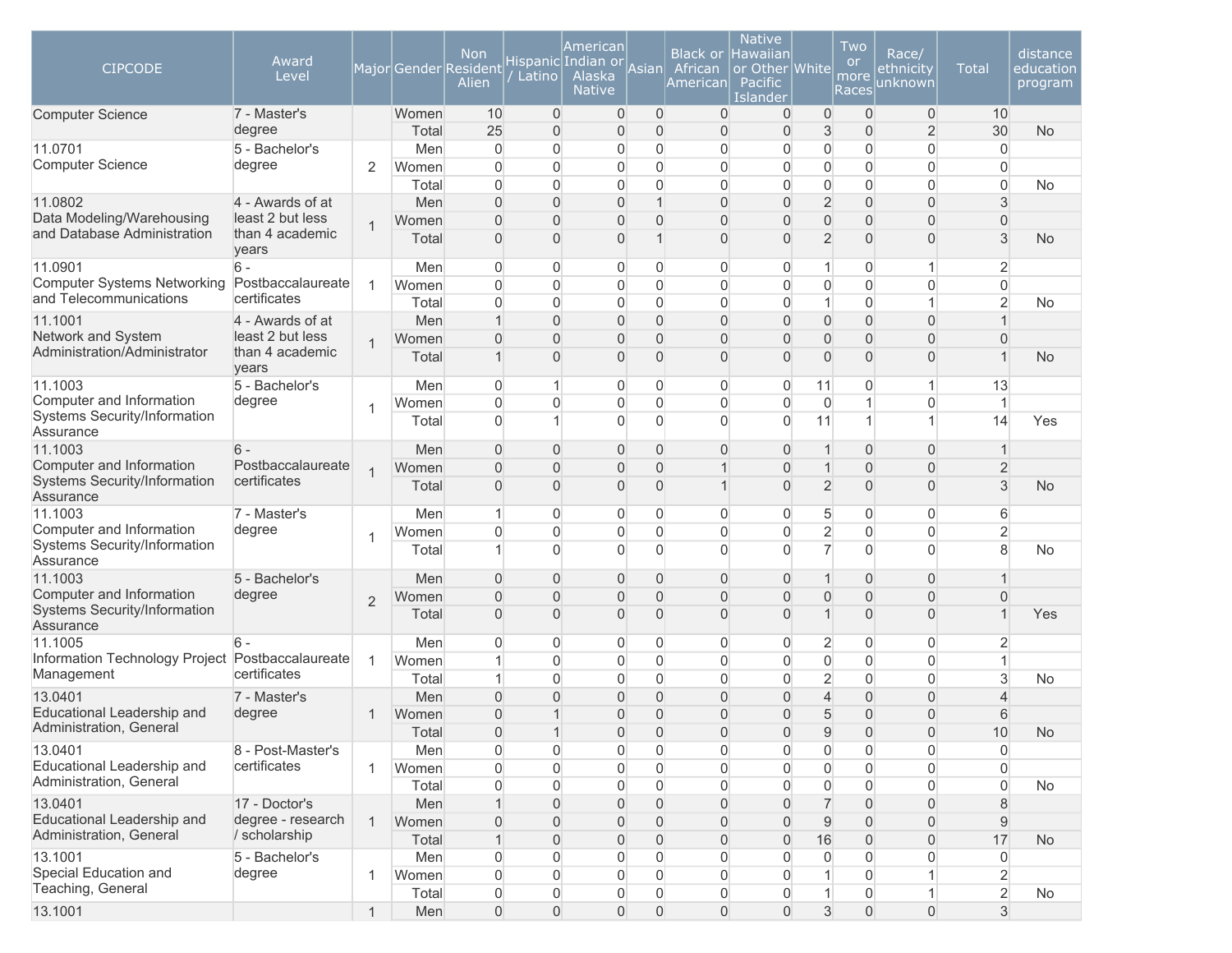| <b>CIPCODE</b>                                                                         | Award<br>Level           |                |                | <b>Non</b><br>Major Gender Resident<br>Alien | Latino                     | American<br>Hispanic Indian or<br>Alaska<br><b>Native</b> | Asian                          | <b>Black or</b><br>African<br>American | <b>Native</b><br>Hawaiian<br>or Other White<br><b>Pacific</b><br>Islander |                            | Two<br><b>or</b><br>more<br><b>Races</b> | Race/<br>ethnicity<br>unknown | <b>Total</b>                     | distance<br>education<br>program |
|----------------------------------------------------------------------------------------|--------------------------|----------------|----------------|----------------------------------------------|----------------------------|-----------------------------------------------------------|--------------------------------|----------------------------------------|---------------------------------------------------------------------------|----------------------------|------------------------------------------|-------------------------------|----------------------------------|----------------------------------|
| Special Education and                                                                  | 7 - Master's             |                | Women          | $\overline{0}$                               | $\overline{0}$             | 0                                                         | $\overline{0}$                 | $\overline{0}$                         | 0                                                                         | 12                         | $\overline{2}$                           | $\overline{0}$                | 14                               |                                  |
| Teaching, General<br>13.1012                                                           | degree<br>5 - Bachelor's |                | Total<br>Men   | $\overline{0}$<br>0                          | $\overline{0}$<br>$\Omega$ | 0<br>0                                                    | $\mathbf{0}$<br>$\mathbf{0}$   | $\mathbf{0}$<br>$\Omega$               | 0<br>0                                                                    | 15<br>$\overline{0}$       | $\overline{2}$<br>$\mathbf 0$            | $\overline{0}$<br>0           | 17<br>$\overline{0}$             | Yes                              |
| Education/Teaching of                                                                  | degree                   |                | Women          | $\mathbf{0}$                                 | $\Omega$                   | 0                                                         | 1                              | $\Omega$                               | $\Omega$                                                                  | 14                         | $\mathbf 1$                              | 0                             | 16                               |                                  |
| Individuals with Speech or<br>Language Impairments                                     |                          | $\overline{1}$ | Total          | $\Omega$                                     | $\Omega$                   | 0                                                         | 1                              | $\Omega$                               | $\Omega$                                                                  | 14                         | $\mathbf 1$                              | $\overline{0}$                | 16                               | <b>No</b>                        |
| 13.1012                                                                                | 7 - Master's             |                | Men            | $\overline{0}$                               | $\Omega$                   | 0                                                         | $\overline{0}$                 | $\Omega$                               | $\Omega$                                                                  | $\overline{0}$             | $\overline{0}$                           | $\overline{0}$                | $\mathbf{0}$                     |                                  |
| Education/Teaching of                                                                  | degree                   | $\overline{1}$ | Women          | $\overline{0}$                               | $\Omega$                   | 0                                                         | $\Omega$                       | $\Omega$                               | 0                                                                         | 13                         | $\mathbf 1$                              | $\overline{0}$                | 14                               |                                  |
| Individuals with Speech or<br>Language Impairments                                     |                          |                | Total          | $\Omega$                                     | $\Omega$                   | 0                                                         | $\Omega$                       | $\Omega$                               | $\Omega$                                                                  | 13                         | 1                                        | $\overline{0}$                | 14                               | <b>No</b>                        |
| 13.1019                                                                                | 5 - Bachelor's           |                | Men            | $\overline{0}$                               | $\Omega$                   | 0                                                         | $\overline{0}$                 | $\Omega$                               | 0                                                                         | $\mathbf 0$                | 0                                        | 0                             | 0                                |                                  |
| Education/Teaching of<br>Individuals in Secondary<br><b>Special Education Programs</b> | degree                   | $\overline{1}$ | Women<br>Total | $\mathbf{0}$<br>$\mathbf{0}$                 | $\Omega$<br>$\Omega$       | 0<br>0                                                    | $\Omega$<br>$\Omega$           | $\overline{0}$<br>$\Omega$             | $\overline{0}$<br>$\Omega$                                                | $\overline{0}$<br>$\Omega$ | $\mathbf 0$<br>$\mathbf{0}$              | $\mathbf 0$<br>$\overline{0}$ | $\overline{0}$<br>$\overline{0}$ | <b>No</b>                        |
| 13.1101                                                                                | 7 - Master's             |                | Men            | $\mathbf 1$                                  | $\Omega$                   | 0                                                         | $\Omega$                       | $\mathbf 1$                            | 0                                                                         | 9                          | $\mathbf 1$                              | $\overline{0}$                | 12                               |                                  |
| <b>Counselor Education/School</b>                                                      | degree                   |                | Women          | $\overline{0}$                               | $\Omega$                   | 1                                                         | $\Omega$                       | $\overline{2}$                         | $\Omega$                                                                  | 44                         | 3                                        | $\overline{0}$                | 50                               |                                  |
| Counseling and Guidance<br><b>Services</b>                                             |                          | $\overline{1}$ | Total          | $\mathbf 1$                                  | $\Omega$                   | 1                                                         | $\Omega$                       | 3                                      | $\Omega$                                                                  | 53                         | $\overline{4}$                           | $\overline{0}$                | 62                               | <b>No</b>                        |
| 13.1202                                                                                | 5 - Bachelor's           |                | Men            | $\overline{0}$                               | $\Omega$                   | 0                                                         | $\Omega$                       | 0                                      | $\Omega$                                                                  | 8                          | $\mathbf 0$                              | $\overline{0}$                | 8                                |                                  |
| <b>Elementary Education and</b>                                                        | degree                   | $\overline{1}$ | Women          | 1                                            |                            | $\mathbf{1}$                                              | $\overline{1}$                 | $\overline{c}$                         | 0                                                                         | 78                         | 3                                        | $\mathbf{1}$                  | 88                               |                                  |
| Teaching                                                                               |                          |                | Total          | $\mathbf{1}$                                 | 1                          | $\mathbf{1}$                                              | 1                              | $\overline{2}$                         | 0                                                                         | 86                         | $\mathbf{3}$                             | $\mathbf{1}$                  | 96                               | <b>No</b>                        |
| 13.1202                                                                                | 7 - Master's             |                | Men            | $\overline{0}$                               | $\mathbf{1}$               | 0                                                         | $\overline{0}$                 | $\overline{0}$                         | 0                                                                         | $\mathbf{3}$               | $\overline{1}$                           | $\overline{0}$                | 5                                |                                  |
| Elementary Education and<br>Teaching                                                   | degree                   | $\mathbf{1}$   | Women          | $\overline{0}$                               | $\overline{0}$             | 0                                                         | $\mathbf 1$                    | $\overline{2}$                         | 0                                                                         | 46                         | 3                                        | 3                             | 55                               |                                  |
|                                                                                        |                          |                | Total          | $\overline{0}$                               | $\mathbf{1}$               | 0                                                         | $\mathbf{1}$                   | $\overline{2}$                         | $\Omega$                                                                  | 49                         | $\overline{4}$                           | $\mathfrak{S}$                | 60                               | <b>No</b>                        |
| 13.1205<br>Secondary Education and                                                     | 5 - Bachelor's           |                | Men            | $\mathbf{0}$                                 | $\overline{2}$             | 0                                                         | $\overline{0}$                 | 1                                      | $\mathbf{0}$                                                              | 34                         | $\mathbf 0$                              | $\overline{2}$                | 39                               |                                  |
| Teaching                                                                               | degree                   | -1             | Women          | $\mathbf{0}$                                 | $\Omega$                   | 0                                                         | $\mathbf{0}$                   |                                        | 0                                                                         | 35                         | $\mathbf 0$                              | $\mathbf{1}$                  | 37                               |                                  |
| 13.1205                                                                                | 7 - Master's             |                | Total          | $\mathbf{0}$<br>$\Omega$                     | $\overline{2}$<br>$\Omega$ | 0                                                         | $\mathbf{0}$<br>$\overline{1}$ | $\overline{2}$<br>$\Omega$             | $\mathbf{0}$<br>$\Omega$                                                  | 69<br>12                   | $\mathbf 0$<br>$\overline{2}$            | 3<br>$\overline{0}$           | 76                               | <b>No</b>                        |
| Secondary Education and                                                                | degree                   | $\mathbf{1}$   | Men<br>Women   | $\overline{2}$                               | $\Omega$                   | 0<br>0                                                    | $\Omega$                       |                                        | 0                                                                         | 18                         | $\mathbf 0$                              | $\mathbf{1}$                  | 15<br>22                         |                                  |
| Teaching                                                                               |                          |                | Total          | $\overline{2}$                               | $\Omega$                   | 0                                                         | $\overline{1}$                 |                                        | $\Omega$                                                                  | 30                         | $\overline{2}$                           | $\mathbf{1}$                  | 37                               | No                               |
| 13.1205                                                                                | 5 - Bachelor's           |                | Men            | $\mathbf{0}$                                 | $\Omega$                   | 0                                                         | $\Omega$                       | $\overline{0}$                         | 0                                                                         | $\overline{0}$             | $\overline{0}$                           | $\overline{0}$                | $\overline{0}$                   |                                  |
| Secondary Education and                                                                | degree                   | 2              | Women          | $\overline{0}$                               | $\overline{0}$             | 0                                                         | $\overline{0}$                 | $\overline{0}$                         | 0                                                                         | $\overline{0}$             | $\mathbf 0$                              | 0                             | $\overline{0}$                   |                                  |
| Teaching                                                                               |                          |                | Total          | $\overline{0}$                               | $\Omega$                   | 0                                                         | $\overline{0}$                 | $\overline{0}$                         | $\Omega$                                                                  | $\overline{0}$             | $\mathbf 0$                              | 0                             | $\overline{0}$                   | <b>No</b>                        |
| 13.1302                                                                                | 5 - Bachelor's           |                | Men            | $\overline{0}$                               | $\overline{0}$             | 0                                                         | $\overline{0}$                 | 0                                      | 0                                                                         | $\overline{0}$             | $\mathbf 0$                              | $\overline{0}$                | $\overline{0}$                   |                                  |
| <b>Art Teacher Education</b>                                                           | degree                   | $\mathbf{1}$   | Women          | $\overline{0}$                               | $\Omega$                   | 0                                                         | $\Omega$                       | 0                                      | 0                                                                         | $\mathbf{0}$               | $\mathbf 0$                              | $\overline{0}$                | $\overline{0}$                   |                                  |
|                                                                                        |                          |                | Total          | $\overline{0}$                               | $\Omega$                   | 0                                                         | $\mathbf{0}$                   | $\overline{0}$                         | $\Omega$                                                                  | $\mathbf{0}$               | $\overline{0}$                           | $\overline{0}$                | $\overline{0}$                   | <b>No</b>                        |
| 13.1311                                                                                | 7 - Master's             |                | Men            | 0                                            | 0                          | 0                                                         | $\cap$                         | 0                                      | $\cap$                                                                    | J.                         | $\cap$                                   | 0                             | 5<br>◡                           |                                  |
| <b>Mathematics Teacher</b>                                                             | degree                   | -1             | Women          | 0                                            | $\overline{0}$             | 0                                                         | $\mathbf 0$                    | 0                                      | 0                                                                         | $\overline{0}$             | $\overline{0}$                           | 0                             | 0                                |                                  |
| Education                                                                              |                          |                | Total          | 0                                            | $\Omega$                   | 0                                                         | $\overline{0}$                 | 0                                      | 0                                                                         | 3                          | 0                                        | 0                             | 3                                | <b>No</b>                        |
| 13.1312                                                                                | 5 - Bachelor's           |                | Men            | $\overline{0}$                               | $\Omega$                   | 0                                                         | $\mathbf{0}$                   | 0                                      | 0                                                                         | $\mathbf{1}$               |                                          | $\overline{0}$                | 2                                |                                  |
| Music Teacher Education                                                                | degree                   | $\mathbf{1}$   | Women          | $\overline{0}$                               |                            | 0                                                         |                                | 0                                      | 0                                                                         | $\overline{4}$             | 0                                        |                               | 7                                |                                  |
|                                                                                        |                          |                | Total          | $\overline{0}$                               |                            | 0                                                         |                                | 0                                      | 0                                                                         | 5                          |                                          |                               | 9                                | <b>No</b>                        |
| 13.1315                                                                                | 7 - Master's             |                | Men            | 0                                            | 0                          | 0                                                         | 0                              |                                        | 0                                                                         | 6                          | $\overline{c}$                           | 0                             | 9                                |                                  |
| Reading Teacher Education                                                              | degree                   | $\overline{1}$ | Women          | 0                                            | $\overline{0}$             | 0                                                         |                                |                                        | 0                                                                         | 51                         | 5                                        | 0                             | 58                               |                                  |
|                                                                                        |                          |                | Total          | 0                                            | $\overline{0}$             | 0                                                         |                                | $\overline{2}$                         | 0                                                                         | 57                         | $\overline{7}$                           | 0                             | 67                               | No                               |
| 13.1401                                                                                |                          |                | Men            | $\mathbf 0$                                  | $\mathbf 0$                | 0                                                         | 0                              | 0                                      | 0                                                                         | 4                          | $\mathbf 0$                              | $\mathbf{1}$                  | $\sqrt{5}$                       |                                  |
|                                                                                        |                          | $\mathbf{1}$   | Women          | $\mathbf{1}$                                 | $\mathbf{1}$               | 0                                                         | $\mathbf 0$                    | $\overline{0}$                         | $\overline{0}$                                                            | 6                          | $\mathsf{O}\xspace$                      | $\mathsf{O}\xspace$           | 8                                |                                  |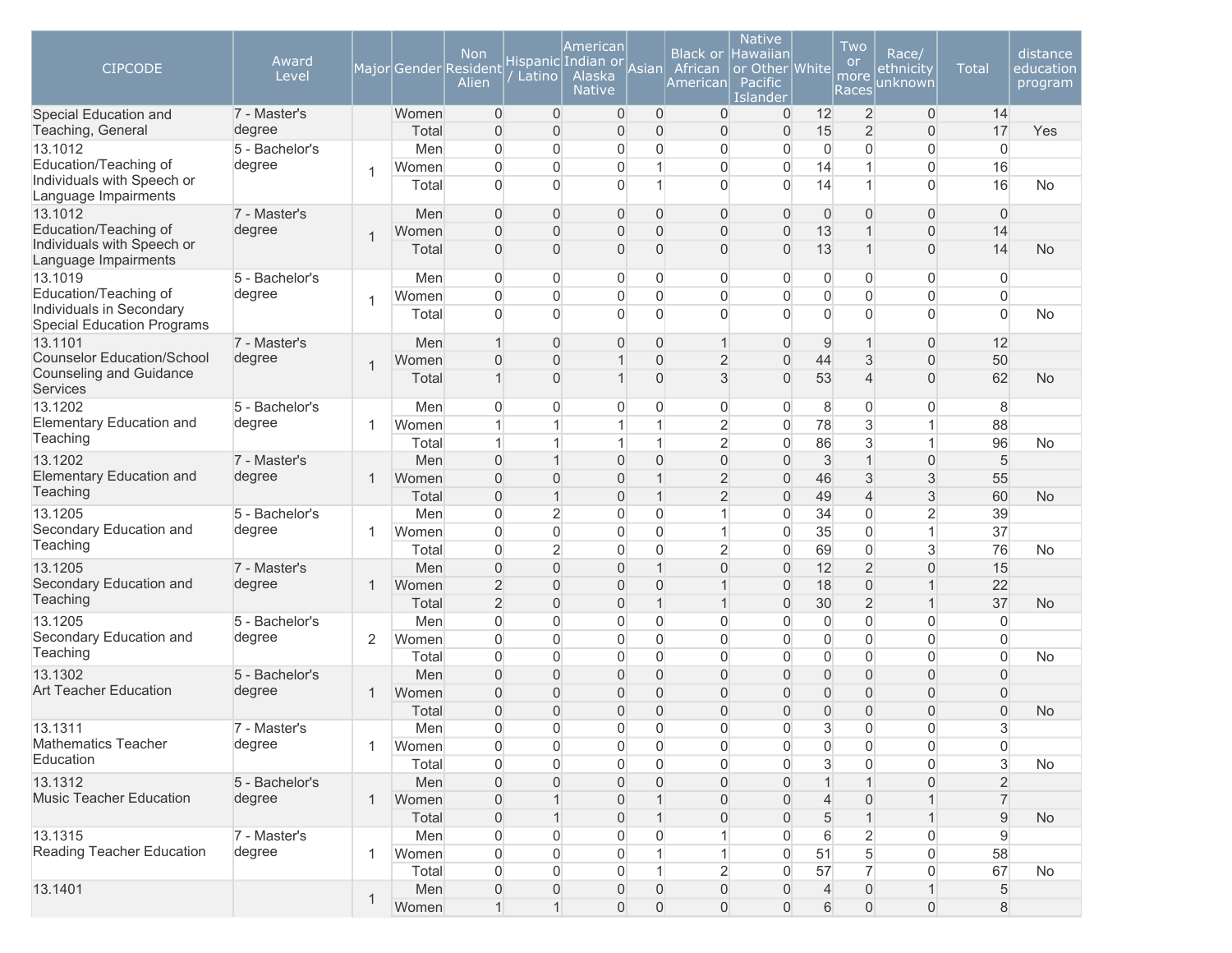| <b>CIPCODE</b>                                                                 | Award<br>Level                             |                |              | Non<br>Major Gender Resident<br>Alien | Latino                         | American<br>Hispanic Indian or<br>Alaska<br><b>Native</b> | Asian                      | African<br>American | <b>Native</b><br>Black or Hawaiian<br>or Other White<br><b>Pacific</b><br>Islander |                                | Two<br><b>or</b><br>more<br>Races | Race/<br>ethnicity<br>unknown  | <b>Total</b>                  | distance<br>education<br>program |
|--------------------------------------------------------------------------------|--------------------------------------------|----------------|--------------|---------------------------------------|--------------------------------|-----------------------------------------------------------|----------------------------|---------------------|------------------------------------------------------------------------------------|--------------------------------|-----------------------------------|--------------------------------|-------------------------------|----------------------------------|
| Teaching English as a Second<br>or Foreign Language/ESL<br>Language Instructor | $6 -$<br>Postbaccalaureate<br>certificates |                | Total        | 1                                     | $\mathbf 1$                    | 0                                                         | $\Omega$                   | $\Omega$            | $\Omega$                                                                           | 10                             | $\Omega$                          | $\mathbf{1}$                   | 13                            | <b>No</b>                        |
| 16.0101                                                                        | 5 - Bachelor's                             |                | Men          | $\mathbf{1}$                          | 1                              | 0                                                         | $\overline{0}$             | 0                   | $\overline{0}$                                                                     | $\overline{2}$                 | $\mathbf 0$                       | $\overline{0}$                 | $\overline{4}$                |                                  |
| Foreign Languages and<br>Literatures, General                                  | degree                                     | 1              | Women        | $\overline{0}$                        | 6                              | 0                                                         | $\overline{0}$             |                     | $\overline{0}$                                                                     | $\overline{7}$                 | $\overline{2}$                    | $\mathbf 0$                    | 16                            |                                  |
|                                                                                |                                            |                | Total        | $\mathbf{1}$                          | $\overline{7}$                 | 0                                                         | $\Omega$                   | 1                   | $\Omega$                                                                           | $\overline{9}$                 | $\overline{2}$                    | $\overline{0}$                 | 20                            | <b>No</b>                        |
| 16.0101<br>Foreign Languages and                                               | 5 - Bachelor's<br>degree                   | 2              | Men<br>Women | $\overline{0}$<br>0                   | $\Omega$<br>$\overline{2}$     | 0<br>0                                                    | $\overline{0}$<br>$\Omega$ | $\overline{0}$<br>0 | $\Omega$<br>$\overline{0}$                                                         | $\mathbf{1}$<br>$\overline{4}$ | $\mathbf 0$<br>$\mathbf 0$        | $\overline{0}$<br>$\mathbf{1}$ | $\mathbf 1$<br>$\overline{7}$ |                                  |
| Literatures, General                                                           |                                            |                | Total        | $\overline{0}$                        | $\overline{2}$                 | 0                                                         | $\overline{0}$             | $\overline{0}$      | $\Omega$                                                                           | 5                              | $\mathsf{O}\xspace$               | $\mathbf{1}$                   | 8                             | <b>No</b>                        |
| 16.0199                                                                        | 7 - Master's                               |                | Men          | $\overline{0}$                        | $\Omega$                       | 0                                                         | $\overline{0}$             | $\overline{0}$      | $\overline{0}$                                                                     | $\mathbf{1}$                   | $\overline{0}$                    | $\overline{0}$                 |                               |                                  |
| Linguistic, Comparative, and                                                   | degree                                     |                | Women        |                                       | $\Omega$                       | 0                                                         | $\Omega$                   | 0                   | $\overline{0}$                                                                     | $\overline{7}$                 | $\mathbf 0$                       | $\overline{0}$                 | 8                             |                                  |
| Related Language Studies and<br>Services, Other                                |                                            | 1              | Total        | 1                                     | $\Omega$                       | 0                                                         | $\overline{0}$             | $\Omega$            | $\Omega$                                                                           | 8                              | $\mathbf{0}$                      | $\Omega$                       | 9                             | <b>No</b>                        |
| 22.9999                                                                        | 5 - Bachelor's                             |                | Men          | $\overline{0}$                        | $\Omega$                       | 0                                                         | $\mathbf 0$                | $\Omega$            | $\overline{0}$                                                                     | $\mathbf{1}$                   | $\mathbf 0$                       | $\overline{0}$                 |                               |                                  |
| Legal Professions and Studies, degree                                          |                                            | $\mathbf{1}$   | Women        | $\overline{0}$                        | $\Omega$                       | 0                                                         | $\Omega$                   | 0                   | 0                                                                                  | $\overline{0}$                 | $\overline{0}$                    | $\overline{0}$                 | $\Omega$                      |                                  |
| Other                                                                          |                                            |                | Total        | $\Omega$                              | $\overline{0}$                 | 0                                                         | $\mathbf 0$                | 0                   | $\overline{0}$                                                                     | $\mathbf{1}$                   | $\overline{0}$                    | $\overline{0}$                 | $\overline{1}$                | <b>No</b>                        |
| 23.0101                                                                        | 5 - Bachelor's                             |                | Men          | $\overline{0}$                        | $\overline{0}$                 | 0                                                         | 1                          | $\Omega$            | $\overline{0}$                                                                     | 12                             | 1                                 | $\boldsymbol{0}$               | 14                            |                                  |
| English Language and                                                           | degree                                     | 1              | Women        | $\overline{0}$                        | $\Omega$                       | 0                                                         | $\overline{0}$             | $\overline{0}$      | $\Omega$                                                                           | 14                             | $\mathbf{1}$                      | $\overline{0}$                 | 15                            |                                  |
| Literature, General                                                            |                                            |                | Total        | $\Omega$                              | $\Omega$                       | 0                                                         | 1                          | $\overline{0}$      | $\overline{0}$                                                                     | 26                             | $\overline{2}$                    | $\overline{0}$                 | 29                            | <b>No</b>                        |
| 23.0101                                                                        | 7 - Master's                               |                | Men          | $\overline{0}$                        | $\Omega$                       | 0                                                         | $\Omega$                   | $\Omega$            | $\Omega$                                                                           | $\overline{2}$                 | $\mathbf 0$                       | $\overline{0}$                 | $\overline{2}$                |                                  |
| English Language and                                                           | degree                                     | 1              | Women        |                                       | $\Omega$                       | 0                                                         | $\Omega$                   | $\Omega$            | $\Omega$                                                                           | 12                             | $\overline{1}$                    | $\overline{0}$                 | 14                            |                                  |
| Literature, General                                                            |                                            |                | Total        | 1                                     | $\overline{0}$                 | 0                                                         | $\Omega$                   | 0                   | $\overline{0}$                                                                     | 14                             | $\overline{1}$                    | $\overline{0}$                 | 16                            | <b>No</b>                        |
| 23.0101                                                                        | 5 - Bachelor's                             |                | Men          | 0                                     | $\overline{0}$                 | 0                                                         | $\overline{0}$             | 0                   | $\overline{0}$                                                                     | $\mathbf{1}$                   | $\mathbf 0$                       | $\boldsymbol{0}$               | 1                             |                                  |
| English Language and<br>Literature, General                                    | degree                                     | 2              | Women        | $\Omega$                              | $\Omega$                       | 0                                                         | $\overline{0}$             | $\overline{0}$      | $\Omega$                                                                           | $\overline{2}$                 | $\overline{0}$                    | $\overline{0}$                 | $\overline{2}$                |                                  |
|                                                                                |                                            |                | Total        | $\overline{0}$                        | $\overline{0}$                 | 0                                                         | $\mathbf 0$                | 0                   | 0                                                                                  | 3                              | $\mathbf 0$                       | $\overline{0}$                 | 3                             | <b>No</b>                        |
| 23.1302<br><b>Creative Writing</b>                                             | 5 - Bachelor's<br>degree                   |                | Men          | $\overline{0}$                        | $\overline{1}$                 | $\overline{0}$                                            | $\Omega$                   | $\overline{0}$      | 0                                                                                  | $\overline{4}$                 | $\overline{0}$                    | $\mathbf{1}$                   | 6                             |                                  |
|                                                                                |                                            | $\mathbf{1}$   | Women        | $\overline{0}$                        | $\overline{0}$<br>$\mathbf{1}$ | 0                                                         | $\overline{0}$             | $\overline{1}$      | $\Omega$<br>$\Omega$                                                               | 5                              | $\overline{0}$<br>$\overline{0}$  | $\overline{0}$<br>$\mathbf{1}$ | 6<br>12                       |                                  |
| 23.1302                                                                        | 6                                          |                | Total<br>Men | $\overline{0}$<br>$\Omega$            | $\Omega$                       | 0<br>0                                                    | $\overline{0}$<br>$\Omega$ | $\Omega$            | 0                                                                                  | 9<br>$\overline{4}$            | $\overline{0}$                    | $\overline{0}$                 | $\overline{4}$                | <b>No</b>                        |
| <b>Creative Writing</b>                                                        | Postbaccalaureate                          | $\mathbf{1}$   | Women        | $\overline{0}$                        | $\Omega$                       | 0                                                         | $\overline{0}$             | $\overline{0}$      | $\Omega$                                                                           | $\overline{7}$                 | $\mathbf 1$                       | $\overline{0}$                 | 8                             |                                  |
|                                                                                | certificates                               |                | Total        | $\Omega$                              | $\Omega$                       | 0                                                         | $\Omega$                   | $\overline{0}$      | $\Omega$                                                                           | 11                             | 1                                 | $\overline{0}$                 | 12                            | <b>No</b>                        |
| 23.1302                                                                        | 7 - Master's                               |                | Men          | $\overline{0}$                        | $\Omega$                       | $\overline{0}$                                            | $\Omega$                   | $\Omega$            | $\Omega$                                                                           | 3                              | $\overline{0}$                    | $\overline{0}$                 | $\mathfrak{S}$                |                                  |
| <b>Creative Writing</b>                                                        | degree                                     | 1              | Women        | $\overline{0}$                        | $\Omega$                       | 0                                                         | $\Omega$                   |                     | $\Omega$                                                                           | 10                             | $\overline{0}$                    | $\overline{0}$                 | 11                            |                                  |
|                                                                                |                                            |                | Total        | 0                                     | $\overline{0}$                 | 0                                                         | $\Omega$                   |                     | $\overline{0}$                                                                     | 13                             | $\mathbf 0$                       | $\mathbf 0$                    | 14                            | <b>No</b>                        |
| 23.1303                                                                        | $6 -$                                      |                | Men          | 0                                     | $\overline{0}$                 | 0                                                         | $\overline{0}$             | $\overline{0}$      | $\Omega$                                                                           | $\overline{0}$                 | $\overline{0}$                    | $\overline{0}$                 | $\overline{0}$                |                                  |
| Professional, Technical,                                                       | Postbaccalaureate                          | $\overline{1}$ | Women        | $\mathsf{O}\xspace$                   | $\boldsymbol{0}$               | $\mathsf{O}\xspace$                                       | $\boldsymbol{0}$           | 0                   | $\boldsymbol{0}$                                                                   | $\sqrt{3}$                     | $\mathsf{O}\xspace$               | $\boldsymbol{0}$               | 3                             |                                  |
| Business, and Scientific Writing certificates                                  |                                            |                | Total        | 0                                     | $\overline{0}$                 | 0                                                         | $\boldsymbol{0}$           | 0                   | $\overline{0}$                                                                     | $\mathbf{3}$                   | $\mathbf 0$                       | $\boldsymbol{0}$               | 3                             | No                               |
| 24.0102                                                                        | 5 - Bachelor's                             |                | Men          | 0                                     |                                | 0                                                         | $\overline{2}$             |                     | $\overline{0}$                                                                     | 32                             | $\overline{2}$                    | $\overline{2}$                 | 40                            |                                  |
| <b>General Studies</b>                                                         | degree                                     | $\mathbf{1}$   | Women        | 0                                     |                                | 0                                                         | $\overline{0}$             | 3                   | $\overline{0}$                                                                     | 30                             | $\overline{2}$                    | $\overline{2}$                 | 38                            |                                  |
|                                                                                |                                            |                | Total        | 0                                     | $\overline{2}$                 | 0                                                         | $\overline{2}$             | 4                   | $\overline{0}$                                                                     | 62                             | $\overline{4}$                    | $\overline{4}$                 | 78                            | Yes                              |
| 25.0101                                                                        | 5 - Bachelor's                             |                | Men          | 0                                     | $\overline{0}$                 | 0                                                         | $\overline{0}$             | 0                   | $\overline{0}$                                                                     | $\overline{2}$                 | $\overline{0}$                    | $\overline{0}$                 | $\overline{2}$                |                                  |
| Library and Information Science degree                                         |                                            | 1              | Women        | 0                                     | $\overline{0}$                 | 0                                                         | $\overline{0}$             | $\Omega$            | 0                                                                                  | 12                             | $\boldsymbol{0}$                  |                                | 13                            |                                  |
|                                                                                |                                            |                | Total        | 0                                     | $\Omega$                       | $\overline{0}$                                            | $\overline{0}$             | $\Omega$            | $\overline{0}$                                                                     | 14                             | $\mathsf{O}\xspace$               | $\mathbf{1}$                   | 15                            | No                               |
| 26.0101                                                                        | 5 - Bachelor's                             |                | Men          | $\overline{2}$                        | $\Omega$                       | 0                                                         | $\Omega$                   |                     | $\overline{0}$                                                                     | 25                             | $\overline{2}$                    | $\mathbf{1}$                   | 31                            |                                  |
| Biology/Biological Sciences,                                                   | degree                                     | 1              | Women        | 0                                     | 0                              | 0                                                         |                            |                     | $\overline{0}$                                                                     | 54                             | $\sqrt{2}$                        | $\mathbf{1}$                   | 62                            |                                  |
| General                                                                        |                                            |                | Total        | $\overline{2}$                        | $\mathbf 0$                    | 0                                                         | $\overline{4}$             | $\overline{2}$      | $\overline{0}$                                                                     | 79                             | $\overline{4}$                    | $\overline{2}$                 | 93                            | <b>No</b>                        |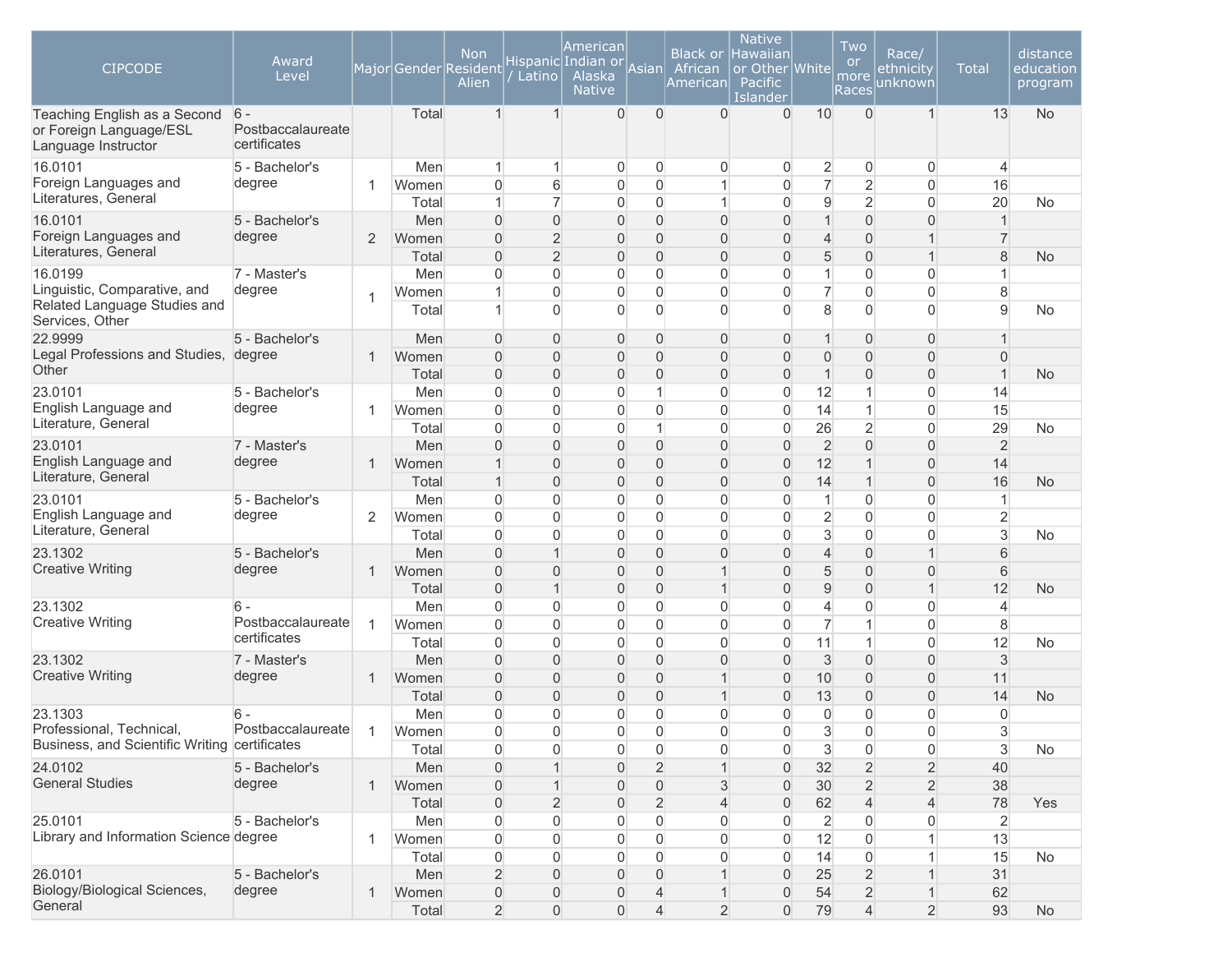| <b>CIPCODE</b>                          | Award<br>Level           |                |                | <b>Non</b><br>Major Gender Resident<br>Alien | Latino                           | American<br>Hispanic Indian or<br>Alaska<br><b>Native</b> | Asian                            | <b>Black or</b><br>African<br>American | <b>Native</b><br>Hawaiian<br>or Other White<br>Pacific<br>Islander |                                      | Two<br><b>or</b><br>more<br>Races    | Race/<br>ethnicity<br>unknown              | <b>Total</b>                     | distance<br>education<br>program |
|-----------------------------------------|--------------------------|----------------|----------------|----------------------------------------------|----------------------------------|-----------------------------------------------------------|----------------------------------|----------------------------------------|--------------------------------------------------------------------|--------------------------------------|--------------------------------------|--------------------------------------------|----------------------------------|----------------------------------|
| 26.0101<br>Biology/Biological Sciences, | 7 - Master's<br>degree   | $\mathbf{1}$   | Men<br>Women   | $\overline{0}$<br>1                          | $\overline{0}$<br>$\Omega$       | $\mathbf 0$<br>0                                          | $\mathbf 0$<br>$\mathbf 0$       | $\overline{0}$                         | 0<br>$\mathbf 0$                                                   | 5<br>$6\phantom{.}$                  | $\overline{0}$<br>$\mathbf 0$        | 0<br>$\mathbf 0$                           | 5<br>$\,8\,$                     |                                  |
| General                                 |                          |                | Total          | 1                                            | 0                                | 0                                                         | $\mathbf 0$                      | 1                                      | $\mathbf 0$                                                        | 11                                   | $\mathbf 0$                          | $\overline{0}$                             | 13                               | No                               |
| 26.0101<br>Biology/Biological Sciences, | 5 - Bachelor's<br>degree | $\overline{2}$ | Men<br>Women   | $\overline{0}$<br>$\Omega$                   | $\mathbf{0}$<br>$\Omega$         | 0<br>0                                                    | $\overline{0}$<br>$\overline{0}$ | $\overline{0}$<br>$\Omega$             | $\mathbf{0}$<br>0                                                  | $\boldsymbol{0}$<br>$\boldsymbol{0}$ | $\boldsymbol{0}$<br>$\boldsymbol{0}$ | $\mathsf{O}\xspace$<br>$\mathsf{O}\xspace$ | $\overline{0}$<br>$\mathbf{0}$   |                                  |
| General                                 |                          |                | Total          | $\overline{0}$                               | $\mathbf{0}$                     | 0                                                         | $\mathsf{O}\xspace$              | 0                                      | 0                                                                  | $\mathbf 0$                          | $\mathbf 0$                          | $\mathsf{O}\xspace$                        | $\overline{0}$                   | <b>No</b>                        |
| 26.1103                                 | 5 - Bachelor's           |                | Men            | $\overline{2}$                               | $\Omega$                         | 0                                                         | $\mathbf 0$                      | $\overline{0}$                         | 0                                                                  | $\mathbf{3}$                         | $\mathbf 0$                          | $\mathsf{O}\xspace$                        | $\overline{5}$                   |                                  |
| <b>Bioinformatics</b>                   | degree                   | $\mathbf 1$    | Women          | $\overline{2}$                               | $\Omega$                         | 0                                                         | $\overline{0}$                   | $\Omega$                               | $\overline{0}$                                                     | $\mathbf{1}$                         | $\mathbf 0$                          | $\mathbf 0$                                | 3                                |                                  |
|                                         |                          |                | Total          | $\overline{4}$                               | $\overline{0}$                   | 0                                                         | $\overline{0}$                   | $\overline{0}$                         | $\mathbf{0}$                                                       | $\overline{4}$                       | $\mathbf 0$                          | 0                                          | $\,8\,$                          | No                               |
| 26.1201<br>Biotechnology                | 5 - Bachelor's<br>degree | $\mathbf 1$    | Men<br>Women   | $\mathbf{1}$<br>$\mathbf{1}$                 | $\overline{0}$<br>$\overline{0}$ | 0<br>0                                                    | $\mathbf 0$<br>$\overline{1}$    | 3<br>3                                 | 0<br>$\overline{0}$                                                | $\overline{7}$<br>$\hbox{9}$         | $\overline{1}$<br>$\overline{2}$     | $\mathsf{O}\xspace$<br>$\mathsf{O}\xspace$ | 12<br>16                         |                                  |
|                                         |                          |                | Total          | $\overline{2}$                               | $\overline{0}$                   | 0                                                         | $\overline{1}$                   | 6                                      | $\mathbf{0}$                                                       | 16                                   | 3                                    | $\mathsf{O}\xspace$                        | 28                               | <b>No</b>                        |
| 26.1201                                 | 5 - Bachelor's           |                | Men            | $\overline{0}$                               | $\Omega$                         | 0                                                         | $\mathbf 0$                      | 0                                      | $\mathbf 0$                                                        | $\overline{0}$                       | $\mathbf 0$                          | $\mathbf 0$                                | $\boldsymbol{0}$                 |                                  |
| Biotechnology                           | degree                   | $\overline{2}$ | Women          | $\overline{0}$                               | $\Omega$                         | 0                                                         | $\mathbf 0$                      | $\overline{0}$                         | $\mathbf 0$                                                        | $\overline{0}$                       | $\overline{0}$                       | $\overline{0}$                             | $\overline{0}$                   |                                  |
|                                         |                          |                | Total          | $\overline{0}$                               | 0                                | 0                                                         | $\mathbf 0$                      | $\overline{0}$                         | $\mathbf{0}$                                                       | $\overline{0}$                       | $\overline{0}$                       | $\overline{0}$                             | $\mathbf 0$                      | No                               |
| 26.1501                                 | 5 - Bachelor's           |                | Men            | $\overline{0}$                               | $\Omega$                         | 0                                                         | $\mathbf 1$                      | $\overline{1}$                         | $\mathbf{0}$                                                       | 12                                   | $\boldsymbol{0}$                     | $\mathsf{O}\xspace$                        | 14                               |                                  |
| Neuroscience                            | degree                   | 1              | Women          | $\overline{0}$                               | $\Omega$                         | 0                                                         | $\overline{0}$                   | $\overline{2}$                         | $\mathbf{0}$                                                       | 20                                   | $\boldsymbol{0}$                     | $\mathsf{O}\xspace$                        | 22                               |                                  |
|                                         |                          |                | Total          | $\overline{0}$                               | $\Omega$                         | 0                                                         | $\overline{1}$                   | 3                                      | $\mathbf{0}$                                                       | 32                                   | $\overline{0}$                       | $\mathsf{O}\xspace$                        | 36                               | <b>No</b>                        |
| 26.1501<br>Neuroscience                 | 5 - Bachelor's           |                | Men            | $\overline{0}$                               | $\Omega$                         | $\overline{0}$                                            | $\overline{0}$                   | $\overline{0}$                         | $\mathbf{0}$                                                       | $\mathbf{1}$                         | $\overline{0}$                       | $\mathbf 0$                                | $\mathbf{1}$                     |                                  |
|                                         | degree                   | $\overline{2}$ | Women<br>Total | $\overline{0}$<br>$\overline{0}$             | $\Omega$<br>$\overline{0}$       | 0<br>0                                                    | $\overline{0}$<br>$\overline{0}$ | $\overline{0}$<br>$\overline{0}$       | $\mathbf{0}$<br>$\mathbf{0}$                                       | $\overline{0}$<br>$\mathbf{1}$       | $\overline{0}$<br>$\mathbf 0$        | $\overline{0}$<br>$\mathsf{O}\xspace$      | $\overline{0}$<br>$\mathbf{1}$   | No                               |
| 27.0101                                 | 5 - Bachelor's           |                | Men            | $\overline{0}$                               | $\overline{0}$                   | 0                                                         | $\overline{0}$                   | $\overline{0}$                         | $\mathbf{0}$                                                       | 11                                   | $\mathbf 0$                          | $\overline{c}$                             | 13                               |                                  |
| Mathematics, General                    | degree                   | $\mathbf 1$    | Women          | $\overline{0}$                               | $\overline{0}$                   | 0                                                         | $\overline{0}$                   | 1                                      | $\overline{0}$                                                     | $\boldsymbol{9}$                     | $\mathbf{1}$                         | $\mathsf{O}\xspace$                        | 11                               |                                  |
|                                         |                          |                | Total          | $\mathbf 0$                                  | $\mathbf{0}$                     | 0                                                         | $\mathbf 0$                      | 1                                      | $\mathbf{0}$                                                       | 20                                   | $\mathbf{1}$                         | $\overline{2}$                             | 24                               | <b>No</b>                        |
| 27.0101                                 | 7 - Master's             |                | Men            | $\overline{2}$                               | $\Omega$                         | 0                                                         | $\mathbf 0$                      |                                        | 0                                                                  | 6                                    | $\mathbf{1}$                         | $\mathbf 0$                                | 10                               |                                  |
| Mathematics, General                    | degree                   | $\mathbf 1$    | Women          | $\overline{2}$                               | $\Omega$                         | 0                                                         | $\overline{0}$                   | $\overline{0}$                         | 0                                                                  | $\mathbf{1}$                         | $\overline{0}$                       | 0                                          | $\mathbf{3}$                     |                                  |
|                                         |                          |                | Total          | $\overline{4}$                               | $\Omega$                         | 0                                                         | $\overline{0}$                   | 1                                      | 0                                                                  | $\overline{7}$                       | $\mathbf{1}$                         | 0                                          | 13                               | No                               |
| 27.0101                                 | 5 - Bachelor's           |                | Men            | $\overline{0}$                               | $\Omega$                         | 0                                                         | $\mathbf 0$                      | $\overline{0}$                         | 0                                                                  | $\boldsymbol{0}$                     | $\boldsymbol{0}$                     | $\mathsf{O}\xspace$                        | $\overline{0}$                   |                                  |
| Mathematics, General                    | degree                   | $\overline{2}$ | Women          | $\overline{0}$                               | $\mathbf{0}$                     | 0                                                         | $\mathbf 0$                      | 0                                      | 0                                                                  | $\mathbf 0$                          | $\mathbf 0$                          | $\mathsf{O}\xspace$                        | $\overline{0}$                   |                                  |
|                                         |                          |                | Total          | $\overline{0}$                               | $\Omega$                         | 0                                                         | $\overline{0}$                   | 0                                      | 0                                                                  | $\mathbf 0$                          | $\mathbf 0$                          | $\mathsf{O}\xspace$                        | $\overline{0}$                   | <b>No</b>                        |
| 30.1101<br>Gerontology                  | 5 - Bachelor's<br>degree | $\mathbf 1$    | Men            | $\overline{0}$<br>$\overline{0}$             | $\Omega$<br>1                    | $\Omega$<br>0                                             | $\overline{0}$<br>$\overline{0}$ | $\overline{0}$<br>$\overline{0}$       | 0<br>0                                                             | $\overline{0}$<br>$\mathbf{3}$       | $\overline{0}$<br>$\mathbf{1}$       | $\mathbf 0$                                | $\overline{0}$<br>$\overline{5}$ |                                  |
|                                         |                          |                | Women<br>Total | $\overline{0}$                               | 1                                | 0                                                         | $\overline{0}$                   | $\overline{0}$                         | $\mathbf{0}$                                                       | $\mathfrak{S}$                       | $\mathbf{1}$                         | 0<br>0                                     | $\overline{5}$                   | Yes                              |
| 30.1101                                 | 6                        |                | Men            | $\overline{0}$                               | $\mathbf{0}$                     | 0                                                         | $\overline{1}$                   | 0                                      | $\overline{0}$                                                     | $\mathbf{1}$                         | $\overline{0}$                       | $\mathsf{O}\xspace$                        | $\overline{2}$                   |                                  |
| Gerontology                             | Postbaccalaureate        | $\mathbf 1$    | Women          | $\mathbf{1}$                                 | $\overline{2}$                   | 0                                                         | $\overline{4}$                   | $\overline{2}$                         | 0                                                                  | 19                                   | $\mathbf{1}$                         | $\overline{0}$                             | 29                               |                                  |
|                                         | certificates             |                | Total          | $\mathbf{1}$                                 | $\overline{2}$                   | 0                                                         | $\sqrt{5}$                       | $\overline{2}$                         | $\mathbf 0$                                                        | 20                                   | $\mathbf{1}$                         | $\mathsf{O}\xspace$                        | 31                               | Yes                              |
| 30.1101                                 | 7 - Master's             |                | Men            | $\boldsymbol{0}$                             | $\overline{0}$                   | 0                                                         |                                  | 0                                      | 0                                                                  | 1                                    | $\mathbf 0$                          | 0                                          | $\overline{2}$                   |                                  |
| Gerontology                             | degree                   | $\mathbf{1}$   | Women          | $\boldsymbol{0}$                             | 0                                | 0                                                         | $\mathsf{O}\xspace$              | 0                                      | $\overline{0}$                                                     | $\,$ 5 $\,$                          | $\boldsymbol{0}$                     | $\mathsf{O}\xspace$                        | 5                                |                                  |
|                                         |                          |                | Total          | $\boldsymbol{0}$                             | $\overline{0}$                   | 0                                                         | 1                                | 0                                      | $\overline{0}$                                                     | 6                                    | $\boldsymbol{0}$                     | 0                                          | $\overline{7}$                   | Yes                              |
| 30.1101                                 | 5 - Bachelor's           |                | Men            | $\overline{0}$                               | $\mathbf{0}$                     | 0                                                         | $\overline{0}$                   | 0                                      | 0                                                                  | $\mathbf 0$                          | $\boldsymbol{0}$                     | $\mathsf{O}\xspace$                        | $\overline{0}$                   |                                  |
| Gerontology                             | degree                   | $\sqrt{2}$     | Women          | $\boldsymbol{0}$                             | $\mathbf 0$                      | 0                                                         | $\mathbf 0$                      | 0                                      | $\mathbf 0$                                                        | $\mathbf 0$                          | $\mathsf{O}$                         | $\mathsf{O}\xspace$                        | $\mathbf 0$                      |                                  |
|                                         |                          |                | Total          | $\boldsymbol{0}$                             | $\overline{0}$                   | 0                                                         | $\overline{0}$                   | 0                                      | $\mathbf 0$                                                        | $\overline{0}$                       | $\mathbf 0$                          | $\mathsf{O}\xspace$                        | $\overline{0}$                   | Yes                              |
| 30.1701                                 | 5 - Bachelor's           |                | Men            | $\boldsymbol{0}$                             | $\boldsymbol{0}$                 | 0                                                         | $\overline{0}$                   | 0                                      | $\mathbf{0}$                                                       | 0                                    | $\mathbf 0$                          | 0                                          | $\mathsf{O}\xspace$              |                                  |
| <b>Behavioral Sciences</b>              | degree                   | $\mathbf{1}$   | Women          | $\boldsymbol{0}$                             | $\overline{2}$                   | 0                                                         | $\overline{0}$                   |                                        | $\mathbf{0}$                                                       | $\overline{2}$                       | $\overline{c}$                       | 0                                          | $\overline{7}$                   |                                  |
|                                         |                          |                | Total          | $\mathsf{O}\xspace$                          | $\overline{2}$                   | 0                                                         | $\overline{0}$                   | 1                                      | $\mathbf 0$                                                        | $\overline{2}$                       | $\overline{2}$                       | $\boldsymbol{0}$                           | $\overline{7}$                   | No                               |
| 30.1801                                 |                          |                | Men            | $\mathsf{O}\xspace$                          | $\mathsf{O}\xspace$              | $\boldsymbol{0}$                                          | $\mathsf{O}\xspace$              | $\boldsymbol{0}$                       | $\overline{0}$                                                     | $\overline{2}$                       | $\mathsf{O}\xspace$                  | $\boldsymbol{0}$                           | $\overline{2}$                   |                                  |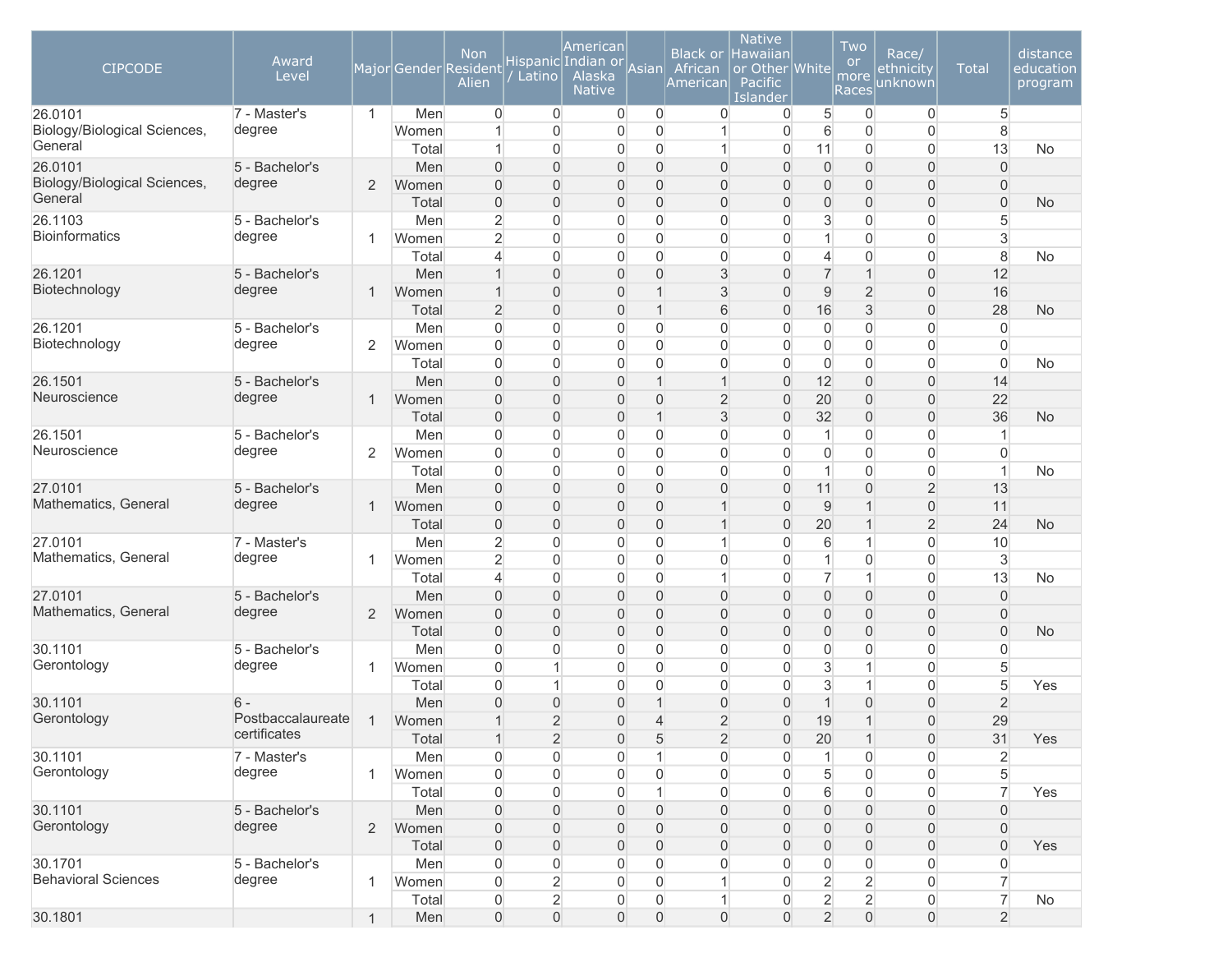| <b>Native</b><br>American<br>Two<br><b>Non</b><br><b>Black or</b><br><b>Hawaiian</b><br>Race/<br>Award<br>Hispanic Indian or<br><b>or</b><br><b>CIPCODE</b><br><b>Total</b><br>Major Gender Resident<br>Asian<br>African<br>or Other White<br>ethnicity<br>Level<br>Alaska<br>Latino<br>more<br>Alien<br>Pacific<br>American<br>unknown<br><b>Native</b><br><b>Races</b><br>Islander | distance<br>education<br>program |
|--------------------------------------------------------------------------------------------------------------------------------------------------------------------------------------------------------------------------------------------------------------------------------------------------------------------------------------------------------------------------------------|----------------------------------|
| 5 - Bachelor's<br>0<br>$\mathbf{0}$<br>0<br>$\overline{0}$<br>$\mathbf 0$<br><b>Natural Sciences</b><br>Women<br>$\mathbf{1}$<br>$\overline{0}$<br>$\overline{4}$<br>$\overline{0}$                                                                                                                                                                                                  | 5                                |
| degree<br>Total<br>$\Omega$<br>$\overline{0}$<br>$\overline{0}$<br>6<br>$\overline{0}$<br>$\overline{0}$<br>$\Omega$<br>$\mathbf 1$<br>$\overline{0}$                                                                                                                                                                                                                                | $\overline{7}$<br><b>No</b>      |
| 30.2001<br>$\overline{c}$<br>3<br>15<br>$\overline{2}$<br>$\overline{0}$<br>5 - Bachelor's<br>Men<br>0<br>0<br>0<br>0<br>International/Global Studies<br>degree<br>$\overline{0}$<br>$\mathbf{0}$<br>4<br>1                                                                                                                                                                          | 22                               |
| 10<br>$\mathbf 0$<br>$\boldsymbol{0}$<br>Women<br>4<br>0<br>$\Omega$<br>$\overline{2}$<br>6<br>$\overline{0}$<br>3<br>25<br>$\overline{0}$<br>Total<br>$\overline{\mathcal{L}}$<br>0<br>$\Omega$                                                                                                                                                                                     | 18<br>40<br><b>No</b>            |
| $\overline{0}$<br>$\overline{0}$<br>$\Omega$<br>$\overline{0}$<br>$\mathbf 0$<br>$\mathbf 0$<br>30.2001<br>$6 -$<br>Men<br>$\Omega$<br>0<br>$\Omega$                                                                                                                                                                                                                                 | $\overline{0}$                   |
| International/Global Studies<br>Postbaccalaureate<br>$\mathbf{1}$<br>$\overline{0}$<br>$\mathbf 0$<br>$\Omega$<br>0<br>$\Omega$<br>$\Omega$<br>$\overline{0}$<br>$\mathbf 0$<br>Women<br>$\Omega$                                                                                                                                                                                    | $\overline{0}$                   |
| certificates<br>$\overline{0}$<br>$\overline{0}$<br>$\overline{0}$<br>$\overline{0}$<br>Total<br>$\Omega$<br>0<br>$\Omega$<br>$\Omega$<br>$\Omega$                                                                                                                                                                                                                                   | $\Omega$<br><b>No</b>            |
| 5 - Bachelor's<br>$\overline{0}$<br>$\overline{0}$<br>$\Omega$<br>$\overline{0}$<br>$\boldsymbol{0}$<br>30.2001<br>Men<br>0<br>0<br>$\Omega$<br>1                                                                                                                                                                                                                                    |                                  |
| International/Global Studies<br>degree<br>2<br>$\overline{0}$<br>$\overline{0}$<br>0<br>$\overline{0}$<br>$\overline{0}$<br>1<br>$\mathbf 0$<br>$\boldsymbol{0}$<br>Women<br>$\overline{0}$                                                                                                                                                                                          | 1                                |
| $\overline{0}$<br>0<br>$\overline{0}$<br>$\overline{0}$<br>$\mathbf 0$<br>$\overline{0}$<br>Total<br>$\mathbf{0}$<br>1<br>1                                                                                                                                                                                                                                                          | $\overline{2}$<br><b>No</b>      |
| $\overline{0}$<br>$\overline{0}$<br>$\overline{0}$<br>$\mathbf 0$<br>$\mathbf 0$<br>30.3301<br>5 - Bachelor's<br>Men<br>0<br>0<br>$\overline{0}$<br>$\overline{0}$                                                                                                                                                                                                                   | $\overline{0}$                   |
| <b>Sustainability Studies</b><br>degree<br>$\overline{0}$<br>$\mathbf 0$<br>$\overline{0}$<br>$\Omega$<br>$\Omega$<br>$\overline{0}$<br>$\Omega$<br>$\overline{0}$<br>$\mathbf{1}$<br>Women<br>$\Omega$                                                                                                                                                                              | $\boldsymbol{0}$                 |
| $\Omega$<br>$\overline{0}$<br>$\overline{0}$<br>$\overline{0}$<br>Total<br>$\Omega$<br>0<br>$\mathbf{0}$<br>$\overline{0}$<br>$\Omega$                                                                                                                                                                                                                                               | $\Omega$<br><b>No</b>            |
| 5 - Bachelor's<br>0<br>$\overline{0}$<br>$\overline{0}$<br>30.9999<br>Men<br>$\Omega$<br>0<br>0<br>$\Omega$<br>0<br>0                                                                                                                                                                                                                                                                | 0                                |
| Multi-/Interdisciplinary Studies,<br>degree<br>$\overline{0}$<br>$\mathbf 0$<br>$\boldsymbol{0}$<br>$\Omega$<br>0<br>$\Omega$<br>$\Omega$<br>$\overline{0}$<br>1<br>Women<br>1                                                                                                                                                                                                       | 1                                |
| Other<br>$\mathbf 0$<br>$\overline{0}$<br>Total<br>$\overline{0}$<br>$\Omega$<br>0<br>$\Omega$<br>1<br>$\Omega$<br>$\overline{0}$                                                                                                                                                                                                                                                    | $\mathbf{1}$<br><b>No</b>        |
| $\overline{0}$<br>30.9999<br>7 - Master's<br>Men<br>$\Omega$<br>$\Omega$<br>0<br>$\Omega$<br>$\Omega$<br>$\overline{0}$<br>$\mathbf 0$<br>$\Omega$                                                                                                                                                                                                                                   | $\Omega$                         |
| Multi-/Interdisciplinary Studies,<br>degree<br>$\overline{0}$<br>$\overline{0}$<br>$\Omega$<br>$\Omega$<br>$\Omega$<br>$\Omega$<br>$\Omega$<br>$\Omega$<br>$\mathbf{1}$<br>Women<br>$\Omega$                                                                                                                                                                                         | $\Omega$                         |
| Other<br>$\overline{0}$<br>$\overline{0}$<br>$\overline{0}$<br>Total<br>$\Omega$<br>$\Omega$<br>0<br>$\Omega$<br>$\Omega$<br>$\Omega$                                                                                                                                                                                                                                                | $\overline{0}$<br>Yes            |
| 5 - Bachelor's<br>$\overline{0}$<br>0<br>$\overline{0}$<br>$\overline{c}$<br>$\mathbf 0$<br>$\boldsymbol{0}$<br>31.0101<br>Men<br>0<br>0<br>$\Omega$                                                                                                                                                                                                                                 | 2                                |
| Parks, Recreation and Leisure<br>degree<br>$\overline{0}$<br>$\overline{0}$<br>0<br>$\overline{0}$<br>$\overline{0}$<br>$\overline{4}$<br>$\mathbf 0$<br>$\boldsymbol{0}$<br>Women<br>$\Omega$<br>1                                                                                                                                                                                  | $\overline{4}$                   |
| <b>Studies</b><br>$\mathbf 0$<br>$\overline{0}$<br>0<br>$\overline{0}$<br>$\overline{0}$<br>6<br>$\overline{0}$<br>Total<br>0<br>$\Omega$                                                                                                                                                                                                                                            | 6<br><b>No</b>                   |
| 31.0501<br>$\overline{0}$<br>$\overline{0}$<br>$\overline{0}$<br>$\mathbf 0$<br>$\mathbf 0$<br>5 - Bachelor's<br>Men<br>$\Omega$<br>0<br>$\overline{0}$<br>$\Omega$                                                                                                                                                                                                                  | 0                                |
| <b>Health and Physical</b><br>degree<br>$\overline{0}$<br>$\overline{0}$<br>Women<br>$\Omega$<br>$\overline{0}$<br>$\overline{0}$<br>$\Omega$<br>$\Omega$<br>$\Omega$<br>$\mathbf{1}$<br>$\Omega$                                                                                                                                                                                    | $\overline{0}$                   |
| Education/Fitness, General<br>$\overline{0}$<br>Total<br>$\Omega$<br>$\mathbf{0}$<br>0<br>$\mathbf{0}$<br>$\Omega$<br>$\overline{0}$<br>$\mathbf 0$<br>$\Omega$                                                                                                                                                                                                                      | $\overline{0}$<br><b>No</b>      |
| $\overline{2}$<br>31.0501<br>7 - Master's<br>0<br>$\mathbf{0}$<br>9<br>$\boldsymbol{0}$<br>Men<br>0<br>$\Omega$<br>$\Omega$<br>1                                                                                                                                                                                                                                                     | 12                               |
| <b>Health and Physical</b><br>degree<br>$\Omega$<br>6<br>$\mathbf 0$<br>$\boldsymbol{0}$<br>Women<br>$\Omega$<br>$\Omega$<br>0<br>$\Omega$<br>$\Omega$<br>1                                                                                                                                                                                                                          | 6                                |
| Education/Fitness, General<br>$\overline{2}$<br>$\overline{0}$<br>$\Omega$<br>15<br>$\overline{0}$<br>0<br>0<br>$\Omega$<br>Total<br>1                                                                                                                                                                                                                                               | 18<br>No                         |
| $\mathbf 0$<br>31.0505<br>5 - Bachelor's<br>$\overline{0}$<br>$\Omega$<br>24<br>$\mathbf 0$<br>Men<br>$\Omega$<br>$\Omega$<br>$\Omega$                                                                                                                                                                                                                                               | 25                               |
| Kinesiology and Exercise<br>$\overline{2}$<br>$\overline{2}$<br>degree<br>$\overline{0}$<br>21<br>$\Omega$<br>$\overline{0}$<br>$\Omega$<br>$\mathbf{1}$<br>Women<br>$\Omega$<br>Science                                                                                                                                                                                             | 26                               |
| $\overline{2}$<br>$\overline{2}$<br>45<br>Total<br>0<br>$\mathbf{1}$<br>0<br>$\mathbf{0}$<br>$\overline{1}$<br>0                                                                                                                                                                                                                                                                     | 51<br><b>No</b>                  |
| $\boldsymbol{0}$<br>0<br>$\overline{0}$<br>$\overline{0}$<br>$\overline{0}$<br>$\mathbf 0$<br>31.0505<br>5 - Bachelor's<br>Men<br>0<br>0<br>0                                                                                                                                                                                                                                        | $\mathbf{0}$                     |
| Kinesiology and Exercise<br>degree<br>2<br>0<br>$\overline{0}$<br>0<br>$\overline{0}$<br>$\overline{0}$<br>$\mathbf 0$<br>$\boldsymbol{0}$<br>0<br>$\Omega$<br>Women<br>Science                                                                                                                                                                                                      | $\overline{0}$                   |
| $\overline{0}$<br>$\Omega$<br>0<br>$\Omega$<br>$\Omega$<br>$\Omega$<br>$\Omega$<br>$\overline{0}$<br>$\Omega$<br>Total                                                                                                                                                                                                                                                               | $\overline{0}$<br>No             |
| 38.0101<br>Men<br>5 - Bachelor's<br>0<br>$\overline{0}$<br>0<br>$\overline{0}$<br>$\overline{0}$<br>$\mathbf 0$<br>$\mathbf 0$<br>0<br>$\mathbf{1}$<br>Philosophy<br>degree                                                                                                                                                                                                          | 1                                |
| $\overline{0}$<br>0<br>$\boldsymbol{0}$<br>$\mathbf 0$<br>$\boldsymbol{0}$<br>$\mathbf 1$<br>Women<br>0<br>$\mathbf{0}$<br>0<br>$\overline{1}$                                                                                                                                                                                                                                       | $\mathbf{1}$                     |
| Total<br>$\boldsymbol{0}$<br>$\mathsf{O}\xspace$<br>0<br>$\boldsymbol{0}$<br>$\overline{2}$<br>$\mathbf 0$<br>$\mathsf{O}\xspace$<br>$\overline{0}$<br>0                                                                                                                                                                                                                             | $\overline{c}$<br>No             |
| 38.0101<br>5 - Bachelor's<br>Men<br>0<br>$\mathbf 0$<br>0<br>0<br>3<br>$\mathbf 0$<br>$\boldsymbol{0}$<br>0<br>$\overline{0}$<br>Philosophy<br>degree<br>$\overline{2}$<br>0<br>$\overline{0}$<br>$\overline{0}$<br>1                                                                                                                                                                | 3                                |
| $\mathbf 0$<br>$\boldsymbol{0}$<br>Women<br>0<br>0<br>$\overline{0}$                                                                                                                                                                                                                                                                                                                 | 4                                |
| Total<br>0<br>$\overline{0}$<br>0<br>$\overline{0}$<br>$\mathbf 0$<br>$\boldsymbol{0}$<br>0<br>$\overline{0}$<br>$\overline{4}$<br>38.0201<br>5 - Bachelor's<br>Men<br>0<br>$\overline{0}$<br>$\overline{0}$<br>$\overline{0}$<br>$\boldsymbol{0}$<br>0<br>$\mathbf{0}$<br>0<br>$\mathbf 1$                                                                                          | No                               |
| Religion/Religious Studies<br>degree<br>0<br>$\overline{0}$<br>$\overline{0}$<br>$\overline{0}$<br>$\boldsymbol{0}$<br>$\mathbf{1}$<br>Women<br>0<br>$\mathbf{0}$<br>$\overline{0}$                                                                                                                                                                                                  |                                  |
| Total<br>$\boldsymbol{0}$<br>$\mathsf{O}\xspace$<br>0<br>$\boldsymbol{0}$<br>$\overline{2}$<br>$\mathbf 0$<br>$\boldsymbol{0}$<br>$\mathbf{0}$<br>$\overline{0}$                                                                                                                                                                                                                     | $\overline{c}$<br><b>No</b>      |
| 38.0201<br>5 - Bachelor's<br>Men<br>$\boldsymbol{0}$<br>$\mathsf{O}\xspace$<br>0<br>0<br>$\mathsf{O}\xspace$<br>$\boldsymbol{0}$<br>$\overline{0}$<br>0<br>$\mathbf 0$                                                                                                                                                                                                               | $\mathsf{O}\xspace$              |
| $\overline{2}$<br>Religion/Religious Studies<br>degree<br>$\mathsf{O}\xspace$<br>$\overline{0}$<br>$\overline{0}$<br>$\overline{0}$<br>$\overline{0}$<br>$\boldsymbol{0}$<br>$\boldsymbol{0}$<br>$\boldsymbol{0}$<br>$\mathbf{1}$<br>Women                                                                                                                                           |                                  |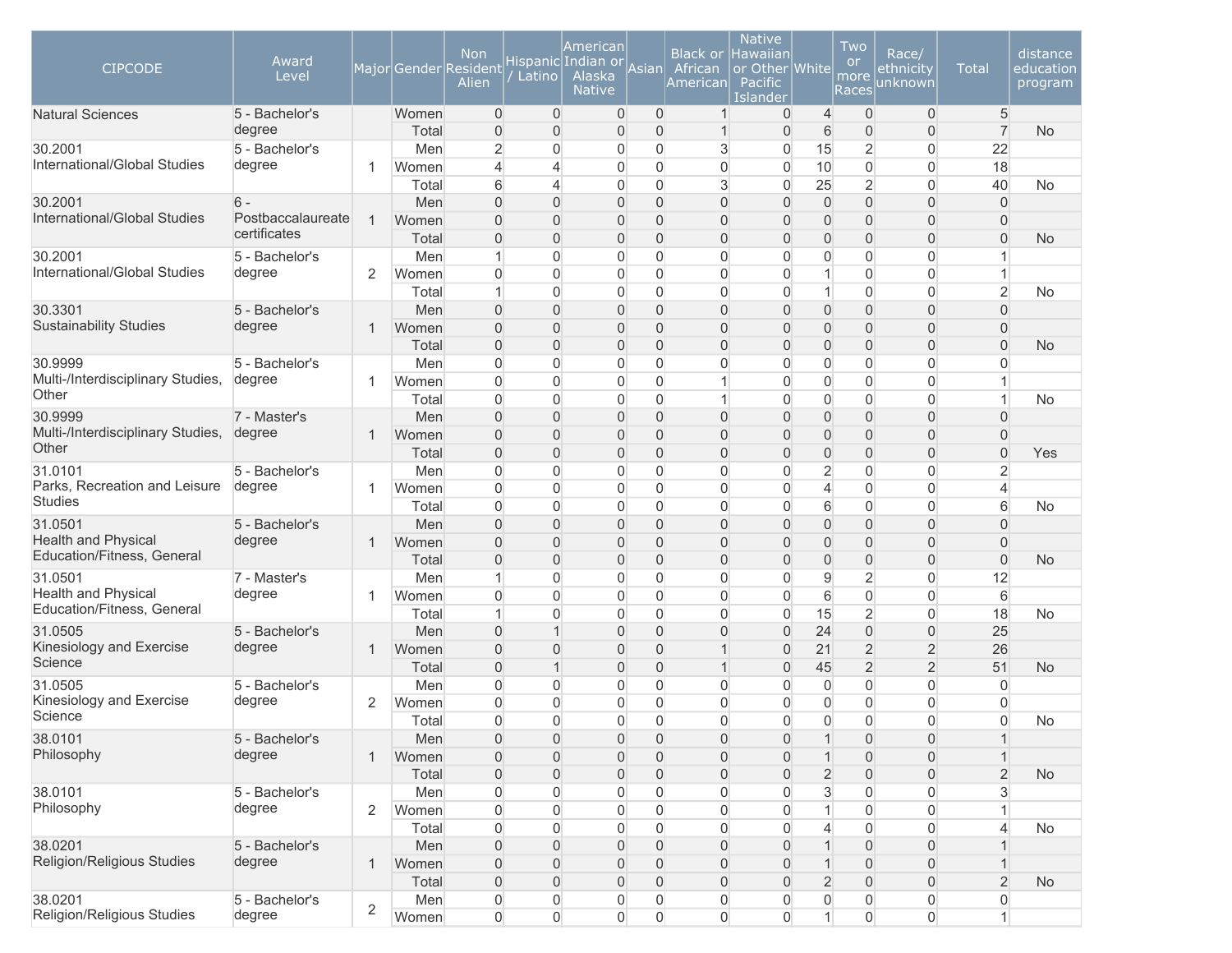| <b>CIPCODE</b>                         | Award<br>Level    |              |                | <b>Non</b><br>Major Gender Resident<br>Alien | Latino              | American<br>Hispanic Indian or<br>Alaska<br><b>Native</b> | Asian                         | <b>Black or</b><br>African<br>American | <b>Native</b><br><b>Hawaiian</b><br>or Other White<br>Pacific<br>Islander |                               | Two<br>or<br>more<br>Races | Race/<br><u>ethnicity</u><br>unknown | <b>Total</b>             | distance<br>education<br>program |
|----------------------------------------|-------------------|--------------|----------------|----------------------------------------------|---------------------|-----------------------------------------------------------|-------------------------------|----------------------------------------|---------------------------------------------------------------------------|-------------------------------|----------------------------|--------------------------------------|--------------------------|----------------------------------|
|                                        |                   |              | Total          | $\mathbf 0$                                  | $\overline{0}$      | $\overline{0}$                                            | $\mathbf 0$                   | 0                                      | 0                                                                         | $\vert$                       | 0                          | $\overline{0}$                       | $\mathbf{1}$             | No                               |
| 40.0501                                | 5 - Bachelor's    |              | Men            | $\Omega$                                     | $\overline{0}$      | 0                                                         | $\overline{1}$                |                                        | 0                                                                         | $\sqrt{3}$                    | $\overline{0}$             | $\overline{0}$                       | 5                        |                                  |
| Chemistry, General                     | degree            | $\mathbf{1}$ | Women          | $\mathbf{0}$                                 | 0                   | 0                                                         | $\mathbf 1$                   | 0                                      | 0                                                                         | $\overline{2}$                | $\mathbf 0$                | $\overline{0}$                       | 3                        |                                  |
|                                        |                   |              | Total          | $\overline{0}$                               | 0                   | 0                                                         | $\overline{2}$                | $\overline{1}$                         | 0                                                                         | 5                             | $\mathbf 0$                | 0                                    | 8                        | <b>No</b>                        |
| 40.0501                                | 5 - Bachelor's    |              | Men            | $\overline{0}$                               | 0                   | 0                                                         | $\mathbf 0$                   | $\Omega$                               | 0                                                                         | $\mathbf{0}$                  | $\mathbf 0$                | $\overline{0}$                       | 0                        |                                  |
| Chemistry, General                     | degree            | 2            | Women          | $\overline{0}$                               | 0                   | 0                                                         | $\mathbf 0$                   | 0                                      | 0                                                                         | 1                             | $\mathbf 0$                | $\overline{0}$                       |                          |                                  |
|                                        |                   |              | Total          | $\overline{0}$                               | 0                   | 0                                                         | $\overline{0}$                | $\mathbf 0$                            | 0                                                                         | $\mathbf{1}$                  | $\mathbf 0$                | $\mathbf 0$                          |                          | No                               |
| 40.0601<br>Geology/Earth Science,      | 5 - Bachelor's    |              | Men            | $\overline{0}$                               | $\overline{0}$      | 0                                                         | $\overline{0}$                | 0                                      | 0                                                                         | $\overline{1}$                | $\overline{0}$             | $\overline{0}$                       |                          |                                  |
| General                                | degree            | $\mathbf{1}$ | Women          | $\overline{0}$                               | 0                   | 0                                                         | $\overline{0}$                | 0                                      | 0                                                                         | $\overline{1}$                | $\overline{0}$             | 0                                    |                          |                                  |
|                                        |                   |              | Total          | $\boldsymbol{0}$                             | $\overline{0}$      | 0                                                         | $\overline{0}$                | 0                                      | 0                                                                         | $\overline{2}$                | $\mathbf 0$                | $\mathsf{O}\xspace$                  | $\overline{c}$           | <b>No</b>                        |
| 40.0601<br>Geology/Earth Science,      | 5 - Bachelor's    |              | Men            | $\overline{0}$                               | 0                   | 0                                                         | $\overline{0}$                | 0                                      | 0                                                                         | $\overline{0}$                | $\mathbf 0$                | 0                                    | 0                        |                                  |
| General                                | degree            | 2            | Women<br>Total | $\mathbf 0$<br>$\mathbf 0$                   | 0<br>$\overline{0}$ | 0<br>0                                                    | $\mathbf 0$<br>$\overline{0}$ | 0<br>$\overline{0}$                    | 0<br>0                                                                    | $\mathbf 0$                   | 0<br>$\mathbf 0$           | $\mathbf 0$<br>$\overline{0}$        | 0<br>$\overline{0}$      | <b>No</b>                        |
| 40.0801                                | 5 - Bachelor's    |              | Men            | $\Omega$                                     | $\overline{0}$      | 0                                                         | $\overline{0}$                | $\overline{0}$                         | 0                                                                         | $\mathbf 0$<br>$\overline{4}$ | $\overline{0}$             | $\overline{0}$                       |                          |                                  |
| Physics, General                       | degree            | $\mathbf{1}$ | Women          | $\overline{0}$                               | 0                   | 0                                                         | $\mathbf{0}$                  | 0                                      | 0                                                                         | $\mathbf{0}$                  | $\mathbf 0$                | 0                                    | 4<br>0                   |                                  |
|                                        |                   |              | Total          | $\overline{0}$                               | 0                   | 0                                                         | $\mathsf{O}\xspace$           | 0                                      | 0                                                                         | $\overline{4}$                | $\mathbf 0$                | 0                                    | $\overline{\mathcal{L}}$ | <b>No</b>                        |
| 40.0801                                | 5 - Bachelor's    |              | Men            | $\overline{0}$                               | $\Omega$            | 0                                                         | $\overline{0}$                | $\Omega$                               | 0                                                                         | $\mathbf 0$                   | $\overline{0}$             | $\overline{0}$                       | 0                        |                                  |
| Physics, General                       | degree            | 2            | Women          | $\overline{0}$                               | 0                   | 0                                                         | $\mathbf{0}$                  | $\overline{0}$                         | 0                                                                         | $\mathbf 0$                   | $\overline{0}$             | $\mathbf 0$                          | 0                        |                                  |
|                                        |                   |              | Total          | $\overline{0}$                               | $\overline{0}$      | $\overline{0}$                                            | $\overline{0}$                | $\overline{0}$                         | 0                                                                         | $\overline{0}$                | $\mathbf 0$                | $\overline{0}$                       | $\overline{0}$           | No                               |
| 40.0899                                | 5 - Bachelor's    |              | Men            | $\overline{0}$                               | $\Omega$            | 0                                                         | $\overline{0}$                | $\Omega$                               | 0                                                                         | $\overline{0}$                | $\overline{0}$             | $\overline{0}$                       | 0                        |                                  |
| Physics, Other                         | degree            | 1            | Women          | $\overline{0}$                               | 0                   | 0                                                         | $\overline{0}$                | 0                                      | 0                                                                         | $\mathbf{0}$                  | $\mathbf 0$                | 0                                    | $\overline{0}$           |                                  |
|                                        |                   |              | Total          | $\overline{0}$                               | $\overline{0}$      | 0                                                         | $\mathsf{O}\xspace$           | $\overline{0}$                         | 0                                                                         | $\boldsymbol{0}$              | $\mathbf 0$                | 0                                    | $\boldsymbol{0}$         | <b>No</b>                        |
| 42.0101                                | 5 - Bachelor's    |              | Men            | $\overline{0}$                               | 1                   | 0                                                         | $\overline{0}$                |                                        | 0                                                                         | 25                            | $\overline{0}$             | $\mathbf{1}$                         | 28                       |                                  |
| Psychology, General                    | degree            | 1            | Women          | 1                                            | 5                   | 0                                                         | $\mathbf 1$                   | 6                                      | 0                                                                         | 64                            | $\mathsf g$                | $\overline{4}$                       | 90                       |                                  |
|                                        |                   |              | Total          |                                              | 6                   | 0                                                         | 1                             | 7                                      | 0                                                                         | 89                            | $\mathsf g$                | 5                                    | 118                      | No                               |
| 42.0101                                | 7 - Master's      |              | Men            | $\Omega$                                     | 0                   | 0                                                         | $\mathbf{0}$                  | $\overline{0}$                         | 0                                                                         | $\overline{4}$                | $\overline{0}$             | $\overline{0}$                       | 4                        |                                  |
| Psychology, General                    | degree            | 1            | Women          | $\overline{0}$                               | 0                   | 0                                                         | $\mathbf{0}$                  | 0                                      | 0                                                                         | 9                             | $\mathbf 0$                | 0                                    | 9                        |                                  |
|                                        |                   |              | Total          | $\overline{0}$                               | 0                   | 0                                                         | $\mathbf 0$                   | 0                                      | 0                                                                         | 13                            | $\mathbf 0$                | 0                                    | 13                       | <b>No</b>                        |
| 42.0101                                | 17 - Doctor's     |              | Men            | $\overline{0}$                               | 0                   | 0                                                         | $\mathbf{0}$                  | 0                                      | 0                                                                         | $\mathbf{1}$                  | $\overline{0}$             | 0                                    | 1                        |                                  |
| Psychology, General                    | degree - research | 1            | Women          | $\overline{0}$                               | 0                   | 0                                                         | $\overline{0}$                | $\overline{0}$                         | 0                                                                         | $\overline{2}$                | $\overline{1}$             | $\overline{0}$                       | 3                        |                                  |
|                                        | scholarship       |              | Total          | $\overline{0}$                               | $\overline{0}$      | 0                                                         | $\overline{0}$                | $\overline{0}$                         | 0                                                                         | $\mathbf{3}$                  | $\overline{1}$             | $\overline{0}$                       | 4                        | No                               |
| 42.0101                                | 5 - Bachelor's    |              | Men            | $\overline{0}$                               | $\overline{0}$      | 0                                                         | $\overline{0}$                | 0                                      | 0                                                                         | $\mathbf{1}$                  | $\mathbf 0$                | $\mathsf{O}\xspace$                  |                          |                                  |
| Psychology, General                    | degree            | 2            | Women          | $\boldsymbol{0}$                             | 2                   | 0                                                         | $\mathbf{0}$                  | 0                                      | 0                                                                         | $\overline{0}$                | $\mathbf 0$                | $\mathsf{O}\xspace$                  | $\overline{c}$           |                                  |
|                                        |                   |              | Total          | $\overline{0}$                               | $\overline{2}$      | 0                                                         | $\overline{0}$                | 0                                      | 0                                                                         | $\mathbf{1}$                  | $\mathbf 0$                | 0                                    | 3                        | <b>No</b>                        |
| 42.2804                                | 7 - Master's      |              | Men            | $\overline{0}$                               | $\overline{0}$      | 0                                                         | $\overline{0}$                | $\overline{0}$                         | 0                                                                         | $\overline{0}$                | $\overline{0}$             | $\overline{0}$                       | 0                        |                                  |
| Industrial and Organizational          | degree            | 1            | Women          | 0                                            | 0                   | 0                                                         | 0                             | 0                                      | 0                                                                         | $\overline{2}$                | $\mathbf{1}$               | 0                                    | 3                        |                                  |
| Psychology                             |                   |              | Total          | $\boldsymbol{0}$                             | 0                   | 0                                                         | $\overline{0}$                | 0                                      | 0                                                                         | $\overline{2}$                | $\mathbf{1}$               | 0                                    | 3                        | No                               |
| 42.2805                                | 7 - Master's      |              | Men            | $\boldsymbol{0}$                             | 0                   | 0                                                         | $\overline{0}$                | 0                                      | $\overline{0}$                                                            | $\mathbf{1}$                  | $\mathbf 0$                | $\overline{0}$                       |                          |                                  |
| School Psychology                      | degree            | $\mathbf{1}$ | Women          | $\boldsymbol{0}$                             | 0                   | 0                                                         | $\mathbf 0$                   | 0                                      | 0                                                                         | $\overline{7}$                | $\mathbf 0$                | $\overline{0}$                       | $\overline{7}$           |                                  |
|                                        |                   |              | Total          | $\overline{0}$                               | 0                   | 0                                                         | $\mathbf 0$                   | 0                                      | 0                                                                         | $\,8\,$                       | $\mathsf{O}\xspace$        | $\mathsf{O}\xspace$                  | 8                        | <b>No</b>                        |
| 42.2805                                | 8 - Post-Master's |              | Men            | $\boldsymbol{0}$                             | 0                   | 0                                                         | 0                             | 0                                      | 0                                                                         | 0                             | $\mathsf{O}\xspace$        | 0                                    | 0                        |                                  |
| School Psychology                      | certificates      | $\mathbf{1}$ | Women          | $\boldsymbol{0}$                             | 0                   | 0                                                         | $\mathbf 0$                   | 0                                      | $\overline{0}$                                                            | $\overline{7}$                | $\mathbf 0$                | 0                                    | 7                        |                                  |
|                                        |                   |              | Total          | $\boldsymbol{0}$                             | 0                   | 0                                                         | $\overline{0}$                | 0                                      | $\overline{0}$                                                            | $\overline{7}$                | $\boldsymbol{0}$           | 0                                    | 7                        | No                               |
| 43.0104                                | 5 - Bachelor's    |              | Men            | $\boldsymbol{0}$                             | 9                   | 0                                                         | $\mathbf 1$                   | 9                                      | $\overline{0}$                                                            | 110                           | $\overline{7}$             | $\overline{2}$                       | 138                      |                                  |
| Criminal Justice/Safety Studies degree |                   | $\mathbf{1}$ | Women          | $\mathbf 0$                                  | 10                  | 0                                                         | 1                             | 12                                     | 0                                                                         | 60                            | $\overline{7}$             | $\mathbf{1}$                         | 91                       |                                  |
|                                        |                   |              | Total          | $\mathsf{O}\xspace$                          | 19                  | $\overline{0}$                                            | $\overline{2}$                | 21                                     | $\overline{0}$                                                            | 170                           | 14                         | $\mathbf{3}$                         | 229                      | Yes                              |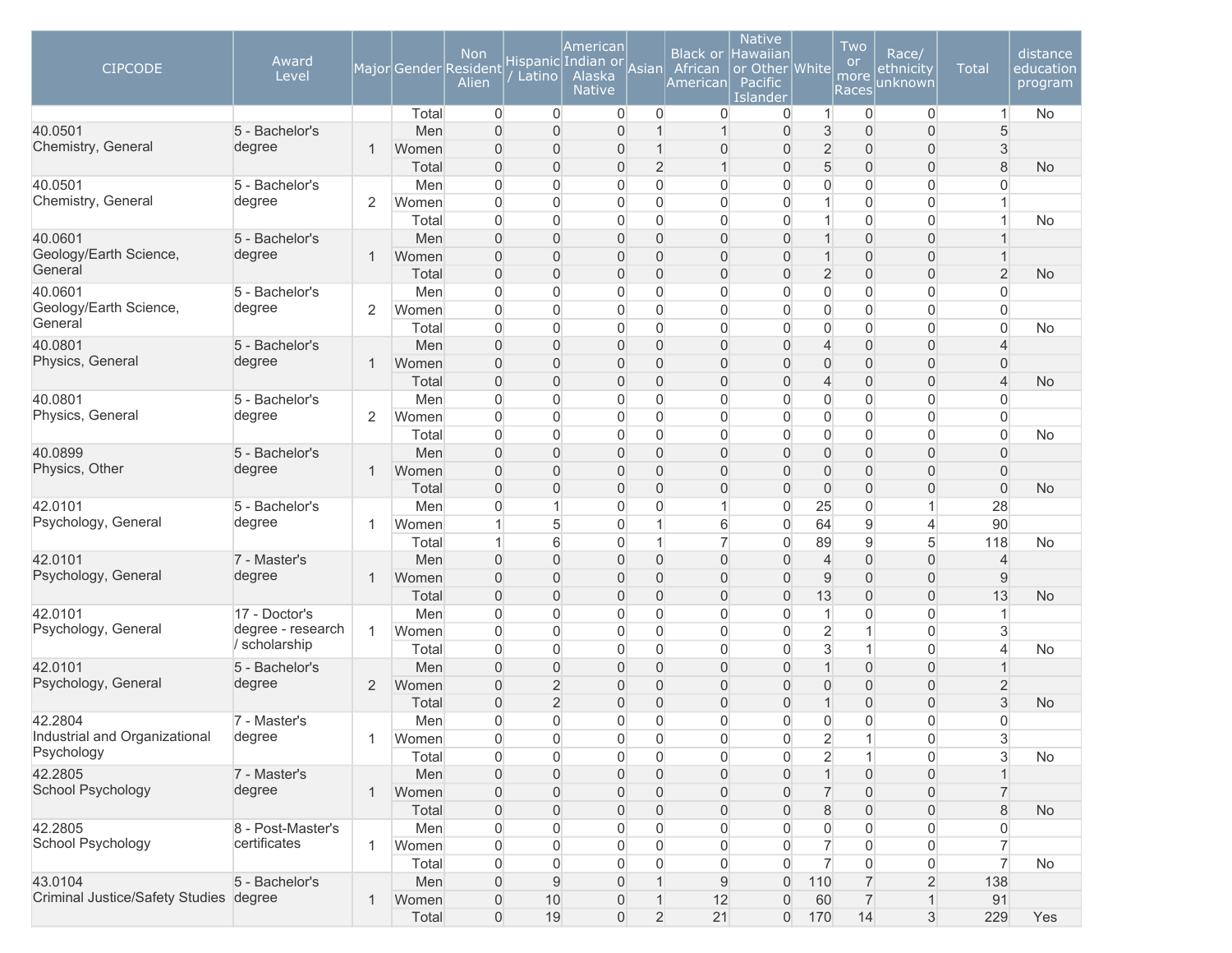| $\mathbf{3}$<br>7 - Master's<br>$\mathbf{1}$<br>Men<br>$\overline{0}$<br>$\overline{0}$<br>$\overline{0}$<br>$\overline{0}$<br>0<br>$\overline{0}$<br>3<br>$\overline{0}$<br>0<br><b>Criminal Justice/Safety Studies</b><br>$\overline{0}$<br>15<br>$\overline{2}$<br>$\mathbf 0$<br>18<br>degree<br>$\overline{0}$<br>$\overline{0}$<br>0<br>$\overline{0}$<br>Women<br>$\overline{2}$<br>21<br>$\overline{0}$<br>18<br>$\overline{0}$<br>No<br>Total<br>$\Omega$<br>$\Omega$<br>0<br>0<br>$\overline{2}$<br>$\mathbf 0$<br>$\overline{2}$<br>43.0104<br>17 - Doctor's<br>$\overline{0}$<br>Men<br>$\Omega$<br>$\Omega$<br>0<br>$\overline{0}$<br>$\overline{0}$<br>$\Omega$<br>Criminal Justice/Safety Studies degree - research<br>$\mathbf{1}$<br>$\mathbf 0$<br>$\overline{0}$<br>$\mathbf{1}$<br>$\Omega$<br>$\Omega$<br>0<br>$\overline{0}$<br>$\overline{0}$<br>Women<br>$\Omega$<br>1<br>/ scholarship<br>$\Omega$<br>$\overline{0}$<br>3<br>$\mathbf 0$<br>$\overline{0}$<br>3<br>Total<br>$\Omega$<br>0<br>$\overline{0}$<br>0<br><b>No</b><br>$\mathbf 0$<br>$\mathbf 0$<br>43.0104<br>5 - Bachelor's<br>$\overline{0}$<br>$\mathbf 0$<br>$\overline{0}$<br>Men<br>$\overline{0}$<br>$\Omega$<br>0<br>$\overline{0}$<br>$\Omega$<br>Criminal Justice/Safety Studies degree<br>$\mathbf 0$<br>2<br>$\overline{0}$<br>$\overline{0}$<br>0<br>$\overline{0}$<br>$\mathbf{0}$<br>$\overline{0}$<br>$\overline{0}$<br>$\Omega$<br>Women<br>$\Omega$<br>$\mathbf 0$<br>$\overline{0}$<br>0<br>$\overline{0}$<br>$\overline{0}$<br>$\overline{0}$<br>$\overline{0}$<br>$\overline{0}$<br>$\overline{0}$<br>Yes<br>Total<br>$\Omega$<br>$\sqrt{5}$<br>$\mathbf 0$<br>$\overline{0}$<br>$\overline{0}$<br>$\boldsymbol{0}$<br>5<br>43.0202<br>5 - Bachelor's<br>Men<br>$\mathbf{0}$<br>0<br>0<br>$\overline{0}$<br><b>Fire Services Administration</b><br>degree<br>$\overline{0}$<br>$\overline{0}$<br>$\overline{0}$<br>$\overline{0}$<br>$\mathsf{O}\xspace$<br>$\overline{0}$<br>$\boldsymbol{0}$<br>$\overline{0}$<br>$\mathbf{1}$<br>Women<br>0<br>$\overline{0}$<br>5<br>$\overline{0}$<br>$\overline{0}$<br>$\mathbf 0$<br>$\overline{0}$<br>5<br>$\mathbf 0$<br>$\mathsf{O}\xspace$<br>Total<br>0<br>0<br>Yes<br>43.0302<br>5 - Bachelor's<br>$\overline{0}$<br>$\overline{7}$<br>$\mathbf 0$<br>$\overline{0}$<br>7<br>Men<br>$\overline{0}$<br>0<br>0<br>0<br>0<br>Crisis/Emergency/Disaster<br>degree<br>$\Omega$<br>$\overline{0}$<br>0<br>$\overline{0}$<br>$\mathbf{0}$<br>$\overline{0}$<br>$\mathbf 0$<br>$\overline{0}$<br>$\overline{0}$<br>$\overline{1}$<br>Women<br>0<br>Management<br>$\overline{7}$<br>$\Omega$<br>$\overline{0}$<br>$\overline{0}$<br>$\overline{7}$<br>$\mathbf 0$<br>$\overline{0}$<br><b>No</b><br>Total<br>0<br>0<br>0<br>44.0401<br>$\overline{0}$<br>$\mathbf{1}$<br>$\mathbf 0$<br>$\overline{0}$<br>5 - Bachelor's<br>Men<br>$\Omega$<br>$\Omega$<br>0<br>$\overline{0}$<br>$\overline{1}$<br>$\Omega$<br><b>Public Administration</b><br>degree<br>$\Omega$<br>$\overline{2}$<br>3<br>$\mathbf 0$<br>$\overline{0}$<br>6<br>$\mathbf{1}$<br>0<br>$\overline{0}$<br>Women<br>$\Omega$<br>$\mathbf 0$<br>$\overline{7}$<br>$\overline{2}$<br>$\overline{0}$<br>Total<br>$\mathbf{0}$<br>0<br>$\overline{0}$<br>$\overline{4}$<br>Yes<br>$\Omega$<br>$\overline{0}$<br>0<br>$\mathbf{0}$<br>$\overline{0}$<br>$\mathbf{0}$<br>$\overline{0}$<br>44.0401<br>$6 -$<br>Men<br>$\Omega$<br>$\mathbf 1$<br>$\overline{1}$<br>$\Omega$<br><b>Public Administration</b><br>Postbaccalaureate<br>$\overline{2}$<br>$\mathbf{1}$<br>$\Omega$<br>$\overline{0}$<br>$\overline{0}$<br>$\mathbf{1}$<br>$\mathbf{0}$<br>$\mathbf{1}$<br>$\overline{0}$<br>$\overline{0}$<br>Women<br>$\Omega$<br>certificates<br>3<br>$\overline{2}$<br>$\vert$<br>$\mathbf 0$<br>Total<br>$\overline{0}$<br>$\overline{0}$<br>$\overline{0}$<br>$\overline{0}$<br>$\boldsymbol{0}$<br>$\Omega$<br>Yes<br>$\mathbf 0$<br>$\overline{7}$<br>$\mathbf{1}$<br>$\overline{0}$<br>$\overline{0}$<br>$\overline{0}$<br>$\boldsymbol{0}$<br>9<br>44.0401<br>7 - Master's<br>Men<br>$\mathbf{1}$<br>$\overline{0}$<br><b>Public Administration</b><br>degree<br>$\overline{2}$<br>$\overline{2}$<br>$\mathbf 0$<br>$\overline{2}$<br>$\overline{0}$<br>19<br>26<br>$\overline{1}$<br>Women<br>$\mathbf{0}$<br>0<br>1<br>$\overline{2}$<br>$\overline{2}$<br>$\overline{2}$<br>$\mathbf{1}$<br>Total<br>$\overline{0}$<br>26<br>35<br>$\mathbf{1}$<br>$\mathbf 1$<br>0<br>Yes<br>44.0401<br>17 - Doctor's<br>0<br>$\overline{0}$<br>$\mathbf 0$<br>$\mathbf 0$<br>$\overline{0}$<br>$\overline{0}$<br>Men<br>$\mathbf 0$<br>$\Omega$<br>$\Omega$<br>0<br><b>Public Administration</b><br>degree - research<br>$\overline{2}$<br>1<br>$\overline{0}$<br>$\mathbf 0$<br>$\mathbf{1}$<br>$\mathbf{1}$<br>Women<br>$\Omega$<br>0<br>0<br>0<br>$\overline{0}$<br>scholarship<br>$\overline{2}$<br>1<br>$\overline{0}$<br>$\mathbf 0$<br>Total<br>$\Omega$<br>0<br>$\overline{0}$<br>0<br>$\mathbf 0$<br>$\mathbf{1}$<br>No<br>44.0599<br>$\overline{0}$<br>$\mathbf 0$<br>$\overline{0}$<br>5 - Bachelor's<br>Men<br>$\Omega$<br>$\Omega$<br>0<br>$\Omega$<br>$\overline{0}$<br>$\Omega$<br>$\Omega$<br>Public Policy Analysis, Other<br>degree<br>$\Omega$<br>$\mathbf 0$<br>$\overline{0}$<br>$\overline{1}$<br>$\Omega$<br>0<br>$\overline{0}$<br>$\overline{0}$<br>$\overline{0}$<br>$\overline{0}$<br>Women<br>$\Omega$<br>$\mathbf 0$<br>$\overline{0}$<br>$\overline{0}$<br>Total<br>$\mathbf{0}$<br>$\Omega$<br>0<br>$\overline{0}$<br>0<br>$\overline{0}$<br>$\overline{0}$<br><b>No</b><br>$\overline{2}$<br>44.0701<br>5 - Bachelor's<br>$\overline{0}$<br>$\overline{0}$<br>$\mathbf 0$<br>$\overline{0}$<br>0<br>$\Omega$<br>Men<br>$\overline{4}$<br>Social Work<br>20<br>$\overline{2}$<br>$\overline{2}$<br>degree<br>$\overline{0}$<br>$\overline{0}$<br>26<br>$\mathbf{1}$<br>Women<br>$\mathbf 1$<br>0<br>1<br>$\mathbf{0}$<br>$\overline{2}$<br>$\overline{2}$<br>$\overline{2}$<br>22<br>30<br>$\overline{0}$<br>$\overline{2}$<br>$\overline{0}$<br>Total<br>0<br>$\mathbf{0}$<br>No<br>$\overline{2}$<br>$\mathbf{1}$<br>$\overline{0}$<br>$\overline{0}$<br>$\boldsymbol{0}$<br>44.0701<br>7 - Master's<br>Men<br>$\mathbf{0}$<br>0<br>0<br>$\overline{4}$<br>1<br>Social Work<br>degree<br>42<br>$\overline{0}$<br>$\overline{2}$<br>3<br>$\mathbf{1}$<br>$\mathbf{1}$<br>$\mathbf{1}$<br>$\mathbf{0}$<br>$\Omega$<br>50<br>$\mathbf 1$<br>Women<br>54<br>Total<br>$\sqrt{3}$<br><b>No</b><br>$\overline{0}$<br>$\mathbf{1}$<br>$\overline{0}$<br>$\mathbf 0$<br>44<br>4<br>$\mathbf{1}$<br>$\mathbf{1}$<br>$\overline{2}$<br>45.0601<br>5 - Bachelor's<br>Men<br>0<br>$\boldsymbol{0}$<br>$\overline{0}$<br>$\overline{2}$<br>0<br>0<br>$\mathbf 0$<br>0<br>$\overline{4}$<br>Economics, General<br>degree<br>$\overline{c}$<br>$\overline{2}$<br>$\boldsymbol{0}$<br>$\boldsymbol{0}$<br>$\mathbf 0$<br>0<br>0<br>0<br>$\mathbf{1}$<br>Women<br>0<br>0<br>$6\phantom{1}$<br>Total<br>$\overline{c}$<br>0<br>$\overline{4}$<br>$\mathbf 0$<br>0<br>0<br>$\mathbf 0$<br>0<br>0<br>No<br>45.0601<br>7 - Master's<br>$\,8\,$<br>$\mathsf{O}\xspace$<br>21<br>Men<br>0<br>11<br>0<br>0<br>$\mathbf 1$<br>1<br>$\mathbf{0}$<br>Economics, General<br>degree<br>$\overline{2}$<br>$\boldsymbol{0}$<br>$\,8\,$<br>$\mathbf{1}$<br>Women<br>$\overline{4}$<br>0<br>$\overline{2}$<br>0<br>0<br>0<br>0<br>Total<br>12<br>3<br>13<br>$\boldsymbol{0}$<br>$\mathsf{O}\xspace$<br>29<br>0<br>0<br>0<br><b>No</b><br>45.0601<br>5 - Bachelor's<br>$\mathbf 0$<br>0<br>0<br>$\overline{2}$<br>0<br>0<br>$\overline{2}$<br>Men<br>0<br>$\mathbf 0$<br>0<br>Economics, General<br>degree<br>$\mathbf 0$<br>$\overline{2}$<br>Women<br>$\boldsymbol{0}$<br>0<br>0<br>$\boldsymbol{0}$<br>0<br>0<br>0<br>$\mathbf 0$<br>0 | <b>CIPCODE</b> | Award<br>Level | Major Gender Resident | <b>Non</b><br>Alien | Latino | American<br>Hispanic Indian or<br>Alaska<br><b>Native</b> | Asian | <b>Black or</b><br>African<br>American | <b>Native</b><br><b>Hawaiian</b><br>or Other White<br>Pacific<br>Islander | Two<br><b>or</b><br>more<br>Races | Race/<br>ethnicity<br>unknown | <b>Total</b> | distance<br>education<br>program |
|------------------------------------------------------------------------------------------------------------------------------------------------------------------------------------------------------------------------------------------------------------------------------------------------------------------------------------------------------------------------------------------------------------------------------------------------------------------------------------------------------------------------------------------------------------------------------------------------------------------------------------------------------------------------------------------------------------------------------------------------------------------------------------------------------------------------------------------------------------------------------------------------------------------------------------------------------------------------------------------------------------------------------------------------------------------------------------------------------------------------------------------------------------------------------------------------------------------------------------------------------------------------------------------------------------------------------------------------------------------------------------------------------------------------------------------------------------------------------------------------------------------------------------------------------------------------------------------------------------------------------------------------------------------------------------------------------------------------------------------------------------------------------------------------------------------------------------------------------------------------------------------------------------------------------------------------------------------------------------------------------------------------------------------------------------------------------------------------------------------------------------------------------------------------------------------------------------------------------------------------------------------------------------------------------------------------------------------------------------------------------------------------------------------------------------------------------------------------------------------------------------------------------------------------------------------------------------------------------------------------------------------------------------------------------------------------------------------------------------------------------------------------------------------------------------------------------------------------------------------------------------------------------------------------------------------------------------------------------------------------------------------------------------------------------------------------------------------------------------------------------------------------------------------------------------------------------------------------------------------------------------------------------------------------------------------------------------------------------------------------------------------------------------------------------------------------------------------------------------------------------------------------------------------------------------------------------------------------------------------------------------------------------------------------------------------------------------------------------------------------------------------------------------------------------------------------------------------------------------------------------------------------------------------------------------------------------------------------------------------------------------------------------------------------------------------------------------------------------------------------------------------------------------------------------------------------------------------------------------------------------------------------------------------------------------------------------------------------------------------------------------------------------------------------------------------------------------------------------------------------------------------------------------------------------------------------------------------------------------------------------------------------------------------------------------------------------------------------------------------------------------------------------------------------------------------------------------------------------------------------------------------------------------------------------------------------------------------------------------------------------------------------------------------------------------------------------------------------------------------------------------------------------------------------------------------------------------------------------------------------------------------------------------------------------------------------------------------------------------------------------------------------------------------------------------------------------------------------------------------------------------------------------------------------------------------------------------------------------------------------------------------------------------------------------------------------------------------------------------------------------------------------------------------------------------------------------------------------------------------------------------------------------------------------------------------------------------------------------------------------------------------------------------------------------------------------------------------------------------------------------------------------------------------------------------------------------------------------------------------------------------------------------------------------------------------------------------------------------------------------------------------------------------------------------------------------------------------------------------------------------------------------------------------------------------------------------------------------------------------------------------------------------------------------------------------------------------------------------------------------------------------------------------------------------------------------------------------------------------------------------------------------------------------------------------------------------------------------------------------------------------------------------------------------------------------------------------------------------------------------------------------------------------------------------------------------------------------------------------------------------------------------------------------------------------------------------------------------------------------------------------------------------------------------------------------------------------------------------------------------------------------------------------------------------------------------------------------------------------------------------------------------------------------------------------------------------------------------------------------------------------------------------------------------------------------------------------------|----------------|----------------|-----------------------|---------------------|--------|-----------------------------------------------------------|-------|----------------------------------------|---------------------------------------------------------------------------|-----------------------------------|-------------------------------|--------------|----------------------------------|
|                                                                                                                                                                                                                                                                                                                                                                                                                                                                                                                                                                                                                                                                                                                                                                                                                                                                                                                                                                                                                                                                                                                                                                                                                                                                                                                                                                                                                                                                                                                                                                                                                                                                                                                                                                                                                                                                                                                                                                                                                                                                                                                                                                                                                                                                                                                                                                                                                                                                                                                                                                                                                                                                                                                                                                                                                                                                                                                                                                                                                                                                                                                                                                                                                                                                                                                                                                                                                                                                                                                                                                                                                                                                                                                                                                                                                                                                                                                                                                                                                                                                                                                                                                                                                                                                                                                                                                                                                                                                                                                                                                                                                                                                                                                                                                                                                                                                                                                                                                                                                                                                                                                                                                                                                                                                                                                                                                                                                                                                                                                                                                                                                                                                                                                                                                                                                                                                                                                                                                                                                                                                                                                                                                                                                                                                                                                                                                                                                                                                                                                                                                                                                                                                                                                                                                                                                                                                                                                                                                                                                                                                                                                                                                                                                                                                                                                                                                                                                                                                                                                                                                                                                                                                                                                                                                                                                                          | 43.0104        |                |                       |                     |        |                                                           |       |                                        |                                                                           |                                   |                               |              |                                  |
|                                                                                                                                                                                                                                                                                                                                                                                                                                                                                                                                                                                                                                                                                                                                                                                                                                                                                                                                                                                                                                                                                                                                                                                                                                                                                                                                                                                                                                                                                                                                                                                                                                                                                                                                                                                                                                                                                                                                                                                                                                                                                                                                                                                                                                                                                                                                                                                                                                                                                                                                                                                                                                                                                                                                                                                                                                                                                                                                                                                                                                                                                                                                                                                                                                                                                                                                                                                                                                                                                                                                                                                                                                                                                                                                                                                                                                                                                                                                                                                                                                                                                                                                                                                                                                                                                                                                                                                                                                                                                                                                                                                                                                                                                                                                                                                                                                                                                                                                                                                                                                                                                                                                                                                                                                                                                                                                                                                                                                                                                                                                                                                                                                                                                                                                                                                                                                                                                                                                                                                                                                                                                                                                                                                                                                                                                                                                                                                                                                                                                                                                                                                                                                                                                                                                                                                                                                                                                                                                                                                                                                                                                                                                                                                                                                                                                                                                                                                                                                                                                                                                                                                                                                                                                                                                                                                                                                          |                |                |                       |                     |        |                                                           |       |                                        |                                                                           |                                   |                               |              |                                  |
|                                                                                                                                                                                                                                                                                                                                                                                                                                                                                                                                                                                                                                                                                                                                                                                                                                                                                                                                                                                                                                                                                                                                                                                                                                                                                                                                                                                                                                                                                                                                                                                                                                                                                                                                                                                                                                                                                                                                                                                                                                                                                                                                                                                                                                                                                                                                                                                                                                                                                                                                                                                                                                                                                                                                                                                                                                                                                                                                                                                                                                                                                                                                                                                                                                                                                                                                                                                                                                                                                                                                                                                                                                                                                                                                                                                                                                                                                                                                                                                                                                                                                                                                                                                                                                                                                                                                                                                                                                                                                                                                                                                                                                                                                                                                                                                                                                                                                                                                                                                                                                                                                                                                                                                                                                                                                                                                                                                                                                                                                                                                                                                                                                                                                                                                                                                                                                                                                                                                                                                                                                                                                                                                                                                                                                                                                                                                                                                                                                                                                                                                                                                                                                                                                                                                                                                                                                                                                                                                                                                                                                                                                                                                                                                                                                                                                                                                                                                                                                                                                                                                                                                                                                                                                                                                                                                                                                          |                |                |                       |                     |        |                                                           |       |                                        |                                                                           |                                   |                               |              |                                  |
|                                                                                                                                                                                                                                                                                                                                                                                                                                                                                                                                                                                                                                                                                                                                                                                                                                                                                                                                                                                                                                                                                                                                                                                                                                                                                                                                                                                                                                                                                                                                                                                                                                                                                                                                                                                                                                                                                                                                                                                                                                                                                                                                                                                                                                                                                                                                                                                                                                                                                                                                                                                                                                                                                                                                                                                                                                                                                                                                                                                                                                                                                                                                                                                                                                                                                                                                                                                                                                                                                                                                                                                                                                                                                                                                                                                                                                                                                                                                                                                                                                                                                                                                                                                                                                                                                                                                                                                                                                                                                                                                                                                                                                                                                                                                                                                                                                                                                                                                                                                                                                                                                                                                                                                                                                                                                                                                                                                                                                                                                                                                                                                                                                                                                                                                                                                                                                                                                                                                                                                                                                                                                                                                                                                                                                                                                                                                                                                                                                                                                                                                                                                                                                                                                                                                                                                                                                                                                                                                                                                                                                                                                                                                                                                                                                                                                                                                                                                                                                                                                                                                                                                                                                                                                                                                                                                                                                          |                |                |                       |                     |        |                                                           |       |                                        |                                                                           |                                   |                               |              |                                  |
|                                                                                                                                                                                                                                                                                                                                                                                                                                                                                                                                                                                                                                                                                                                                                                                                                                                                                                                                                                                                                                                                                                                                                                                                                                                                                                                                                                                                                                                                                                                                                                                                                                                                                                                                                                                                                                                                                                                                                                                                                                                                                                                                                                                                                                                                                                                                                                                                                                                                                                                                                                                                                                                                                                                                                                                                                                                                                                                                                                                                                                                                                                                                                                                                                                                                                                                                                                                                                                                                                                                                                                                                                                                                                                                                                                                                                                                                                                                                                                                                                                                                                                                                                                                                                                                                                                                                                                                                                                                                                                                                                                                                                                                                                                                                                                                                                                                                                                                                                                                                                                                                                                                                                                                                                                                                                                                                                                                                                                                                                                                                                                                                                                                                                                                                                                                                                                                                                                                                                                                                                                                                                                                                                                                                                                                                                                                                                                                                                                                                                                                                                                                                                                                                                                                                                                                                                                                                                                                                                                                                                                                                                                                                                                                                                                                                                                                                                                                                                                                                                                                                                                                                                                                                                                                                                                                                                                          |                |                |                       |                     |        |                                                           |       |                                        |                                                                           |                                   |                               |              |                                  |
|                                                                                                                                                                                                                                                                                                                                                                                                                                                                                                                                                                                                                                                                                                                                                                                                                                                                                                                                                                                                                                                                                                                                                                                                                                                                                                                                                                                                                                                                                                                                                                                                                                                                                                                                                                                                                                                                                                                                                                                                                                                                                                                                                                                                                                                                                                                                                                                                                                                                                                                                                                                                                                                                                                                                                                                                                                                                                                                                                                                                                                                                                                                                                                                                                                                                                                                                                                                                                                                                                                                                                                                                                                                                                                                                                                                                                                                                                                                                                                                                                                                                                                                                                                                                                                                                                                                                                                                                                                                                                                                                                                                                                                                                                                                                                                                                                                                                                                                                                                                                                                                                                                                                                                                                                                                                                                                                                                                                                                                                                                                                                                                                                                                                                                                                                                                                                                                                                                                                                                                                                                                                                                                                                                                                                                                                                                                                                                                                                                                                                                                                                                                                                                                                                                                                                                                                                                                                                                                                                                                                                                                                                                                                                                                                                                                                                                                                                                                                                                                                                                                                                                                                                                                                                                                                                                                                                                          |                |                |                       |                     |        |                                                           |       |                                        |                                                                           |                                   |                               |              |                                  |
|                                                                                                                                                                                                                                                                                                                                                                                                                                                                                                                                                                                                                                                                                                                                                                                                                                                                                                                                                                                                                                                                                                                                                                                                                                                                                                                                                                                                                                                                                                                                                                                                                                                                                                                                                                                                                                                                                                                                                                                                                                                                                                                                                                                                                                                                                                                                                                                                                                                                                                                                                                                                                                                                                                                                                                                                                                                                                                                                                                                                                                                                                                                                                                                                                                                                                                                                                                                                                                                                                                                                                                                                                                                                                                                                                                                                                                                                                                                                                                                                                                                                                                                                                                                                                                                                                                                                                                                                                                                                                                                                                                                                                                                                                                                                                                                                                                                                                                                                                                                                                                                                                                                                                                                                                                                                                                                                                                                                                                                                                                                                                                                                                                                                                                                                                                                                                                                                                                                                                                                                                                                                                                                                                                                                                                                                                                                                                                                                                                                                                                                                                                                                                                                                                                                                                                                                                                                                                                                                                                                                                                                                                                                                                                                                                                                                                                                                                                                                                                                                                                                                                                                                                                                                                                                                                                                                                                          |                |                |                       |                     |        |                                                           |       |                                        |                                                                           |                                   |                               |              |                                  |
|                                                                                                                                                                                                                                                                                                                                                                                                                                                                                                                                                                                                                                                                                                                                                                                                                                                                                                                                                                                                                                                                                                                                                                                                                                                                                                                                                                                                                                                                                                                                                                                                                                                                                                                                                                                                                                                                                                                                                                                                                                                                                                                                                                                                                                                                                                                                                                                                                                                                                                                                                                                                                                                                                                                                                                                                                                                                                                                                                                                                                                                                                                                                                                                                                                                                                                                                                                                                                                                                                                                                                                                                                                                                                                                                                                                                                                                                                                                                                                                                                                                                                                                                                                                                                                                                                                                                                                                                                                                                                                                                                                                                                                                                                                                                                                                                                                                                                                                                                                                                                                                                                                                                                                                                                                                                                                                                                                                                                                                                                                                                                                                                                                                                                                                                                                                                                                                                                                                                                                                                                                                                                                                                                                                                                                                                                                                                                                                                                                                                                                                                                                                                                                                                                                                                                                                                                                                                                                                                                                                                                                                                                                                                                                                                                                                                                                                                                                                                                                                                                                                                                                                                                                                                                                                                                                                                                                          |                |                |                       |                     |        |                                                           |       |                                        |                                                                           |                                   |                               |              |                                  |
|                                                                                                                                                                                                                                                                                                                                                                                                                                                                                                                                                                                                                                                                                                                                                                                                                                                                                                                                                                                                                                                                                                                                                                                                                                                                                                                                                                                                                                                                                                                                                                                                                                                                                                                                                                                                                                                                                                                                                                                                                                                                                                                                                                                                                                                                                                                                                                                                                                                                                                                                                                                                                                                                                                                                                                                                                                                                                                                                                                                                                                                                                                                                                                                                                                                                                                                                                                                                                                                                                                                                                                                                                                                                                                                                                                                                                                                                                                                                                                                                                                                                                                                                                                                                                                                                                                                                                                                                                                                                                                                                                                                                                                                                                                                                                                                                                                                                                                                                                                                                                                                                                                                                                                                                                                                                                                                                                                                                                                                                                                                                                                                                                                                                                                                                                                                                                                                                                                                                                                                                                                                                                                                                                                                                                                                                                                                                                                                                                                                                                                                                                                                                                                                                                                                                                                                                                                                                                                                                                                                                                                                                                                                                                                                                                                                                                                                                                                                                                                                                                                                                                                                                                                                                                                                                                                                                                                          |                |                |                       |                     |        |                                                           |       |                                        |                                                                           |                                   |                               |              |                                  |
|                                                                                                                                                                                                                                                                                                                                                                                                                                                                                                                                                                                                                                                                                                                                                                                                                                                                                                                                                                                                                                                                                                                                                                                                                                                                                                                                                                                                                                                                                                                                                                                                                                                                                                                                                                                                                                                                                                                                                                                                                                                                                                                                                                                                                                                                                                                                                                                                                                                                                                                                                                                                                                                                                                                                                                                                                                                                                                                                                                                                                                                                                                                                                                                                                                                                                                                                                                                                                                                                                                                                                                                                                                                                                                                                                                                                                                                                                                                                                                                                                                                                                                                                                                                                                                                                                                                                                                                                                                                                                                                                                                                                                                                                                                                                                                                                                                                                                                                                                                                                                                                                                                                                                                                                                                                                                                                                                                                                                                                                                                                                                                                                                                                                                                                                                                                                                                                                                                                                                                                                                                                                                                                                                                                                                                                                                                                                                                                                                                                                                                                                                                                                                                                                                                                                                                                                                                                                                                                                                                                                                                                                                                                                                                                                                                                                                                                                                                                                                                                                                                                                                                                                                                                                                                                                                                                                                                          |                |                |                       |                     |        |                                                           |       |                                        |                                                                           |                                   |                               |              |                                  |
|                                                                                                                                                                                                                                                                                                                                                                                                                                                                                                                                                                                                                                                                                                                                                                                                                                                                                                                                                                                                                                                                                                                                                                                                                                                                                                                                                                                                                                                                                                                                                                                                                                                                                                                                                                                                                                                                                                                                                                                                                                                                                                                                                                                                                                                                                                                                                                                                                                                                                                                                                                                                                                                                                                                                                                                                                                                                                                                                                                                                                                                                                                                                                                                                                                                                                                                                                                                                                                                                                                                                                                                                                                                                                                                                                                                                                                                                                                                                                                                                                                                                                                                                                                                                                                                                                                                                                                                                                                                                                                                                                                                                                                                                                                                                                                                                                                                                                                                                                                                                                                                                                                                                                                                                                                                                                                                                                                                                                                                                                                                                                                                                                                                                                                                                                                                                                                                                                                                                                                                                                                                                                                                                                                                                                                                                                                                                                                                                                                                                                                                                                                                                                                                                                                                                                                                                                                                                                                                                                                                                                                                                                                                                                                                                                                                                                                                                                                                                                                                                                                                                                                                                                                                                                                                                                                                                                                          |                |                |                       |                     |        |                                                           |       |                                        |                                                                           |                                   |                               |              |                                  |
|                                                                                                                                                                                                                                                                                                                                                                                                                                                                                                                                                                                                                                                                                                                                                                                                                                                                                                                                                                                                                                                                                                                                                                                                                                                                                                                                                                                                                                                                                                                                                                                                                                                                                                                                                                                                                                                                                                                                                                                                                                                                                                                                                                                                                                                                                                                                                                                                                                                                                                                                                                                                                                                                                                                                                                                                                                                                                                                                                                                                                                                                                                                                                                                                                                                                                                                                                                                                                                                                                                                                                                                                                                                                                                                                                                                                                                                                                                                                                                                                                                                                                                                                                                                                                                                                                                                                                                                                                                                                                                                                                                                                                                                                                                                                                                                                                                                                                                                                                                                                                                                                                                                                                                                                                                                                                                                                                                                                                                                                                                                                                                                                                                                                                                                                                                                                                                                                                                                                                                                                                                                                                                                                                                                                                                                                                                                                                                                                                                                                                                                                                                                                                                                                                                                                                                                                                                                                                                                                                                                                                                                                                                                                                                                                                                                                                                                                                                                                                                                                                                                                                                                                                                                                                                                                                                                                                                          |                |                |                       |                     |        |                                                           |       |                                        |                                                                           |                                   |                               |              |                                  |
|                                                                                                                                                                                                                                                                                                                                                                                                                                                                                                                                                                                                                                                                                                                                                                                                                                                                                                                                                                                                                                                                                                                                                                                                                                                                                                                                                                                                                                                                                                                                                                                                                                                                                                                                                                                                                                                                                                                                                                                                                                                                                                                                                                                                                                                                                                                                                                                                                                                                                                                                                                                                                                                                                                                                                                                                                                                                                                                                                                                                                                                                                                                                                                                                                                                                                                                                                                                                                                                                                                                                                                                                                                                                                                                                                                                                                                                                                                                                                                                                                                                                                                                                                                                                                                                                                                                                                                                                                                                                                                                                                                                                                                                                                                                                                                                                                                                                                                                                                                                                                                                                                                                                                                                                                                                                                                                                                                                                                                                                                                                                                                                                                                                                                                                                                                                                                                                                                                                                                                                                                                                                                                                                                                                                                                                                                                                                                                                                                                                                                                                                                                                                                                                                                                                                                                                                                                                                                                                                                                                                                                                                                                                                                                                                                                                                                                                                                                                                                                                                                                                                                                                                                                                                                                                                                                                                                                          |                |                |                       |                     |        |                                                           |       |                                        |                                                                           |                                   |                               |              |                                  |
|                                                                                                                                                                                                                                                                                                                                                                                                                                                                                                                                                                                                                                                                                                                                                                                                                                                                                                                                                                                                                                                                                                                                                                                                                                                                                                                                                                                                                                                                                                                                                                                                                                                                                                                                                                                                                                                                                                                                                                                                                                                                                                                                                                                                                                                                                                                                                                                                                                                                                                                                                                                                                                                                                                                                                                                                                                                                                                                                                                                                                                                                                                                                                                                                                                                                                                                                                                                                                                                                                                                                                                                                                                                                                                                                                                                                                                                                                                                                                                                                                                                                                                                                                                                                                                                                                                                                                                                                                                                                                                                                                                                                                                                                                                                                                                                                                                                                                                                                                                                                                                                                                                                                                                                                                                                                                                                                                                                                                                                                                                                                                                                                                                                                                                                                                                                                                                                                                                                                                                                                                                                                                                                                                                                                                                                                                                                                                                                                                                                                                                                                                                                                                                                                                                                                                                                                                                                                                                                                                                                                                                                                                                                                                                                                                                                                                                                                                                                                                                                                                                                                                                                                                                                                                                                                                                                                                                          |                |                |                       |                     |        |                                                           |       |                                        |                                                                           |                                   |                               |              |                                  |
|                                                                                                                                                                                                                                                                                                                                                                                                                                                                                                                                                                                                                                                                                                                                                                                                                                                                                                                                                                                                                                                                                                                                                                                                                                                                                                                                                                                                                                                                                                                                                                                                                                                                                                                                                                                                                                                                                                                                                                                                                                                                                                                                                                                                                                                                                                                                                                                                                                                                                                                                                                                                                                                                                                                                                                                                                                                                                                                                                                                                                                                                                                                                                                                                                                                                                                                                                                                                                                                                                                                                                                                                                                                                                                                                                                                                                                                                                                                                                                                                                                                                                                                                                                                                                                                                                                                                                                                                                                                                                                                                                                                                                                                                                                                                                                                                                                                                                                                                                                                                                                                                                                                                                                                                                                                                                                                                                                                                                                                                                                                                                                                                                                                                                                                                                                                                                                                                                                                                                                                                                                                                                                                                                                                                                                                                                                                                                                                                                                                                                                                                                                                                                                                                                                                                                                                                                                                                                                                                                                                                                                                                                                                                                                                                                                                                                                                                                                                                                                                                                                                                                                                                                                                                                                                                                                                                                                          |                |                |                       |                     |        |                                                           |       |                                        |                                                                           |                                   |                               |              |                                  |
|                                                                                                                                                                                                                                                                                                                                                                                                                                                                                                                                                                                                                                                                                                                                                                                                                                                                                                                                                                                                                                                                                                                                                                                                                                                                                                                                                                                                                                                                                                                                                                                                                                                                                                                                                                                                                                                                                                                                                                                                                                                                                                                                                                                                                                                                                                                                                                                                                                                                                                                                                                                                                                                                                                                                                                                                                                                                                                                                                                                                                                                                                                                                                                                                                                                                                                                                                                                                                                                                                                                                                                                                                                                                                                                                                                                                                                                                                                                                                                                                                                                                                                                                                                                                                                                                                                                                                                                                                                                                                                                                                                                                                                                                                                                                                                                                                                                                                                                                                                                                                                                                                                                                                                                                                                                                                                                                                                                                                                                                                                                                                                                                                                                                                                                                                                                                                                                                                                                                                                                                                                                                                                                                                                                                                                                                                                                                                                                                                                                                                                                                                                                                                                                                                                                                                                                                                                                                                                                                                                                                                                                                                                                                                                                                                                                                                                                                                                                                                                                                                                                                                                                                                                                                                                                                                                                                                                          |                |                |                       |                     |        |                                                           |       |                                        |                                                                           |                                   |                               |              |                                  |
|                                                                                                                                                                                                                                                                                                                                                                                                                                                                                                                                                                                                                                                                                                                                                                                                                                                                                                                                                                                                                                                                                                                                                                                                                                                                                                                                                                                                                                                                                                                                                                                                                                                                                                                                                                                                                                                                                                                                                                                                                                                                                                                                                                                                                                                                                                                                                                                                                                                                                                                                                                                                                                                                                                                                                                                                                                                                                                                                                                                                                                                                                                                                                                                                                                                                                                                                                                                                                                                                                                                                                                                                                                                                                                                                                                                                                                                                                                                                                                                                                                                                                                                                                                                                                                                                                                                                                                                                                                                                                                                                                                                                                                                                                                                                                                                                                                                                                                                                                                                                                                                                                                                                                                                                                                                                                                                                                                                                                                                                                                                                                                                                                                                                                                                                                                                                                                                                                                                                                                                                                                                                                                                                                                                                                                                                                                                                                                                                                                                                                                                                                                                                                                                                                                                                                                                                                                                                                                                                                                                                                                                                                                                                                                                                                                                                                                                                                                                                                                                                                                                                                                                                                                                                                                                                                                                                                                          |                |                |                       |                     |        |                                                           |       |                                        |                                                                           |                                   |                               |              |                                  |
|                                                                                                                                                                                                                                                                                                                                                                                                                                                                                                                                                                                                                                                                                                                                                                                                                                                                                                                                                                                                                                                                                                                                                                                                                                                                                                                                                                                                                                                                                                                                                                                                                                                                                                                                                                                                                                                                                                                                                                                                                                                                                                                                                                                                                                                                                                                                                                                                                                                                                                                                                                                                                                                                                                                                                                                                                                                                                                                                                                                                                                                                                                                                                                                                                                                                                                                                                                                                                                                                                                                                                                                                                                                                                                                                                                                                                                                                                                                                                                                                                                                                                                                                                                                                                                                                                                                                                                                                                                                                                                                                                                                                                                                                                                                                                                                                                                                                                                                                                                                                                                                                                                                                                                                                                                                                                                                                                                                                                                                                                                                                                                                                                                                                                                                                                                                                                                                                                                                                                                                                                                                                                                                                                                                                                                                                                                                                                                                                                                                                                                                                                                                                                                                                                                                                                                                                                                                                                                                                                                                                                                                                                                                                                                                                                                                                                                                                                                                                                                                                                                                                                                                                                                                                                                                                                                                                                                          |                |                |                       |                     |        |                                                           |       |                                        |                                                                           |                                   |                               |              |                                  |
|                                                                                                                                                                                                                                                                                                                                                                                                                                                                                                                                                                                                                                                                                                                                                                                                                                                                                                                                                                                                                                                                                                                                                                                                                                                                                                                                                                                                                                                                                                                                                                                                                                                                                                                                                                                                                                                                                                                                                                                                                                                                                                                                                                                                                                                                                                                                                                                                                                                                                                                                                                                                                                                                                                                                                                                                                                                                                                                                                                                                                                                                                                                                                                                                                                                                                                                                                                                                                                                                                                                                                                                                                                                                                                                                                                                                                                                                                                                                                                                                                                                                                                                                                                                                                                                                                                                                                                                                                                                                                                                                                                                                                                                                                                                                                                                                                                                                                                                                                                                                                                                                                                                                                                                                                                                                                                                                                                                                                                                                                                                                                                                                                                                                                                                                                                                                                                                                                                                                                                                                                                                                                                                                                                                                                                                                                                                                                                                                                                                                                                                                                                                                                                                                                                                                                                                                                                                                                                                                                                                                                                                                                                                                                                                                                                                                                                                                                                                                                                                                                                                                                                                                                                                                                                                                                                                                                                          |                |                |                       |                     |        |                                                           |       |                                        |                                                                           |                                   |                               |              |                                  |
|                                                                                                                                                                                                                                                                                                                                                                                                                                                                                                                                                                                                                                                                                                                                                                                                                                                                                                                                                                                                                                                                                                                                                                                                                                                                                                                                                                                                                                                                                                                                                                                                                                                                                                                                                                                                                                                                                                                                                                                                                                                                                                                                                                                                                                                                                                                                                                                                                                                                                                                                                                                                                                                                                                                                                                                                                                                                                                                                                                                                                                                                                                                                                                                                                                                                                                                                                                                                                                                                                                                                                                                                                                                                                                                                                                                                                                                                                                                                                                                                                                                                                                                                                                                                                                                                                                                                                                                                                                                                                                                                                                                                                                                                                                                                                                                                                                                                                                                                                                                                                                                                                                                                                                                                                                                                                                                                                                                                                                                                                                                                                                                                                                                                                                                                                                                                                                                                                                                                                                                                                                                                                                                                                                                                                                                                                                                                                                                                                                                                                                                                                                                                                                                                                                                                                                                                                                                                                                                                                                                                                                                                                                                                                                                                                                                                                                                                                                                                                                                                                                                                                                                                                                                                                                                                                                                                                                          |                |                |                       |                     |        |                                                           |       |                                        |                                                                           |                                   |                               |              |                                  |
|                                                                                                                                                                                                                                                                                                                                                                                                                                                                                                                                                                                                                                                                                                                                                                                                                                                                                                                                                                                                                                                                                                                                                                                                                                                                                                                                                                                                                                                                                                                                                                                                                                                                                                                                                                                                                                                                                                                                                                                                                                                                                                                                                                                                                                                                                                                                                                                                                                                                                                                                                                                                                                                                                                                                                                                                                                                                                                                                                                                                                                                                                                                                                                                                                                                                                                                                                                                                                                                                                                                                                                                                                                                                                                                                                                                                                                                                                                                                                                                                                                                                                                                                                                                                                                                                                                                                                                                                                                                                                                                                                                                                                                                                                                                                                                                                                                                                                                                                                                                                                                                                                                                                                                                                                                                                                                                                                                                                                                                                                                                                                                                                                                                                                                                                                                                                                                                                                                                                                                                                                                                                                                                                                                                                                                                                                                                                                                                                                                                                                                                                                                                                                                                                                                                                                                                                                                                                                                                                                                                                                                                                                                                                                                                                                                                                                                                                                                                                                                                                                                                                                                                                                                                                                                                                                                                                                                          |                |                |                       |                     |        |                                                           |       |                                        |                                                                           |                                   |                               |              |                                  |
|                                                                                                                                                                                                                                                                                                                                                                                                                                                                                                                                                                                                                                                                                                                                                                                                                                                                                                                                                                                                                                                                                                                                                                                                                                                                                                                                                                                                                                                                                                                                                                                                                                                                                                                                                                                                                                                                                                                                                                                                                                                                                                                                                                                                                                                                                                                                                                                                                                                                                                                                                                                                                                                                                                                                                                                                                                                                                                                                                                                                                                                                                                                                                                                                                                                                                                                                                                                                                                                                                                                                                                                                                                                                                                                                                                                                                                                                                                                                                                                                                                                                                                                                                                                                                                                                                                                                                                                                                                                                                                                                                                                                                                                                                                                                                                                                                                                                                                                                                                                                                                                                                                                                                                                                                                                                                                                                                                                                                                                                                                                                                                                                                                                                                                                                                                                                                                                                                                                                                                                                                                                                                                                                                                                                                                                                                                                                                                                                                                                                                                                                                                                                                                                                                                                                                                                                                                                                                                                                                                                                                                                                                                                                                                                                                                                                                                                                                                                                                                                                                                                                                                                                                                                                                                                                                                                                                                          |                |                |                       |                     |        |                                                           |       |                                        |                                                                           |                                   |                               |              |                                  |
|                                                                                                                                                                                                                                                                                                                                                                                                                                                                                                                                                                                                                                                                                                                                                                                                                                                                                                                                                                                                                                                                                                                                                                                                                                                                                                                                                                                                                                                                                                                                                                                                                                                                                                                                                                                                                                                                                                                                                                                                                                                                                                                                                                                                                                                                                                                                                                                                                                                                                                                                                                                                                                                                                                                                                                                                                                                                                                                                                                                                                                                                                                                                                                                                                                                                                                                                                                                                                                                                                                                                                                                                                                                                                                                                                                                                                                                                                                                                                                                                                                                                                                                                                                                                                                                                                                                                                                                                                                                                                                                                                                                                                                                                                                                                                                                                                                                                                                                                                                                                                                                                                                                                                                                                                                                                                                                                                                                                                                                                                                                                                                                                                                                                                                                                                                                                                                                                                                                                                                                                                                                                                                                                                                                                                                                                                                                                                                                                                                                                                                                                                                                                                                                                                                                                                                                                                                                                                                                                                                                                                                                                                                                                                                                                                                                                                                                                                                                                                                                                                                                                                                                                                                                                                                                                                                                                                                          |                |                |                       |                     |        |                                                           |       |                                        |                                                                           |                                   |                               |              |                                  |
|                                                                                                                                                                                                                                                                                                                                                                                                                                                                                                                                                                                                                                                                                                                                                                                                                                                                                                                                                                                                                                                                                                                                                                                                                                                                                                                                                                                                                                                                                                                                                                                                                                                                                                                                                                                                                                                                                                                                                                                                                                                                                                                                                                                                                                                                                                                                                                                                                                                                                                                                                                                                                                                                                                                                                                                                                                                                                                                                                                                                                                                                                                                                                                                                                                                                                                                                                                                                                                                                                                                                                                                                                                                                                                                                                                                                                                                                                                                                                                                                                                                                                                                                                                                                                                                                                                                                                                                                                                                                                                                                                                                                                                                                                                                                                                                                                                                                                                                                                                                                                                                                                                                                                                                                                                                                                                                                                                                                                                                                                                                                                                                                                                                                                                                                                                                                                                                                                                                                                                                                                                                                                                                                                                                                                                                                                                                                                                                                                                                                                                                                                                                                                                                                                                                                                                                                                                                                                                                                                                                                                                                                                                                                                                                                                                                                                                                                                                                                                                                                                                                                                                                                                                                                                                                                                                                                                                          |                |                |                       |                     |        |                                                           |       |                                        |                                                                           |                                   |                               |              |                                  |
|                                                                                                                                                                                                                                                                                                                                                                                                                                                                                                                                                                                                                                                                                                                                                                                                                                                                                                                                                                                                                                                                                                                                                                                                                                                                                                                                                                                                                                                                                                                                                                                                                                                                                                                                                                                                                                                                                                                                                                                                                                                                                                                                                                                                                                                                                                                                                                                                                                                                                                                                                                                                                                                                                                                                                                                                                                                                                                                                                                                                                                                                                                                                                                                                                                                                                                                                                                                                                                                                                                                                                                                                                                                                                                                                                                                                                                                                                                                                                                                                                                                                                                                                                                                                                                                                                                                                                                                                                                                                                                                                                                                                                                                                                                                                                                                                                                                                                                                                                                                                                                                                                                                                                                                                                                                                                                                                                                                                                                                                                                                                                                                                                                                                                                                                                                                                                                                                                                                                                                                                                                                                                                                                                                                                                                                                                                                                                                                                                                                                                                                                                                                                                                                                                                                                                                                                                                                                                                                                                                                                                                                                                                                                                                                                                                                                                                                                                                                                                                                                                                                                                                                                                                                                                                                                                                                                                                          |                |                |                       |                     |        |                                                           |       |                                        |                                                                           |                                   |                               |              |                                  |
|                                                                                                                                                                                                                                                                                                                                                                                                                                                                                                                                                                                                                                                                                                                                                                                                                                                                                                                                                                                                                                                                                                                                                                                                                                                                                                                                                                                                                                                                                                                                                                                                                                                                                                                                                                                                                                                                                                                                                                                                                                                                                                                                                                                                                                                                                                                                                                                                                                                                                                                                                                                                                                                                                                                                                                                                                                                                                                                                                                                                                                                                                                                                                                                                                                                                                                                                                                                                                                                                                                                                                                                                                                                                                                                                                                                                                                                                                                                                                                                                                                                                                                                                                                                                                                                                                                                                                                                                                                                                                                                                                                                                                                                                                                                                                                                                                                                                                                                                                                                                                                                                                                                                                                                                                                                                                                                                                                                                                                                                                                                                                                                                                                                                                                                                                                                                                                                                                                                                                                                                                                                                                                                                                                                                                                                                                                                                                                                                                                                                                                                                                                                                                                                                                                                                                                                                                                                                                                                                                                                                                                                                                                                                                                                                                                                                                                                                                                                                                                                                                                                                                                                                                                                                                                                                                                                                                                          |                |                |                       |                     |        |                                                           |       |                                        |                                                                           |                                   |                               |              |                                  |
|                                                                                                                                                                                                                                                                                                                                                                                                                                                                                                                                                                                                                                                                                                                                                                                                                                                                                                                                                                                                                                                                                                                                                                                                                                                                                                                                                                                                                                                                                                                                                                                                                                                                                                                                                                                                                                                                                                                                                                                                                                                                                                                                                                                                                                                                                                                                                                                                                                                                                                                                                                                                                                                                                                                                                                                                                                                                                                                                                                                                                                                                                                                                                                                                                                                                                                                                                                                                                                                                                                                                                                                                                                                                                                                                                                                                                                                                                                                                                                                                                                                                                                                                                                                                                                                                                                                                                                                                                                                                                                                                                                                                                                                                                                                                                                                                                                                                                                                                                                                                                                                                                                                                                                                                                                                                                                                                                                                                                                                                                                                                                                                                                                                                                                                                                                                                                                                                                                                                                                                                                                                                                                                                                                                                                                                                                                                                                                                                                                                                                                                                                                                                                                                                                                                                                                                                                                                                                                                                                                                                                                                                                                                                                                                                                                                                                                                                                                                                                                                                                                                                                                                                                                                                                                                                                                                                                                          |                |                |                       |                     |        |                                                           |       |                                        |                                                                           |                                   |                               |              |                                  |
|                                                                                                                                                                                                                                                                                                                                                                                                                                                                                                                                                                                                                                                                                                                                                                                                                                                                                                                                                                                                                                                                                                                                                                                                                                                                                                                                                                                                                                                                                                                                                                                                                                                                                                                                                                                                                                                                                                                                                                                                                                                                                                                                                                                                                                                                                                                                                                                                                                                                                                                                                                                                                                                                                                                                                                                                                                                                                                                                                                                                                                                                                                                                                                                                                                                                                                                                                                                                                                                                                                                                                                                                                                                                                                                                                                                                                                                                                                                                                                                                                                                                                                                                                                                                                                                                                                                                                                                                                                                                                                                                                                                                                                                                                                                                                                                                                                                                                                                                                                                                                                                                                                                                                                                                                                                                                                                                                                                                                                                                                                                                                                                                                                                                                                                                                                                                                                                                                                                                                                                                                                                                                                                                                                                                                                                                                                                                                                                                                                                                                                                                                                                                                                                                                                                                                                                                                                                                                                                                                                                                                                                                                                                                                                                                                                                                                                                                                                                                                                                                                                                                                                                                                                                                                                                                                                                                                                          |                |                |                       |                     |        |                                                           |       |                                        |                                                                           |                                   |                               |              |                                  |
|                                                                                                                                                                                                                                                                                                                                                                                                                                                                                                                                                                                                                                                                                                                                                                                                                                                                                                                                                                                                                                                                                                                                                                                                                                                                                                                                                                                                                                                                                                                                                                                                                                                                                                                                                                                                                                                                                                                                                                                                                                                                                                                                                                                                                                                                                                                                                                                                                                                                                                                                                                                                                                                                                                                                                                                                                                                                                                                                                                                                                                                                                                                                                                                                                                                                                                                                                                                                                                                                                                                                                                                                                                                                                                                                                                                                                                                                                                                                                                                                                                                                                                                                                                                                                                                                                                                                                                                                                                                                                                                                                                                                                                                                                                                                                                                                                                                                                                                                                                                                                                                                                                                                                                                                                                                                                                                                                                                                                                                                                                                                                                                                                                                                                                                                                                                                                                                                                                                                                                                                                                                                                                                                                                                                                                                                                                                                                                                                                                                                                                                                                                                                                                                                                                                                                                                                                                                                                                                                                                                                                                                                                                                                                                                                                                                                                                                                                                                                                                                                                                                                                                                                                                                                                                                                                                                                                                          |                |                |                       |                     |        |                                                           |       |                                        |                                                                           |                                   |                               |              |                                  |
|                                                                                                                                                                                                                                                                                                                                                                                                                                                                                                                                                                                                                                                                                                                                                                                                                                                                                                                                                                                                                                                                                                                                                                                                                                                                                                                                                                                                                                                                                                                                                                                                                                                                                                                                                                                                                                                                                                                                                                                                                                                                                                                                                                                                                                                                                                                                                                                                                                                                                                                                                                                                                                                                                                                                                                                                                                                                                                                                                                                                                                                                                                                                                                                                                                                                                                                                                                                                                                                                                                                                                                                                                                                                                                                                                                                                                                                                                                                                                                                                                                                                                                                                                                                                                                                                                                                                                                                                                                                                                                                                                                                                                                                                                                                                                                                                                                                                                                                                                                                                                                                                                                                                                                                                                                                                                                                                                                                                                                                                                                                                                                                                                                                                                                                                                                                                                                                                                                                                                                                                                                                                                                                                                                                                                                                                                                                                                                                                                                                                                                                                                                                                                                                                                                                                                                                                                                                                                                                                                                                                                                                                                                                                                                                                                                                                                                                                                                                                                                                                                                                                                                                                                                                                                                                                                                                                                                          |                |                |                       |                     |        |                                                           |       |                                        |                                                                           |                                   |                               |              |                                  |
|                                                                                                                                                                                                                                                                                                                                                                                                                                                                                                                                                                                                                                                                                                                                                                                                                                                                                                                                                                                                                                                                                                                                                                                                                                                                                                                                                                                                                                                                                                                                                                                                                                                                                                                                                                                                                                                                                                                                                                                                                                                                                                                                                                                                                                                                                                                                                                                                                                                                                                                                                                                                                                                                                                                                                                                                                                                                                                                                                                                                                                                                                                                                                                                                                                                                                                                                                                                                                                                                                                                                                                                                                                                                                                                                                                                                                                                                                                                                                                                                                                                                                                                                                                                                                                                                                                                                                                                                                                                                                                                                                                                                                                                                                                                                                                                                                                                                                                                                                                                                                                                                                                                                                                                                                                                                                                                                                                                                                                                                                                                                                                                                                                                                                                                                                                                                                                                                                                                                                                                                                                                                                                                                                                                                                                                                                                                                                                                                                                                                                                                                                                                                                                                                                                                                                                                                                                                                                                                                                                                                                                                                                                                                                                                                                                                                                                                                                                                                                                                                                                                                                                                                                                                                                                                                                                                                                                          |                |                |                       |                     |        |                                                           |       |                                        |                                                                           |                                   |                               |              |                                  |
|                                                                                                                                                                                                                                                                                                                                                                                                                                                                                                                                                                                                                                                                                                                                                                                                                                                                                                                                                                                                                                                                                                                                                                                                                                                                                                                                                                                                                                                                                                                                                                                                                                                                                                                                                                                                                                                                                                                                                                                                                                                                                                                                                                                                                                                                                                                                                                                                                                                                                                                                                                                                                                                                                                                                                                                                                                                                                                                                                                                                                                                                                                                                                                                                                                                                                                                                                                                                                                                                                                                                                                                                                                                                                                                                                                                                                                                                                                                                                                                                                                                                                                                                                                                                                                                                                                                                                                                                                                                                                                                                                                                                                                                                                                                                                                                                                                                                                                                                                                                                                                                                                                                                                                                                                                                                                                                                                                                                                                                                                                                                                                                                                                                                                                                                                                                                                                                                                                                                                                                                                                                                                                                                                                                                                                                                                                                                                                                                                                                                                                                                                                                                                                                                                                                                                                                                                                                                                                                                                                                                                                                                                                                                                                                                                                                                                                                                                                                                                                                                                                                                                                                                                                                                                                                                                                                                                                          |                |                |                       |                     |        |                                                           |       |                                        |                                                                           |                                   |                               |              |                                  |
|                                                                                                                                                                                                                                                                                                                                                                                                                                                                                                                                                                                                                                                                                                                                                                                                                                                                                                                                                                                                                                                                                                                                                                                                                                                                                                                                                                                                                                                                                                                                                                                                                                                                                                                                                                                                                                                                                                                                                                                                                                                                                                                                                                                                                                                                                                                                                                                                                                                                                                                                                                                                                                                                                                                                                                                                                                                                                                                                                                                                                                                                                                                                                                                                                                                                                                                                                                                                                                                                                                                                                                                                                                                                                                                                                                                                                                                                                                                                                                                                                                                                                                                                                                                                                                                                                                                                                                                                                                                                                                                                                                                                                                                                                                                                                                                                                                                                                                                                                                                                                                                                                                                                                                                                                                                                                                                                                                                                                                                                                                                                                                                                                                                                                                                                                                                                                                                                                                                                                                                                                                                                                                                                                                                                                                                                                                                                                                                                                                                                                                                                                                                                                                                                                                                                                                                                                                                                                                                                                                                                                                                                                                                                                                                                                                                                                                                                                                                                                                                                                                                                                                                                                                                                                                                                                                                                                                          |                |                |                       |                     |        |                                                           |       |                                        |                                                                           |                                   |                               |              |                                  |
|                                                                                                                                                                                                                                                                                                                                                                                                                                                                                                                                                                                                                                                                                                                                                                                                                                                                                                                                                                                                                                                                                                                                                                                                                                                                                                                                                                                                                                                                                                                                                                                                                                                                                                                                                                                                                                                                                                                                                                                                                                                                                                                                                                                                                                                                                                                                                                                                                                                                                                                                                                                                                                                                                                                                                                                                                                                                                                                                                                                                                                                                                                                                                                                                                                                                                                                                                                                                                                                                                                                                                                                                                                                                                                                                                                                                                                                                                                                                                                                                                                                                                                                                                                                                                                                                                                                                                                                                                                                                                                                                                                                                                                                                                                                                                                                                                                                                                                                                                                                                                                                                                                                                                                                                                                                                                                                                                                                                                                                                                                                                                                                                                                                                                                                                                                                                                                                                                                                                                                                                                                                                                                                                                                                                                                                                                                                                                                                                                                                                                                                                                                                                                                                                                                                                                                                                                                                                                                                                                                                                                                                                                                                                                                                                                                                                                                                                                                                                                                                                                                                                                                                                                                                                                                                                                                                                                                          |                |                |                       |                     |        |                                                           |       |                                        |                                                                           |                                   |                               |              |                                  |
|                                                                                                                                                                                                                                                                                                                                                                                                                                                                                                                                                                                                                                                                                                                                                                                                                                                                                                                                                                                                                                                                                                                                                                                                                                                                                                                                                                                                                                                                                                                                                                                                                                                                                                                                                                                                                                                                                                                                                                                                                                                                                                                                                                                                                                                                                                                                                                                                                                                                                                                                                                                                                                                                                                                                                                                                                                                                                                                                                                                                                                                                                                                                                                                                                                                                                                                                                                                                                                                                                                                                                                                                                                                                                                                                                                                                                                                                                                                                                                                                                                                                                                                                                                                                                                                                                                                                                                                                                                                                                                                                                                                                                                                                                                                                                                                                                                                                                                                                                                                                                                                                                                                                                                                                                                                                                                                                                                                                                                                                                                                                                                                                                                                                                                                                                                                                                                                                                                                                                                                                                                                                                                                                                                                                                                                                                                                                                                                                                                                                                                                                                                                                                                                                                                                                                                                                                                                                                                                                                                                                                                                                                                                                                                                                                                                                                                                                                                                                                                                                                                                                                                                                                                                                                                                                                                                                                                          |                |                |                       |                     |        |                                                           |       |                                        |                                                                           |                                   |                               |              |                                  |
|                                                                                                                                                                                                                                                                                                                                                                                                                                                                                                                                                                                                                                                                                                                                                                                                                                                                                                                                                                                                                                                                                                                                                                                                                                                                                                                                                                                                                                                                                                                                                                                                                                                                                                                                                                                                                                                                                                                                                                                                                                                                                                                                                                                                                                                                                                                                                                                                                                                                                                                                                                                                                                                                                                                                                                                                                                                                                                                                                                                                                                                                                                                                                                                                                                                                                                                                                                                                                                                                                                                                                                                                                                                                                                                                                                                                                                                                                                                                                                                                                                                                                                                                                                                                                                                                                                                                                                                                                                                                                                                                                                                                                                                                                                                                                                                                                                                                                                                                                                                                                                                                                                                                                                                                                                                                                                                                                                                                                                                                                                                                                                                                                                                                                                                                                                                                                                                                                                                                                                                                                                                                                                                                                                                                                                                                                                                                                                                                                                                                                                                                                                                                                                                                                                                                                                                                                                                                                                                                                                                                                                                                                                                                                                                                                                                                                                                                                                                                                                                                                                                                                                                                                                                                                                                                                                                                                                          |                |                |                       |                     |        |                                                           |       |                                        |                                                                           |                                   |                               |              |                                  |
|                                                                                                                                                                                                                                                                                                                                                                                                                                                                                                                                                                                                                                                                                                                                                                                                                                                                                                                                                                                                                                                                                                                                                                                                                                                                                                                                                                                                                                                                                                                                                                                                                                                                                                                                                                                                                                                                                                                                                                                                                                                                                                                                                                                                                                                                                                                                                                                                                                                                                                                                                                                                                                                                                                                                                                                                                                                                                                                                                                                                                                                                                                                                                                                                                                                                                                                                                                                                                                                                                                                                                                                                                                                                                                                                                                                                                                                                                                                                                                                                                                                                                                                                                                                                                                                                                                                                                                                                                                                                                                                                                                                                                                                                                                                                                                                                                                                                                                                                                                                                                                                                                                                                                                                                                                                                                                                                                                                                                                                                                                                                                                                                                                                                                                                                                                                                                                                                                                                                                                                                                                                                                                                                                                                                                                                                                                                                                                                                                                                                                                                                                                                                                                                                                                                                                                                                                                                                                                                                                                                                                                                                                                                                                                                                                                                                                                                                                                                                                                                                                                                                                                                                                                                                                                                                                                                                                                          |                |                |                       |                     |        |                                                           |       |                                        |                                                                           |                                   |                               |              |                                  |
|                                                                                                                                                                                                                                                                                                                                                                                                                                                                                                                                                                                                                                                                                                                                                                                                                                                                                                                                                                                                                                                                                                                                                                                                                                                                                                                                                                                                                                                                                                                                                                                                                                                                                                                                                                                                                                                                                                                                                                                                                                                                                                                                                                                                                                                                                                                                                                                                                                                                                                                                                                                                                                                                                                                                                                                                                                                                                                                                                                                                                                                                                                                                                                                                                                                                                                                                                                                                                                                                                                                                                                                                                                                                                                                                                                                                                                                                                                                                                                                                                                                                                                                                                                                                                                                                                                                                                                                                                                                                                                                                                                                                                                                                                                                                                                                                                                                                                                                                                                                                                                                                                                                                                                                                                                                                                                                                                                                                                                                                                                                                                                                                                                                                                                                                                                                                                                                                                                                                                                                                                                                                                                                                                                                                                                                                                                                                                                                                                                                                                                                                                                                                                                                                                                                                                                                                                                                                                                                                                                                                                                                                                                                                                                                                                                                                                                                                                                                                                                                                                                                                                                                                                                                                                                                                                                                                                                          |                |                |                       |                     |        |                                                           |       |                                        |                                                                           |                                   |                               |              |                                  |
|                                                                                                                                                                                                                                                                                                                                                                                                                                                                                                                                                                                                                                                                                                                                                                                                                                                                                                                                                                                                                                                                                                                                                                                                                                                                                                                                                                                                                                                                                                                                                                                                                                                                                                                                                                                                                                                                                                                                                                                                                                                                                                                                                                                                                                                                                                                                                                                                                                                                                                                                                                                                                                                                                                                                                                                                                                                                                                                                                                                                                                                                                                                                                                                                                                                                                                                                                                                                                                                                                                                                                                                                                                                                                                                                                                                                                                                                                                                                                                                                                                                                                                                                                                                                                                                                                                                                                                                                                                                                                                                                                                                                                                                                                                                                                                                                                                                                                                                                                                                                                                                                                                                                                                                                                                                                                                                                                                                                                                                                                                                                                                                                                                                                                                                                                                                                                                                                                                                                                                                                                                                                                                                                                                                                                                                                                                                                                                                                                                                                                                                                                                                                                                                                                                                                                                                                                                                                                                                                                                                                                                                                                                                                                                                                                                                                                                                                                                                                                                                                                                                                                                                                                                                                                                                                                                                                                                          |                |                |                       |                     |        |                                                           |       |                                        |                                                                           |                                   |                               |              |                                  |
|                                                                                                                                                                                                                                                                                                                                                                                                                                                                                                                                                                                                                                                                                                                                                                                                                                                                                                                                                                                                                                                                                                                                                                                                                                                                                                                                                                                                                                                                                                                                                                                                                                                                                                                                                                                                                                                                                                                                                                                                                                                                                                                                                                                                                                                                                                                                                                                                                                                                                                                                                                                                                                                                                                                                                                                                                                                                                                                                                                                                                                                                                                                                                                                                                                                                                                                                                                                                                                                                                                                                                                                                                                                                                                                                                                                                                                                                                                                                                                                                                                                                                                                                                                                                                                                                                                                                                                                                                                                                                                                                                                                                                                                                                                                                                                                                                                                                                                                                                                                                                                                                                                                                                                                                                                                                                                                                                                                                                                                                                                                                                                                                                                                                                                                                                                                                                                                                                                                                                                                                                                                                                                                                                                                                                                                                                                                                                                                                                                                                                                                                                                                                                                                                                                                                                                                                                                                                                                                                                                                                                                                                                                                                                                                                                                                                                                                                                                                                                                                                                                                                                                                                                                                                                                                                                                                                                                          |                |                |                       |                     |        |                                                           |       |                                        |                                                                           |                                   |                               |              |                                  |
|                                                                                                                                                                                                                                                                                                                                                                                                                                                                                                                                                                                                                                                                                                                                                                                                                                                                                                                                                                                                                                                                                                                                                                                                                                                                                                                                                                                                                                                                                                                                                                                                                                                                                                                                                                                                                                                                                                                                                                                                                                                                                                                                                                                                                                                                                                                                                                                                                                                                                                                                                                                                                                                                                                                                                                                                                                                                                                                                                                                                                                                                                                                                                                                                                                                                                                                                                                                                                                                                                                                                                                                                                                                                                                                                                                                                                                                                                                                                                                                                                                                                                                                                                                                                                                                                                                                                                                                                                                                                                                                                                                                                                                                                                                                                                                                                                                                                                                                                                                                                                                                                                                                                                                                                                                                                                                                                                                                                                                                                                                                                                                                                                                                                                                                                                                                                                                                                                                                                                                                                                                                                                                                                                                                                                                                                                                                                                                                                                                                                                                                                                                                                                                                                                                                                                                                                                                                                                                                                                                                                                                                                                                                                                                                                                                                                                                                                                                                                                                                                                                                                                                                                                                                                                                                                                                                                                                          |                |                |                       |                     |        |                                                           |       |                                        |                                                                           |                                   |                               |              |                                  |
|                                                                                                                                                                                                                                                                                                                                                                                                                                                                                                                                                                                                                                                                                                                                                                                                                                                                                                                                                                                                                                                                                                                                                                                                                                                                                                                                                                                                                                                                                                                                                                                                                                                                                                                                                                                                                                                                                                                                                                                                                                                                                                                                                                                                                                                                                                                                                                                                                                                                                                                                                                                                                                                                                                                                                                                                                                                                                                                                                                                                                                                                                                                                                                                                                                                                                                                                                                                                                                                                                                                                                                                                                                                                                                                                                                                                                                                                                                                                                                                                                                                                                                                                                                                                                                                                                                                                                                                                                                                                                                                                                                                                                                                                                                                                                                                                                                                                                                                                                                                                                                                                                                                                                                                                                                                                                                                                                                                                                                                                                                                                                                                                                                                                                                                                                                                                                                                                                                                                                                                                                                                                                                                                                                                                                                                                                                                                                                                                                                                                                                                                                                                                                                                                                                                                                                                                                                                                                                                                                                                                                                                                                                                                                                                                                                                                                                                                                                                                                                                                                                                                                                                                                                                                                                                                                                                                                                          |                |                |                       |                     |        |                                                           |       |                                        |                                                                           |                                   |                               |              |                                  |
|                                                                                                                                                                                                                                                                                                                                                                                                                                                                                                                                                                                                                                                                                                                                                                                                                                                                                                                                                                                                                                                                                                                                                                                                                                                                                                                                                                                                                                                                                                                                                                                                                                                                                                                                                                                                                                                                                                                                                                                                                                                                                                                                                                                                                                                                                                                                                                                                                                                                                                                                                                                                                                                                                                                                                                                                                                                                                                                                                                                                                                                                                                                                                                                                                                                                                                                                                                                                                                                                                                                                                                                                                                                                                                                                                                                                                                                                                                                                                                                                                                                                                                                                                                                                                                                                                                                                                                                                                                                                                                                                                                                                                                                                                                                                                                                                                                                                                                                                                                                                                                                                                                                                                                                                                                                                                                                                                                                                                                                                                                                                                                                                                                                                                                                                                                                                                                                                                                                                                                                                                                                                                                                                                                                                                                                                                                                                                                                                                                                                                                                                                                                                                                                                                                                                                                                                                                                                                                                                                                                                                                                                                                                                                                                                                                                                                                                                                                                                                                                                                                                                                                                                                                                                                                                                                                                                                                          |                |                |                       |                     |        |                                                           |       |                                        |                                                                           |                                   |                               |              |                                  |
| $\overline{2}$<br>Total<br>$\mathsf{O}\xspace$<br>0<br>0<br>$\overline{c}$<br>$\boldsymbol{0}$<br>0<br>$\overline{0}$<br>0<br>No<br>0                                                                                                                                                                                                                                                                                                                                                                                                                                                                                                                                                                                                                                                                                                                                                                                                                                                                                                                                                                                                                                                                                                                                                                                                                                                                                                                                                                                                                                                                                                                                                                                                                                                                                                                                                                                                                                                                                                                                                                                                                                                                                                                                                                                                                                                                                                                                                                                                                                                                                                                                                                                                                                                                                                                                                                                                                                                                                                                                                                                                                                                                                                                                                                                                                                                                                                                                                                                                                                                                                                                                                                                                                                                                                                                                                                                                                                                                                                                                                                                                                                                                                                                                                                                                                                                                                                                                                                                                                                                                                                                                                                                                                                                                                                                                                                                                                                                                                                                                                                                                                                                                                                                                                                                                                                                                                                                                                                                                                                                                                                                                                                                                                                                                                                                                                                                                                                                                                                                                                                                                                                                                                                                                                                                                                                                                                                                                                                                                                                                                                                                                                                                                                                                                                                                                                                                                                                                                                                                                                                                                                                                                                                                                                                                                                                                                                                                                                                                                                                                                                                                                                                                                                                                                                                    |                |                |                       |                     |        |                                                           |       |                                        |                                                                           |                                   |                               |              |                                  |
| 6<br>$\mathbf 0$<br>$\overline{7}$<br>$\mathsf{O}\xspace$<br>$\overline{0}$<br>$\boldsymbol{0}$<br>$\boldsymbol{0}$<br>$\mathbf{1}$<br>Men<br>$\overline{0}$<br>0<br>$\mathbf{1}$                                                                                                                                                                                                                                                                                                                                                                                                                                                                                                                                                                                                                                                                                                                                                                                                                                                                                                                                                                                                                                                                                                                                                                                                                                                                                                                                                                                                                                                                                                                                                                                                                                                                                                                                                                                                                                                                                                                                                                                                                                                                                                                                                                                                                                                                                                                                                                                                                                                                                                                                                                                                                                                                                                                                                                                                                                                                                                                                                                                                                                                                                                                                                                                                                                                                                                                                                                                                                                                                                                                                                                                                                                                                                                                                                                                                                                                                                                                                                                                                                                                                                                                                                                                                                                                                                                                                                                                                                                                                                                                                                                                                                                                                                                                                                                                                                                                                                                                                                                                                                                                                                                                                                                                                                                                                                                                                                                                                                                                                                                                                                                                                                                                                                                                                                                                                                                                                                                                                                                                                                                                                                                                                                                                                                                                                                                                                                                                                                                                                                                                                                                                                                                                                                                                                                                                                                                                                                                                                                                                                                                                                                                                                                                                                                                                                                                                                                                                                                                                                                                                                                                                                                                                        | 45.0701        |                |                       |                     |        |                                                           |       |                                        |                                                                           |                                   |                               |              |                                  |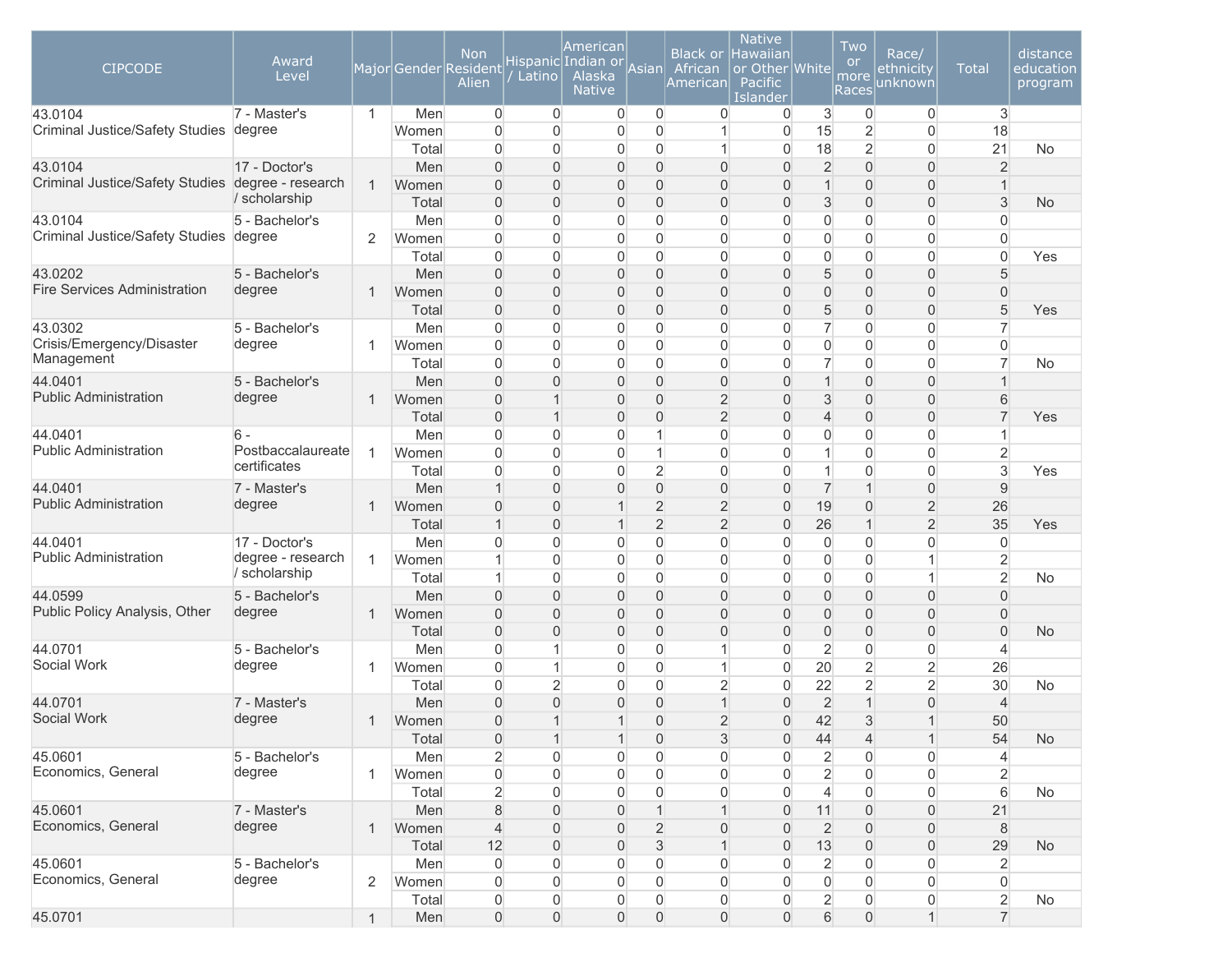| <b>CIPCODE</b>                                                              | Award<br>Level         |                | Major Gender Resident | <b>Non</b><br>Alien              | Latino                           | American<br>Hispanic Indian or <br>Alaska<br><b>Native</b> | Asian                            | <b>Black or</b><br>African<br>American | <b>Native</b><br>Hawaiian<br>or Other White<br>Pacific<br>Islander |                                  | Two<br><b>or</b><br>more<br>Races | Race/<br>ethnicity<br>unknown      | <b>Total</b>                     | distance<br>education<br>program |
|-----------------------------------------------------------------------------|------------------------|----------------|-----------------------|----------------------------------|----------------------------------|------------------------------------------------------------|----------------------------------|----------------------------------------|--------------------------------------------------------------------|----------------------------------|-----------------------------------|------------------------------------|----------------------------------|----------------------------------|
| Geography                                                                   | 5 - Bachelor's         |                | Women                 | $\overline{0}$                   | $\overline{0}$                   | $\overline{0}$                                             | $\overline{0}$                   | $\overline{0}$                         | $\mathbf{0}$                                                       | $\overline{2}$                   | $\mathbf{0}$                      | $\overline{0}$                     | $\overline{2}$                   |                                  |
| 45.0701                                                                     | degree                 |                | Total                 | $\overline{0}$                   | $\Omega$<br>$\Omega$             | $\overline{0}$                                             | $\overline{0}$                   | $\mathbf{0}$                           | $\overline{0}$                                                     | $\,8\,$                          | $\overline{0}$                    | $\mathbf{1}$<br>$\overline{0}$     | $\overline{9}$                   | Yes                              |
| Geography                                                                   | 7 - Master's<br>degree | 1              | Men<br>Women          | $\overline{0}$<br>$\Omega$       | $\Omega$                         | 0<br>0                                                     | $\overline{0}$<br>$\overline{0}$ | 0<br>$\Omega$                          | 0<br>$\Omega$                                                      | 3<br>$\overline{2}$              | $\mathbf 0$<br>$\mathbf 0$        | 0                                  | 3<br>2                           |                                  |
|                                                                             |                        |                | Total                 | $\Omega$                         | $\Omega$                         | 0                                                          | $\overline{0}$                   | $\Omega$                               | $\Omega$                                                           | $\overline{5}$                   | $\overline{0}$                    | $\overline{0}$                     | 5                                | No                               |
| 45.0701                                                                     | 5 - Bachelor's         |                | Men                   | $\Omega$                         | $\Omega$                         | 0                                                          | $\overline{0}$                   | $\Omega$                               | $\Omega$                                                           | $\overline{0}$                   | $\overline{0}$                    | $\overline{0}$                     | $\overline{0}$                   |                                  |
| Geography                                                                   | degree                 | $\overline{2}$ | Women                 | $\Omega$                         | $\Omega$                         | 0                                                          | $\Omega$                         | $\overline{0}$                         | $\Omega$                                                           | $\overline{0}$                   | $\overline{0}$                    | $\overline{0}$                     | $\overline{0}$                   |                                  |
|                                                                             |                        |                | Total                 | $\overline{0}$                   | $\Omega$                         | 0                                                          | $\overline{0}$                   | $\Omega$                               | $\Omega$                                                           | $\overline{0}$                   | $\overline{0}$                    | $\overline{0}$                     | $\overline{0}$                   | Yes                              |
| 45.0702                                                                     | $6 -$                  |                | Men                   | $\overline{0}$                   | $\overline{0}$                   | 0                                                          | $\overline{0}$                   | $\overline{0}$                         | $\Omega$                                                           | $\overline{0}$                   | $\mathbf 0$                       | $\mathsf{O}\xspace$                | $\overline{0}$                   |                                  |
| Geographic Information                                                      | Postbaccalaureate      | $\mathbf{1}$   | Women                 | $\overline{0}$                   | $\overline{0}$                   | 0                                                          | $\overline{0}$                   | $\Omega$                               | $\Omega$                                                           | $\boldsymbol{0}$                 | $\boldsymbol{0}$                  | 0                                  | $\overline{0}$                   |                                  |
| Science and Cartography                                                     | certificates           |                | Total                 | $\overline{0}$                   | 0                                | 0                                                          | $\overline{0}$                   | $\overline{0}$                         | 0                                                                  | $\overline{0}$                   | $\overline{0}$                    | $\overline{0}$                     | $\overline{0}$                   | <b>No</b>                        |
| 45.1001                                                                     | 5 - Bachelor's         |                | Men                   | $\mathbf{0}$                     | $\mathbf{1}$                     | 0                                                          | $\overline{0}$                   | 3                                      | $\Omega$                                                           | 16                               | $\mathbf 0$                       | $\overline{2}$                     | 22                               |                                  |
| Political Science and                                                       | degree                 | $\mathbf{1}$   | Women                 | $\Omega$                         | $\Omega$                         | 0                                                          | $\Omega$                         | $\overline{2}$                         | $\Omega$                                                           | 11                               | $\overline{1}$                    | $\mathbf{1}$                       | 15                               |                                  |
| Government, General                                                         |                        |                | Total                 | $\mathbf{0}$                     | $\mathbf{1}$                     | 0                                                          | $\overline{0}$                   | 5                                      | $\Omega$                                                           | 27                               | $\mathbf{1}$                      | 3                                  | 37                               | Yes                              |
| 45.1001                                                                     | 7 - Master's           |                | Men                   | $\overline{\mathcal{L}}$         | $\Omega$                         | 0                                                          | $\overline{0}$                   | 0                                      | $\Omega$                                                           | 12                               | $\mathbf 0$                       | 1                                  | 17                               |                                  |
| <b>Political Science and</b>                                                | degree                 | 1              | Women                 | $\Omega$                         | $\Omega$                         | 1                                                          | $\overline{0}$                   | $\Omega$                               | 0                                                                  | 10                               | $\overline{0}$                    | 1                                  | 12                               |                                  |
| Government, General                                                         |                        |                | Total                 | $\overline{\mathcal{L}}$         | $\overline{0}$                   | 1                                                          | $\overline{0}$                   | $\mathbf{0}$                           | $\Omega$                                                           | 22                               | $\mathbf 0$                       | $\overline{2}$                     | 29                               | Yes                              |
| 45.1001                                                                     | 5 - Bachelor's         |                | Men                   | $\Omega$                         | $\Omega$                         | 0                                                          | $\Omega$                         | $\overline{0}$                         | $\Omega$                                                           | $\overline{2}$                   | $\overline{0}$                    | $\mathbf 0$                        | $\overline{2}$                   |                                  |
| Political Science and                                                       | degree                 | $\overline{2}$ | Women                 | $\Omega$                         | $\Omega$                         | 0                                                          | $\Omega$                         | $\Omega$                               | 0                                                                  | $\overline{0}$                   | $\overline{0}$                    | $\overline{0}$                     | $\overline{0}$                   |                                  |
| Government, General                                                         |                        |                | Total                 | $\overline{0}$                   | $\Omega$                         | 0                                                          | $\overline{0}$                   | $\overline{0}$                         | 0                                                                  | $\overline{2}$                   | $\overline{0}$                    | $\overline{0}$                     | $\overline{2}$                   | Yes                              |
| 45.1101                                                                     | 5 - Bachelor's         |                | Men                   | $\mathbf{1}$                     | 1                                | 0                                                          | $\mathbf{1}$                     | $\overline{2}$                         | $\Omega$                                                           | $\,8\,$                          | $\mathbf 0$                       | $\mathbf{1}$                       | 14                               |                                  |
| Sociology                                                                   | degree                 | 1              | Women                 | $\Omega$                         | 3                                | 0                                                          | $\overline{0}$                   | 1                                      | 0                                                                  | 19                               | $\mathbf{3}$                      | $\overline{0}$                     | 26                               |                                  |
|                                                                             |                        |                | Total                 | $\mathbf{1}$                     | 4                                | 0                                                          | $\mathbf{1}$                     | 3                                      | 0                                                                  | 27                               | $\mathbf{3}$                      | $\mathbf{1}$                       | 40                               | Yes                              |
| 45.1101                                                                     | 7 - Master's           |                | Men                   | $\Omega$                         | $\Omega$                         | 0                                                          | $\overline{0}$                   | $\overline{0}$                         | 0                                                                  | $\sqrt{3}$                       | $\mathbf 0$                       | $\mathbf 0$                        | 3                                |                                  |
| Sociology                                                                   | degree                 | $\mathbf{1}$   | Women                 | $\Omega$                         | $\Omega$                         | 0                                                          | $\Omega$                         | $\Omega$                               | 0                                                                  | $\overline{4}$                   | $\overline{0}$                    | $\overline{0}$                     | $\overline{4}$                   |                                  |
|                                                                             |                        |                | Total                 | $\mathbf{0}$                     | $\Omega$                         | 0                                                          | $\overline{0}$                   | $\overline{0}$                         | 0                                                                  | $\overline{7}$                   | $\mathbf 0$                       | $\mathsf{O}\xspace$                | $\overline{7}$                   | <b>No</b>                        |
| 45.1101<br>Sociology                                                        | 5 - Bachelor's         |                | Men                   | $\Omega$                         | $\Omega$                         | 0                                                          | $\overline{0}$                   | $\Omega$                               | $\mathbf{0}$                                                       | $\mathbf{1}$                     | $\mathbf 0$                       | $\overline{0}$                     | 1                                |                                  |
|                                                                             | degree                 | 2              | Women                 | $\Omega$<br>$\Omega$             | $\Omega$<br>$\overline{0}$       | 0<br>0                                                     | $\overline{0}$<br>$\overline{0}$ | $\Omega$<br>$\Omega$                   | 0<br>$\mathbf{0}$                                                  | $\boldsymbol{0}$<br>$\mathbf{1}$ | $\mathbf 0$<br>$\mathbf 0$        | $\overline{0}$<br>$\mathbf 0$      | $\overline{0}$<br>1              |                                  |
| 45.1201                                                                     | 5 - Bachelor's         |                | Total<br>Men          | $\Omega$                         | $\Omega$                         | 0                                                          | $\Omega$                         | $\Omega$                               | $\Omega$                                                           | $\overline{0}$                   | $\overline{0}$                    | $\overline{0}$                     | $\Omega$                         | Yes                              |
| <b>Urban Studies/Affairs</b>                                                | degree                 | $\mathbf{1}$   | Women                 | $\mathbf{0}$                     | $\Omega$                         | 0                                                          | $\overline{1}$                   | $\Omega$                               | 0                                                                  | $\overline{0}$                   | $\overline{0}$                    | $\overline{0}$                     |                                  |                                  |
|                                                                             |                        |                | Total                 | $\overline{0}$                   | $\overline{0}$                   | 0                                                          | $\mathbf{1}$                     | $\overline{0}$                         | $\Omega$                                                           | $\overline{0}$                   | $\mathbf 0$                       | $\mathsf{O}\xspace$                |                                  | <b>No</b>                        |
| 45.1201                                                                     | 6 -                    |                | Men                   | $\overline{0}$                   | $\Omega$                         | 0                                                          | $\overline{0}$                   | 0                                      | $\Omega$                                                           | $\mathbf{1}$                     | $\mathbf 1$                       | 0                                  | $\overline{c}$                   |                                  |
| <b>Urban Studies/Affairs</b>                                                | Postbaccalaureate      | $\mathbf{1}$   | Women                 | $\overline{0}$                   | 0                                | 0                                                          | $\overline{0}$                   |                                        | 0                                                                  | $\mathbf{1}$                     | 0                                 | $\overline{0}$                     | $\overline{2}$                   |                                  |
|                                                                             | certificates           |                | Total                 | $\Omega$                         | $\Omega$                         | 0                                                          | $\Omega$                         | 1                                      | $\overline{0}$                                                     | $\overline{2}$                   | $\mathbf 1$                       | $\overline{0}$                     | $\overline{\mathcal{L}}$         | No                               |
| 45.1201                                                                     | 7 - Master's           |                | Men                   | $\overline{0}$                   | $\overline{0}$                   | 0                                                          | $\overline{0}$                   | $\boldsymbol{0}$                       | 0                                                                  | $\mathbf{1}$                     | $\boldsymbol{0}$                  | 0                                  | $\mathbf{1}$                     |                                  |
| <b>Urban Studies/Affairs</b>                                                | degree                 | $\mathbf{1}$   | Women                 | $\mathbf{0}$                     | $\overline{0}$                   | 0                                                          | $\Omega$                         | $\mathbf 0$                            | 0                                                                  | 3                                | $\mathbf 0$                       | 0                                  | 3                                |                                  |
|                                                                             |                        |                | Total                 | $\overline{0}$                   | $\overline{0}$                   | 0                                                          | $\overline{0}$                   | $\overline{0}$                         | $\mathbf{0}$                                                       | $\overline{4}$                   | $\mathbf{0}$                      | $\boldsymbol{0}$                   | $\overline{4}$                   | <b>No</b>                        |
| 49.0101                                                                     | 5 - Bachelor's         |                | Men                   | $\mathbf 0$                      | $\overline{2}$                   | 0                                                          | $\overline{0}$                   | $\overline{c}$                         | 0                                                                  | 14                               |                                   | $\overline{2}$                     | 21                               |                                  |
| Aeronautics/Aviation/Aerospace degree                                       |                        | $\mathbf{1}$   | Women                 | $\overline{0}$                   | $\overline{0}$                   | 0                                                          | $\overline{0}$                   |                                        | 0                                                                  | $\overline{0}$                   | $\boldsymbol{0}$                  | $\mathbf{1}$                       | $\overline{2}$                   |                                  |
| Science and Technology,<br>General                                          |                        |                | Total                 | $\overline{0}$                   | $\overline{2}$                   | $\overline{0}$                                             | $\overline{0}$                   | 3                                      | $\Omega$                                                           | 14                               | $\mathbf 1$                       | $\mathbf{3}$                       | 23                               | Yes                              |
| 49.0101                                                                     | 5 - Bachelor's         |                | Men                   | $\overline{0}$                   | $\overline{0}$                   | 0                                                          | $\Omega$                         | $\mathbf{0}$                           | $\mathbf{0}$                                                       | $\overline{0}$                   | $\mathbf{0}$                      | 0                                  | $\overline{0}$                   |                                  |
| Aeronautics/Aviation/Aerospace degree<br>Science and Technology,<br>General |                        | $\overline{2}$ | Women<br>Total        | $\overline{0}$<br>$\overline{0}$ | $\overline{0}$<br>$\overline{0}$ | 0<br>$\overline{0}$                                        | $\Omega$<br>$\overline{0}$       | $\mathbf{0}$<br>$\mathbf{0}$           | 0<br>0                                                             | $\overline{0}$<br>$\overline{0}$ | $\mathbf 0$<br>$\mathbf{0}$       | $\boldsymbol{0}$<br>$\overline{0}$ | $\overline{0}$<br>$\overline{0}$ | Yes                              |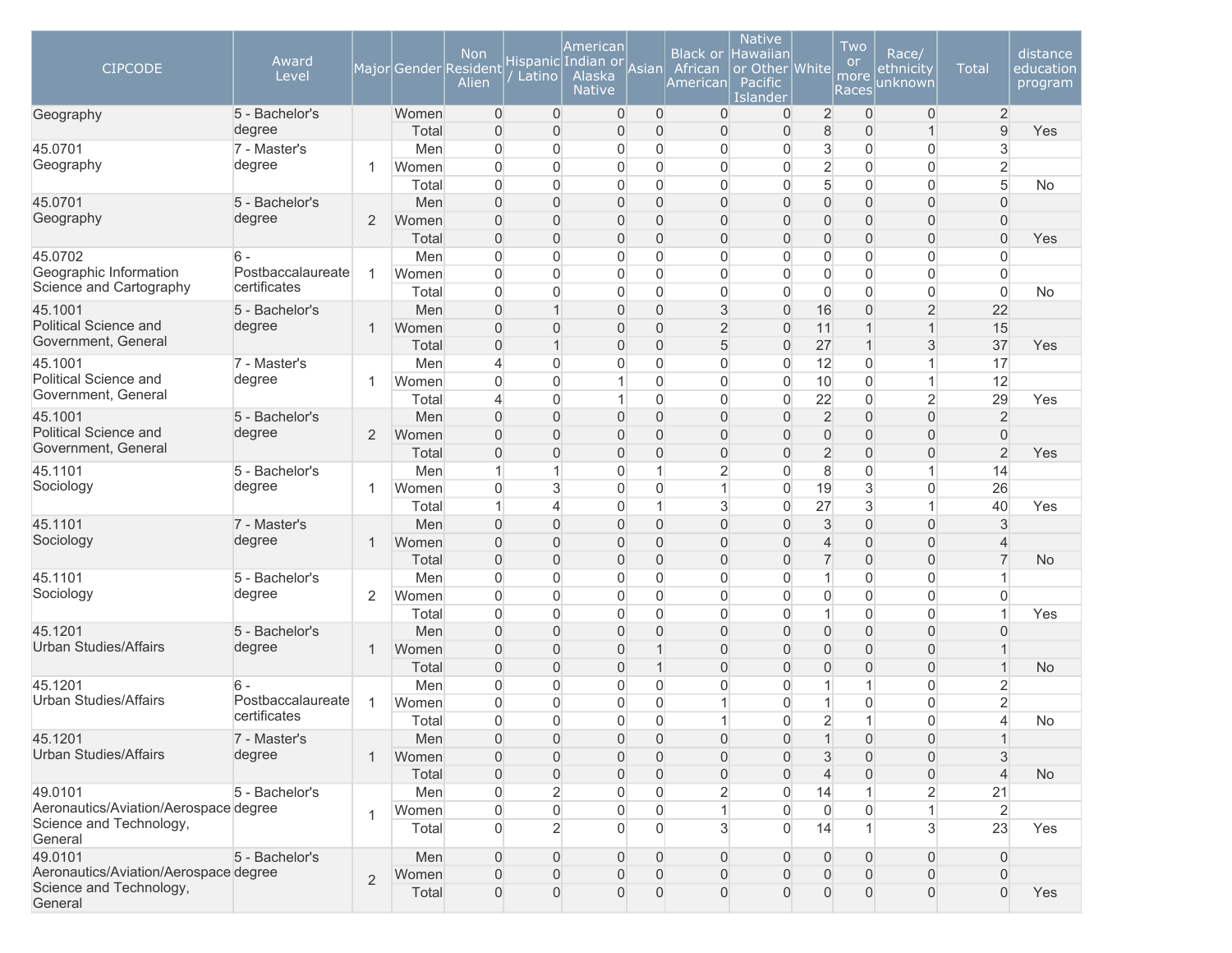| <b>CIPCODE</b>                                          | Award<br>Level           |                |              | <b>Non</b><br>Major Gender Resident<br>Alien | Latino                           | American<br>Hispanic Indian or<br>Alaska<br><b>Native</b> | Asian                            | <b>Black or</b><br>African<br>Americanl | <b>Native</b><br><b>Hawaiian</b><br>or Other White<br>Pacific<br>Islander |                                  | Two<br><b>or</b><br>more<br>Races | Race/<br><u>ethnicity</u><br>unknown  | <b>Total</b>                                       | distance<br>education<br>program |
|---------------------------------------------------------|--------------------------|----------------|--------------|----------------------------------------------|----------------------------------|-----------------------------------------------------------|----------------------------------|-----------------------------------------|---------------------------------------------------------------------------|----------------------------------|-----------------------------------|---------------------------------------|----------------------------------------------------|----------------------------------|
| 49.0104<br>Aviation/Airway Management<br>and Operations | 5 - Bachelor's<br>degree | $\mathbf{1}$   | Men<br>Women | $\overline{0}$<br>$\overline{0}$             | $\overline{0}$<br>$\Omega$       | $\overline{0}$<br>$\overline{0}$                          | $\overline{0}$<br>$\overline{0}$ | $\overline{0}$<br>$\mathbf{0}$          | 0<br>$\overline{0}$                                                       | $\mathbf 0$<br>$\overline{0}$    | 0<br>$\mathbf 0$                  | $\overline{0}$<br>0                   | $\overline{0}$<br>$\overline{0}$                   |                                  |
|                                                         |                          |                | Total        | $\overline{0}$                               | $\mathbf{0}$                     | $\overline{0}$                                            | $\overline{0}$                   | 0                                       | 0                                                                         | $\overline{0}$                   | $\overline{0}$                    | $\overline{0}$                        | $\overline{0}$                                     | Yes                              |
| 49.0104<br>Aviation/Airway Management<br>and Operations | 5 - Bachelor's<br>degree | $\overline{2}$ | Men<br>Women | $\overline{0}$<br>$\Omega$<br>$\overline{0}$ | $\Omega$<br>$\Omega$<br>$\Omega$ | 0<br>0                                                    | $\overline{0}$<br>$\overline{0}$ | $\Omega$<br>$\Omega$                    | 0<br>0                                                                    | $\overline{0}$<br>$\overline{0}$ | $\mathbf 0$<br>$\mathbf 0$        | 0<br>$\overline{0}$<br>$\overline{0}$ | $\overline{0}$<br>$\overline{0}$<br>$\overline{0}$ |                                  |
| 50.0409                                                 | 5 - Bachelor's           |                | Total<br>Men | $\overline{0}$                               | $\mathbf{0}$                     | 0<br>0                                                    | $\overline{0}$<br>$\overline{0}$ | $\overline{0}$<br>$\mathbf{0}$          | 0<br>0                                                                    | $\mathbf 0$<br>$\mathbf 0$       | $\mathbf 0$<br>$\mathbf 0$        | 0                                     | $\mathbf 0$                                        | Yes                              |
| Graphic Design                                          | degree                   | 1              | Women        | $\overline{0}$                               | $\overline{0}$                   | $\overline{0}$                                            | $\overline{0}$                   | $\mathbf{0}$                            | 0                                                                         | $\overline{0}$                   | $\mathbf 0$                       | 0                                     | $\overline{0}$                                     |                                  |
|                                                         |                          |                | Total        | $\overline{0}$                               | $\overline{0}$                   | $\overline{0}$                                            | $\overline{0}$                   | $\overline{0}$                          | $\mathbf{0}$                                                              | $\overline{0}$                   | $\mathbf 0$                       | $\overline{0}$                        | $\overline{0}$                                     | No                               |
| 50.0411                                                 | 5 - Bachelor's           |                | Men          | $\overline{0}$                               | $\overline{0}$                   | 0                                                         | $\overline{0}$                   | $\overline{0}$                          | 0                                                                         | $\mathsf{O}\xspace$              | $\mathbf 0$                       | $\overline{0}$                        | $\mathbf{0}$                                       |                                  |
| Game and Interactive Media                              | degree                   | $\mathbf 1$    | Women        | $\overline{0}$                               | $\overline{0}$                   | 0                                                         | $\overline{0}$                   | $\overline{0}$                          | 0                                                                         | $\mathsf{O}\xspace$              | $\overline{0}$                    | $\boldsymbol{0}$                      | $\overline{0}$                                     |                                  |
| Design                                                  |                          |                | Total        | $\overline{0}$                               | 0                                | 0                                                         | $\mathbf 0$                      | $\overline{0}$                          | 0                                                                         | $\mathsf{O}\xspace$              | $\mathbf 0$                       | 0                                     | $\mathbf 0$                                        | <b>No</b>                        |
| 50.0501                                                 | 5 - Bachelor's           |                | Men          | $\overline{0}$                               | 0                                | $\overline{0}$                                            | $\overline{0}$                   | $\Omega$                                | 0                                                                         | $\overline{2}$                   | $\mathbf 0$                       | $\overline{0}$                        | $\overline{2}$                                     |                                  |
| Drama and Dramatics/Theatre                             | degree                   | 1              | Women        | $\Omega$                                     | $\overline{1}$                   | $\overline{0}$                                            | $\overline{0}$                   | $\mathbf{0}$                            | 0                                                                         | $\overline{2}$                   | $\mathbf{0}$                      | $\Omega$                              | 3                                                  |                                  |
| Arts, General                                           |                          |                | Total        | $\Omega$                                     |                                  | $\overline{0}$                                            | $\overline{0}$                   | $\mathbf{0}$                            | 0                                                                         | $\overline{4}$                   | $\mathbf 0$                       | 0                                     | 5                                                  | <b>No</b>                        |
| 50.0501                                                 | 7 - Master's             |                | Men          | $\overline{0}$                               | $\Omega$                         | 0                                                         | $\boldsymbol{0}$                 | $\Omega$                                | 0                                                                         | $\overline{0}$                   | $\overline{0}$                    | $\overline{0}$                        | $\Omega$                                           |                                  |
| Drama and Dramatics/Theatre                             | degree                   | 1              | Women        | $\Omega$                                     | $\Omega$                         | 0                                                         | $\overline{0}$                   | $\Omega$                                | 0                                                                         | $\mathbf 1$                      | $\mathbf 0$                       | $\overline{0}$                        | 1                                                  |                                  |
| Arts, General                                           |                          |                | Total        | $\overline{0}$                               | $\overline{0}$                   | 0                                                         | $\overline{0}$                   | $\Omega$                                | 0                                                                         | $\overline{1}$                   | $\overline{0}$                    | $\overline{0}$                        | $\overline{1}$                                     | <b>No</b>                        |
| 50.0701                                                 | 5 - Bachelor's           |                | Men          | $\overline{0}$                               | $\mathbf{0}$                     | $\overline{0}$                                            | $\overline{0}$                   |                                         | 0                                                                         | $\overline{0}$                   | $\mathbf{0}$                      | 0                                     | $\mathbf{1}$                                       |                                  |
| Art/Art Studies, General                                | degree                   | 1              | Women        | $\overline{0}$                               | $\overline{0}$                   | $\overline{0}$                                            | $\overline{0}$                   | $\mathbf{0}$                            | 0                                                                         | 1                                | $\overline{1}$                    | 0                                     | $\overline{2}$                                     |                                  |
|                                                         |                          |                | Total        | $\overline{0}$                               | $\overline{0}$                   | 0                                                         | $\overline{0}$                   | 1                                       | 0                                                                         | $\mathbf{1}$                     | $\mathbf{1}$                      | $\boldsymbol{0}$                      | 3                                                  | No                               |
| 50.0701                                                 | 5 - Bachelor's           |                | Men          | $\overline{0}$                               | $\Omega$                         | 0                                                         | $\overline{0}$                   | $\overline{0}$                          | 0                                                                         | $\mathsf{O}\xspace$              | $\mathbf 0$                       | $\overline{0}$                        | $\overline{0}$                                     |                                  |
| Art/Art Studies, General                                | degree                   | 2              | Women        | $\mathbf{0}$                                 | 0                                | 0                                                         | $\overline{0}$                   | $\overline{0}$                          | 0                                                                         | $\mathsf{O}\xspace$              | $\mathbf 0$                       | $\overline{0}$                        | $\overline{0}$                                     |                                  |
|                                                         |                          |                | Total        | $\overline{0}$                               | $\overline{0}$                   | 0                                                         | $\mathbf 0$                      | $\overline{0}$                          | 0                                                                         | $\mathbf 0$                      | $\mathbf 0$                       | $\boldsymbol{0}$                      | $\mathbf 0$                                        | No                               |
| 50.0702                                                 | 5 - Bachelor's           |                | Men          | $\overline{0}$                               | 0                                | 0                                                         | $\overline{0}$                   | 0                                       | 0                                                                         | 21                               | $\mathbf 0$                       | $\overline{c}$                        | 23                                                 |                                  |
| Fine/Studio Arts, General                               | degree                   | 1              | Women        | $\Omega$                                     | 3                                | 0                                                         | $\overline{2}$                   |                                         | $\mathbf{0}$                                                              | 30                               | $\overline{2}$                    | 3                                     | 41                                                 |                                  |
|                                                         |                          |                | Total        | $\Omega$                                     | 3                                | 0                                                         | $\overline{2}$                   |                                         | 0                                                                         | 51                               | $\overline{2}$                    | 5                                     | 64                                                 | <b>No</b>                        |
| 50.0703<br>Art History, Criticism and                   | 5 - Bachelor's           |                | Men          | $\mathbf{0}$                                 | $\overline{0}$                   | 0                                                         | $\overline{0}$                   | $\Omega$                                | 0                                                                         | $\mathsf{O}\xspace$              | $\overline{0}$                    | $\overline{0}$                        | $\mathbf{0}$                                       |                                  |
| Conservation                                            | degree                   | $\mathbf 1$    | Women        | $\Omega$                                     | $\Omega$                         | 0                                                         | $\overline{0}$                   | $\overline{0}$                          | 0                                                                         | $\overline{2}$                   | $\mathbf{1}$                      | $\overline{0}$                        | 3                                                  |                                  |
|                                                         |                          |                | Total        | $\overline{0}$                               | $\Omega$                         | 0                                                         | $\overline{0}$                   | $\overline{0}$                          | 0                                                                         | $\overline{2}$                   | $\mathbf{1}$                      | $\overline{0}$                        | 3                                                  | <b>No</b>                        |
| 50.0703<br>Art History, Criticism and                   | 5 - Bachelor's<br>degree | 2              | Men          | $\overline{0}$<br>$\overline{0}$             | $\mathbf{0}$                     | $\overline{0}$                                            | $\overline{0}$<br>$\overline{0}$ | $\Omega$<br>$\overline{0}$              | 0                                                                         | $\overline{0}$<br>$\mathbf{1}$   | $\mathbf 0$<br>$\mathbf 0$        | 0<br>$\overline{0}$                   | $\Omega$<br>1                                      |                                  |
| Conservation                                            |                          |                | Women        | $\overline{0}$                               | $\overline{0}$<br>$\overline{0}$ | 0                                                         | $\overline{0}$                   | $\overline{0}$                          | $\overline{0}$<br>$\overline{0}$                                          | $\mathbf{1}$                     |                                   |                                       | $\mathbf{1}$                                       |                                  |
| 50.0901                                                 | 5 - Bachelor's           |                | Total<br>Men | $\mathbf{0}$                                 | $\Omega$                         | 0<br>0                                                    | $\overline{0}$                   | $\overline{0}$                          | 0                                                                         | 5                                | $\mathbf 0$<br>$\overline{0}$     | $\boldsymbol{0}$<br>0                 | 5                                                  | No                               |
| Music, General                                          | degree                   | 1              | Women        | $\overline{0}$                               | $\Omega$                         | 0                                                         | $\overline{0}$                   | $\Omega$                                | 0                                                                         | 3                                | $\overline{0}$                    | $\overline{0}$                        | 3                                                  |                                  |
|                                                         |                          |                | Total        | $\theta$                                     | $\mathbf 0$                      | $\mathbf 0$                                               | $\boldsymbol{0}$                 | $\overline{0}$                          | $\mathbf 0$                                                               | $\,8\,$                          | $\mathsf{O}\xspace$               | 0                                     | $\,8\,$                                            | <b>No</b>                        |
| 50.0901                                                 | 7 - Master's             |                | Men          | $\mathbf 0$                                  | $\overline{0}$                   | 0                                                         | $\boldsymbol{0}$                 | 0                                       | 0                                                                         | 1                                | $\mathbf 0$                       | 0                                     |                                                    |                                  |
| Music, General                                          | degree                   | $\mathbf{1}$   | Women        | $\mathbf 0$                                  | $\overline{0}$                   | $\boldsymbol{0}$                                          | $\boldsymbol{0}$                 | 0                                       | 0                                                                         | $\overline{7}$                   | $\mathbf 0$                       | $\boldsymbol{0}$                      | $\overline{7}$                                     |                                  |
|                                                         |                          |                | Total        | $\mathbf 0$                                  | $\overline{0}$                   | 0                                                         | $\mathbf 0$                      | 0                                       | $\overline{0}$                                                            | $\bf 8$                          | $\mathbf 0$                       | $\boldsymbol{0}$                      | 8                                                  | No                               |
| 50.0903                                                 | 5 - Bachelor's           |                | Men          | $\mathbf 0$                                  | 0                                | $\mathbf 0$                                               | $\mathbf 0$                      |                                         | $\overline{0}$                                                            | $\overline{2}$                   | $\mathsf{O}$                      | $\overline{c}$                        | 5                                                  |                                  |
| Music Performance, General                              | degree                   | $\mathbf{1}$   | Women        | $\overline{0}$                               | 0                                | 0                                                         | $\boldsymbol{0}$                 | $\mathbf 0$                             | 0                                                                         | $\mathbf 0$                      | $\mathbf 0$                       | $\mathsf{O}\xspace$                   | $\overline{0}$                                     |                                  |
|                                                         |                          |                | Total        | $\mathbf 0$                                  | $\overline{0}$                   | 0                                                         | $\mathbf 0$                      |                                         | 0                                                                         | $\overline{2}$                   | $\mathbf 0$                       | $\overline{c}$                        | 5                                                  | <b>No</b>                        |
| 50.0903                                                 | 5 - Bachelor's           |                | Men          | $\overline{0}$                               | 0                                | 0                                                         | $\boldsymbol{0}$                 | 0                                       | $\overline{0}$                                                            | $\boldsymbol{0}$                 | $\mathbf 0$                       | $\boldsymbol{0}$                      | $\overline{0}$                                     |                                  |
| Music Performance, General                              | degree                   | $\overline{2}$ | Women        | $\mathsf{O}\xspace$                          | 0                                | $\overline{0}$                                            | $\boldsymbol{0}$                 | 0                                       | $\overline{0}$                                                            | $\boldsymbol{0}$                 | $\mathbf 0$                       | 0                                     | $\overline{0}$                                     |                                  |
|                                                         |                          |                | Total        | $\boldsymbol{0}$                             | 0                                | $\boldsymbol{0}$                                          | 0                                | 0                                       | 0                                                                         | 0                                | $\mathsf{O}\xspace$               | 0                                     | $\boldsymbol{0}$                                   | No                               |
| 50.0904                                                 |                          |                | Men          | $\boldsymbol{0}$                             | $\boldsymbol{0}$                 | $\mathsf{O}\xspace$                                       | $\boldsymbol{0}$                 | $\mathsf{O}\xspace$                     | 0                                                                         | $\mathsf{O}\xspace$              | $\mathsf{O}$                      | $\mathsf{O}\xspace$                   | $\mathsf{O}\xspace$                                |                                  |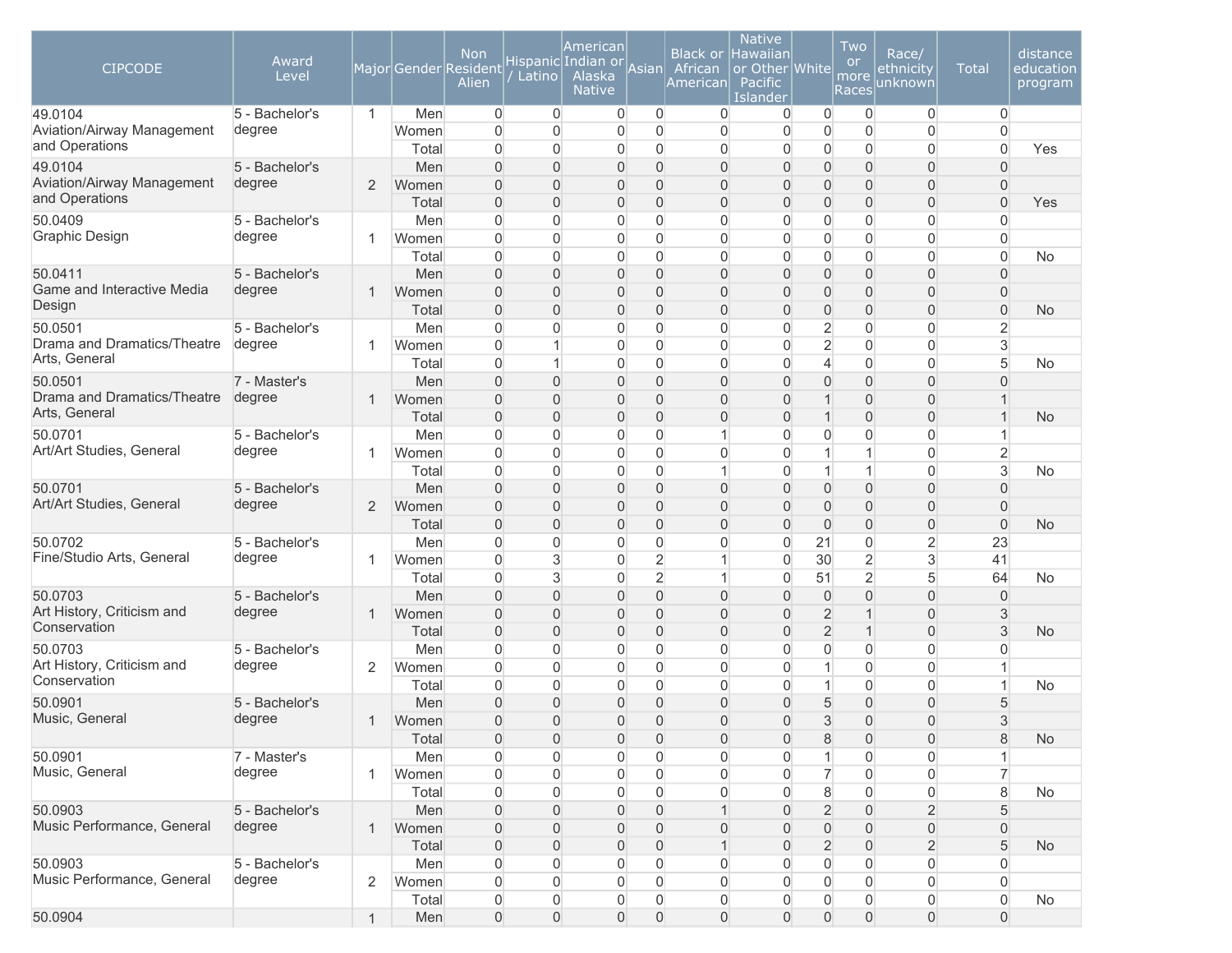| <b>CIPCODE</b>                              | Award<br>Level                    |                | Major Gender Resident | <b>Non</b><br>Alien  | Latino                           | American<br>Hispanic Indian or<br>Alaska<br><b>Native</b> | Asian                          | <b>Black or</b><br>African<br>American | <b>Native</b><br>Hawaiian<br>or Other White<br>Pacific<br>Islander |                          | Two<br><b>or</b><br>more<br>Races | Race/<br><u>ethnicity</u><br>unknown | <b>Total</b>        | distance<br>education<br>program |
|---------------------------------------------|-----------------------------------|----------------|-----------------------|----------------------|----------------------------------|-----------------------------------------------------------|--------------------------------|----------------------------------------|--------------------------------------------------------------------|--------------------------|-----------------------------------|--------------------------------------|---------------------|----------------------------------|
| Music Theory and Composition 5 - Bachelor's |                                   |                | Women                 | $\overline{0}$       | $\mathbf 0$                      | $\mathbf 0$                                               | $\overline{0}$                 | $\overline{0}$                         | $\overline{0}$                                                     | $\overline{0}$           | $\overline{0}$                    | $\mathbf 0$                          | $\overline{0}$      |                                  |
|                                             | degree                            |                | Total                 | $\mathbf{0}$         | $\overline{0}$                   | $\mathbf 0$                                               | $\mathbf{0}$                   | $\Omega$                               | 0                                                                  | 0                        | $\overline{0}$                    | $\overline{0}$                       | $\overline{0}$      | No                               |
| 50.0907                                     | 5 - Bachelor's                    |                | Men                   | 0                    | $\overline{0}$                   | $\mathbf 0$                                               | $\overline{0}$                 | $\mathbf 0$                            | 0                                                                  | 0                        | $\overline{0}$                    | $\overline{0}$                       | 0                   |                                  |
| Keyboard Instruments                        | degree                            | 1              | Women                 | $\Omega$             | $\overline{0}$                   | $\mathbf 0$                                               | $\overline{0}$                 | $\mathbf 0$                            | 0                                                                  | 0                        | $\mathbf 0$                       | $\boldsymbol{0}$                     | $\mathbf{0}$        |                                  |
| 50.0908                                     | 5 - Bachelor's                    |                | Total                 | $\Omega$<br>$\Omega$ | $\overline{0}$<br>$\overline{0}$ | $\mathbf 0$<br>$\overline{0}$                             | $\overline{0}$                 | $\Omega$<br>$\Omega$                   | $\Omega$<br>$\Omega$                                               | 0                        | $\mathbf 0$                       | $\overline{0}$                       | $\Omega$            | <b>No</b>                        |
| Voice and Opera                             | degree                            | 1              | Men                   | $\Omega$             | 0                                | $\overline{0}$                                            | $\overline{0}$<br>$\mathbf{0}$ | $\mathbf{0}$                           | $\Omega$                                                           | $\mathbf{0}$<br>$\Omega$ | $\mathbf 0$<br>$\mathbf{0}$       | $\mathsf{O}\xspace$                  | 0<br>$\overline{0}$ |                                  |
|                                             |                                   |                | Women<br>Total        | $\Omega$             | $\overline{0}$                   | $\overline{0}$                                            | $\Omega$                       | $\Omega$                               | $\Omega$                                                           | $\Omega$                 | $\overline{0}$                    | $\mathbf 0$<br>$\overline{0}$        | $\overline{0}$      | No                               |
| 50.0911                                     | 5 - Bachelor's                    |                | Men                   | 0                    | $\overline{0}$                   | $\mathbf 0$                                               | $\overline{0}$                 | $\mathbf 0$                            | $\Omega$                                                           | $\Omega$                 | $\overline{0}$                    | $\overline{0}$                       | $\overline{0}$      |                                  |
| <b>Stringed Instruments</b>                 | degree                            | 1              | Women                 | $\overline{0}$       | $\overline{0}$                   | $\mathbf 0$                                               | $\overline{0}$                 | $\mathbf 0$                            | 0                                                                  | $\overline{0}$           | $\mathbf 0$                       | $\boldsymbol{0}$                     | $\overline{0}$      |                                  |
|                                             |                                   |                | Total                 | $\overline{0}$       | $\overline{0}$                   | $\overline{0}$                                            | $\overline{0}$                 | $\mathbf 0$                            | 0                                                                  | $\overline{0}$           | $\mathbf 0$                       | $\overline{0}$                       | $\overline{0}$      | <b>No</b>                        |
| 51.0701                                     | 5 - Bachelor's                    |                | Men                   | $\mathbf{0}$         | $\overline{0}$                   | $\overline{0}$                                            | $\overline{0}$                 | 1                                      | $\Omega$                                                           | $\overline{1}$           | $\mathsf{O}\xspace$               | $\mathbf 0$                          | $\overline{2}$      |                                  |
| Health/Health Care                          | degree                            | 1              | Women                 | $\overline{2}$       | $\mathbf{1}$                     | $\overline{0}$                                            | $\overline{2}$                 | 3                                      | $\Omega$                                                           | 18                       | 3                                 | $\mathbf{1}$                         | 30                  |                                  |
| Administration/Management                   |                                   |                | Total                 | $\overline{2}$       | $\mathbf{1}$                     | $\overline{0}$                                            | $\overline{2}$                 | $\overline{4}$                         | $\Omega$                                                           | 19                       | 3                                 | $\mathbf{1}$                         | 32                  | <b>No</b>                        |
| 51.0913                                     | 5 - Bachelor's                    |                | Men                   | $\Omega$             | $\overline{0}$                   | $\mathbf 0$                                               | $\overline{0}$                 | $\mathbf{0}$                           | $\mathbf{0}$                                                       | $\overline{2}$           | $\overline{0}$                    | $\overline{0}$                       | $\overline{c}$      |                                  |
| Athletic Training/Trainer                   | degree                            | 1              | Women                 | 1                    | $\overline{0}$                   | $\mathbf 0$                                               | $\overline{0}$                 | $\Omega$                               | $\Omega$                                                           | $\mathbf 1$              | $\mathbf 0$                       | $\boldsymbol{0}$                     | $\overline{2}$      |                                  |
|                                             |                                   |                | Total                 | 1                    | $\overline{0}$                   | $\mathbf 0$                                               | $\overline{0}$                 | $\Omega$                               | $\Omega$                                                           | 3                        | $\overline{0}$                    | $\overline{0}$                       | 4                   | <b>No</b>                        |
| 51.0913                                     | 7 - Master's                      |                | Men                   | $\Omega$             | $\Omega$                         | $\overline{0}$                                            | $\mathbf{0}$                   | $\Omega$                               | $\Omega$                                                           | 3                        | $\overline{0}$                    | $\mathsf{O}\xspace$                  | 3                   |                                  |
| <b>Athletic Training/Trainer</b>            | degree                            | 1              | Women                 | $\Omega$             | $\overline{0}$                   | $\overline{0}$                                            | $\Omega$                       | $\Omega$                               | $\Omega$                                                           | $\overline{4}$           | $\overline{0}$                    | $\mathsf{O}\xspace$                  | 4                   |                                  |
|                                             |                                   |                | Total                 | $\Omega$             | 0                                | $\overline{0}$                                            | $\Omega$                       | $\Omega$                               | $\Omega$                                                           | $\overline{7}$           | $\overline{0}$                    | $\mathbf{0}$                         | $\overline{7}$      | <b>No</b>                        |
| 51.1504                                     | 5 - Bachelor's                    |                | Men                   | 0                    | $\overline{0}$                   | $\mathbf 0$                                               | $\overline{0}$                 | $\mathbf 0$                            | $\Omega$                                                           | $\overline{0}$           | $\mathbf 0$                       | $\boldsymbol{0}$                     | $\overline{0}$      |                                  |
| <b>Community Health</b>                     | degree                            | 1              | Women                 | $\Omega$             | $\overline{0}$                   | 0                                                         | $\overline{0}$                 | $\overline{0}$                         | $\Omega$                                                           | $\overline{2}$           | $\mathbf 0$                       | $\boldsymbol{0}$                     | $\overline{2}$      |                                  |
| Services/Liaison/Counseling                 |                                   |                | Total                 | $\overline{0}$       | $\overline{0}$                   | $\mathbf 0$                                               | $\overline{0}$                 | $\mathbf 0$                            | $\overline{0}$                                                     | $\overline{2}$           | $\overline{0}$                    | $\overline{0}$                       | $\overline{2}$      | No                               |
| 51.2201                                     | 5 - Bachelor's                    |                | Men                   | $\mathbf{0}$         | $\overline{0}$                   | $\overline{0}$                                            | $\Omega$                       | $\overline{0}$                         | $\Omega$                                                           | 5                        | $\overline{0}$                    | $\mathbf 0$                          | 5                   |                                  |
| Public Health, General                      | degree                            | 1              | Women                 | $\Omega$             | $\overline{0}$                   | $\overline{0}$                                            | 1                              | $\mathbf{0}$                           | $\Omega$                                                           | 8                        | $\overline{1}$                    | $\mathbf{1}$                         | 11                  |                                  |
|                                             |                                   |                | Total                 | $\mathbf{0}$         | 0                                | $\overline{0}$                                            | $\mathbf 1$                    | $\overline{0}$                         | 0                                                                  | 13                       | $\mathbf{1}$                      | $\mathbf{1}$                         | 16                  | <b>No</b>                        |
| 52.0101                                     | 5 - Bachelor's                    |                | Men                   | $\Omega$             | $\overline{0}$                   | $\mathbf 0$                                               | 1                              | 1                                      | $\mathbf{0}$                                                       | 20                       | $\mathbf{1}$                      | $\overline{2}$                       | 25                  |                                  |
| Business/Commerce, General                  | degree                            | 1              | Women                 | $\Omega$             | $\overline{0}$                   | 0                                                         | $\Omega$                       | 1                                      | $\Omega$                                                           | 16                       | $\mathbf 0$                       | $\boldsymbol{0}$                     | 17                  |                                  |
|                                             |                                   |                | Total                 | $\Omega$             | $\overline{0}$                   | $\mathbf 0$                                               | 1                              | $\overline{2}$                         | $\Omega$                                                           | 36                       | $\mathbf{1}$                      | $\overline{2}$                       | 42                  | Yes                              |
| 52.0201                                     | 5 - Bachelor's                    |                | Men                   | $\Omega$             | $\mathbf{1}$                     | $\overline{0}$                                            | $\Omega$                       | $\overline{0}$                         | $\Omega$                                                           | 60                       | $\mathbf{1}$                      | $\overline{2}$                       | 64                  |                                  |
| <b>Business Administration and</b>          | degree                            | 1              | Women                 |                      | $\overline{2}$                   | 0                                                         | $\overline{4}$                 | $\overline{2}$                         | $\Omega$                                                           | 57                       | $\overline{2}$                    | $\sqrt{3}$                           | 71                  |                                  |
| Management, General                         |                                   |                | Total                 | $\mathbf 1$          | 3                                | $\overline{0}$                                            | 4                              | $\overline{2}$                         | 0                                                                  | 117                      | 3                                 | 5                                    | 135                 | <b>No</b>                        |
| 52.0201                                     | 7 - Master's                      |                | Men                   | 10                   | $\overline{2}$                   | $\mathbf 0$                                               | 1                              | $\overline{2}$                         | 0                                                                  | 68                       | 5                                 | $\overline{2}$                       | 90                  |                                  |
| <b>Business Administration and</b>          | degree                            | 1              | Women                 | $\overline{2}$       | 1                                | $\mathbf 0$                                               | $\overline{c}$                 | $\mathbf 0$                            | 0                                                                  | 30                       | $\mathbf 0$                       | $\mathbf{1}$                         | 36                  |                                  |
| Management, General                         |                                   |                | Total                 | 12                   | 3                                | $\overline{0}$                                            | 3                              | $\overline{2}$                         | $\Omega$                                                           | 98                       | 5                                 | 3                                    | 126                 | No                               |
| 52.0201                                     | 5 - Bachelor's                    |                | Men                   | $\overline{0}$       | $\mathbf 0$                      | $\mathbf 0$                                               | $\overline{0}$                 | $\overline{0}$                         | 0                                                                  | $\mathbf 0$              | $\overline{0}$                    | $\mathbf 0$                          | $\overline{0}$      |                                  |
| <b>Business Administration and</b>          | degree                            | 2              | Women                 | $\mathbf{0}$         | 0                                | $\overline{0}$                                            | $\Omega$                       | $\mathbf{0}$                           | 0                                                                  | $\mathbf{0}$             | $\mathbf 0$                       | $\mathsf{O}\xspace$                  | $\overline{0}$      |                                  |
| Management, General                         |                                   |                | Total                 | $\overline{0}$       | $\overline{0}$                   | $\mathbf 0$                                               | $\overline{0}$                 | $\mathbf{0}$                           | 0                                                                  | $\mathbf{0}$             | $\mathbf 0$                       | $\mathsf{O}\xspace$                  | $\overline{0}$      | No                               |
| 52.0203                                     | 5 - Bachelor's                    |                | Men                   | $\overline{0}$       | $\overline{0}$                   | 0                                                         | $\overline{0}$                 | $\overline{0}$                         | 0                                                                  | $\Omega$                 | $\overline{0}$                    | $\overline{0}$                       | 0                   |                                  |
| Logistics, Materials, and Supply degree     |                                   | 1              | Women                 | $\Omega$             | $\overline{0}$                   | 0                                                         | $\overline{0}$                 | $\Omega$                               | $\overline{0}$                                                     | $\overline{0}$           | $\overline{0}$                    | $\overline{0}$                       | $\overline{0}$      |                                  |
| Chain Management                            |                                   |                | Total                 | $\overline{0}$       | $\overline{0}$                   | $\overline{0}$                                            | $\overline{0}$                 | $\overline{0}$                         | $\Omega$                                                           | $\overline{0}$           | $\mathbf 0$                       | $\overline{0}$                       | $\Omega$            | No                               |
| 52.0299                                     | $6 -$                             |                | Men                   | $\overline{0}$       | $\Omega$                         | $\boldsymbol{0}$                                          | $\Omega$                       | $\Omega$                               | $\Omega$                                                           | $\Omega$                 | $\overline{0}$                    | $\mathbf 0$                          | $\overline{0}$      |                                  |
| <b>Business Administration,</b>             | Postbaccalaureate<br>certificates | $\overline{1}$ | Women                 | 0                    | 0                                | $\overline{0}$                                            | $\Omega$                       | $\Omega$                               | $\Omega$                                                           | $\Omega$                 | $\mathbf{0}$                      | $\mathbf{0}$                         | 0                   |                                  |
| Management and Operations,<br>Other         |                                   |                | Total                 | $\overline{0}$       | 0                                | $\overline{0}$                                            | $\Omega$                       | $\Omega$                               | $\Omega$                                                           | $\Omega$                 | $\mathbf{0}$                      | $\mathbf{0}$                         | $\Omega$            | <b>No</b>                        |
| 52.0301                                     |                                   | $\mathbf{1}$   | Men                   | $\overline{2}$       | $\overline{2}$                   | $\overline{0}$                                            | $\overline{2}$                 | 3                                      | $\overline{0}$                                                     | 42                       | 3                                 | $\overline{0}$                       | 54                  |                                  |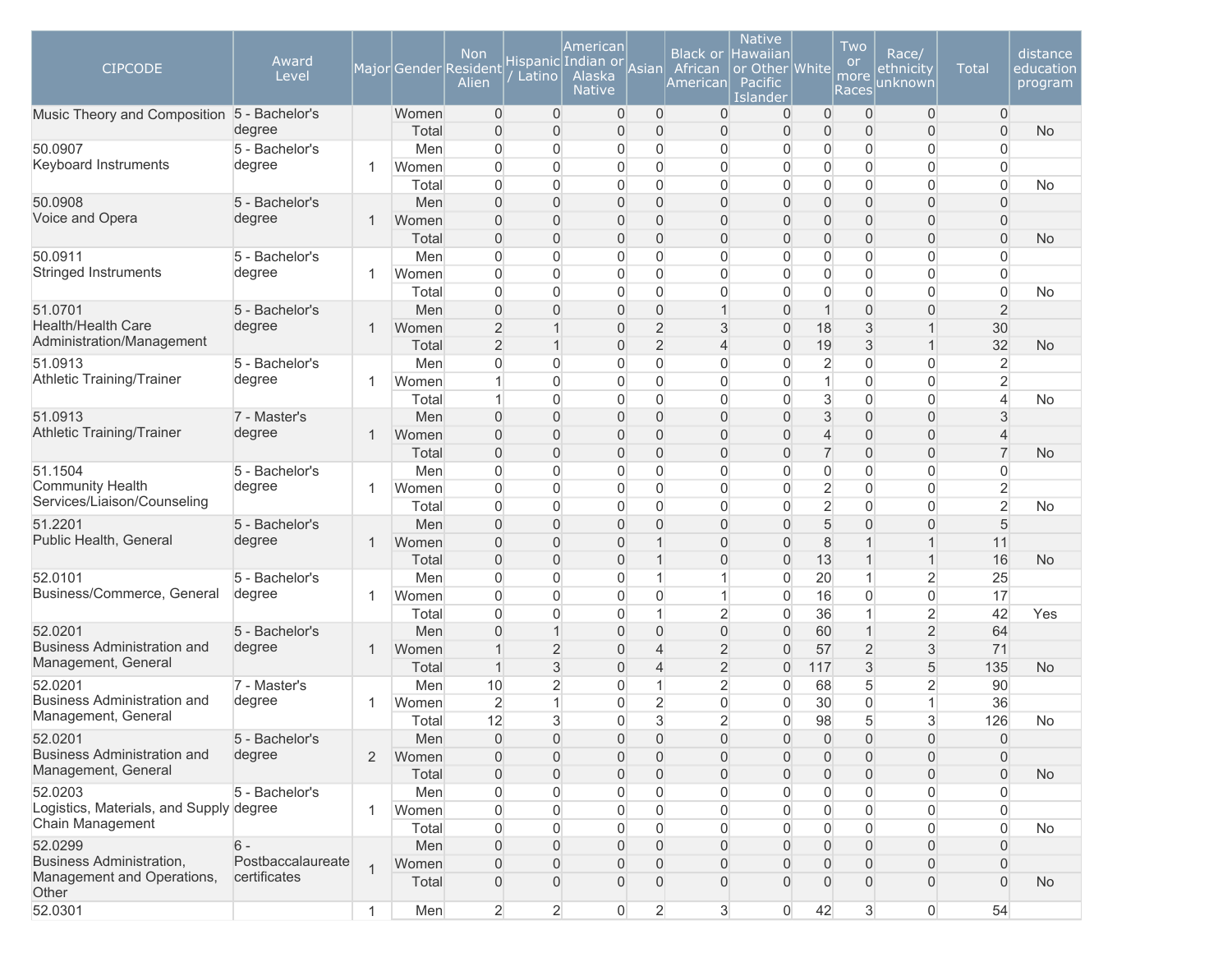| <b>CIPCODE</b>                                  | Award<br>Level |                | Major Gender Resident | <b>Non</b><br>Alien        | Latino                           | American<br>Hispanic Indian or<br>Alaska<br><b>Native</b> | Asian                          | <b>Black or</b><br>African<br>American | <b>Native</b><br>Hawaiian<br>or Other White<br>Pacific<br>Islander |                | Two<br><b>or</b><br>more<br><b>Races</b> | Race/<br><u>et</u> hnicity<br>unknown | <b>Total</b>   | distance<br>education<br>program |
|-------------------------------------------------|----------------|----------------|-----------------------|----------------------------|----------------------------------|-----------------------------------------------------------|--------------------------------|----------------------------------------|--------------------------------------------------------------------|----------------|------------------------------------------|---------------------------------------|----------------|----------------------------------|
| Accounting                                      | 5 - Bachelor's |                | Women                 | $\overline{4}$             | $\overline{0}$                   | 0                                                         | $\overline{2}$                 | 1                                      | 0                                                                  | 24             | $\overline{2}$                           | 3                                     | 36             |                                  |
|                                                 | degree         |                | Total                 | 6                          | $\overline{2}$                   | 0                                                         | 4                              | 4                                      | $\Omega$                                                           | 66             | 5                                        | 3                                     | 90             | <b>No</b>                        |
| 52.0301<br>Accounting                           | 7 - Master's   |                | Men                   | $\Omega$                   | $\Omega$                         | $\mathbf 1$                                               | $\overline{1}$                 | $\Omega$                               | 0                                                                  | $\overline{9}$ | $\overline{0}$                           | $\overline{0}$                        | 11             |                                  |
|                                                 | degree         | $\overline{1}$ | Women<br>Total        | $\Omega$<br>$\overline{0}$ | $\Omega$<br>$\Omega$             | 0<br>$\mathbf 1$                                          | $\mathbf{0}$<br>$\overline{1}$ | $\mathbf 1$                            | $\overline{0}$<br>$\Omega$                                         | 5<br>14        | $\mathbf 0$<br>$\mathbf 0$               | $\mathsf{O}\xspace$<br>$\overline{0}$ | 6<br>17        | <b>No</b>                        |
| 52.0301                                         | 5 - Bachelor's |                | Men                   | $\Omega$                   | $\Omega$                         | 0                                                         | $\overline{0}$                 | 0                                      | 0                                                                  | $\overline{0}$ | $\mathbf 0$                              | $\overline{0}$                        | $\overline{0}$ |                                  |
| Accounting                                      | degree         | $\overline{2}$ | Women                 | $\mathbf{0}$               | $\Omega$                         | 0                                                         | $\mathbf{0}$                   | $\overline{0}$                         | $\overline{0}$                                                     | $\overline{0}$ | $\mathbf 0$                              | $\mathbf 0$                           | $\overline{0}$ |                                  |
|                                                 |                |                | Total                 | $\mathbf{0}$               | $\Omega$                         | 0                                                         | $\overline{0}$                 | $\mathbf{0}$                           | $\Omega$                                                           | $\overline{0}$ | $\mathbf 0$                              | $\overline{0}$                        | $\overline{0}$ | <b>No</b>                        |
| 52.0601                                         | 5 - Bachelor's |                | Men                   | 1                          | $\overline{1}$                   | 0                                                         | $\overline{0}$                 | 0                                      | $\Omega$                                                           | 3              | $\overline{0}$                           | $\overline{0}$                        | 5              |                                  |
| <b>Business/Managerial</b>                      | degree         | $\mathbf{1}$   | Women                 | $\overline{0}$             | $\overline{0}$                   | 0                                                         | $\mathbf{0}$                   | $\mathbf{0}$                           | 0                                                                  | $\mathbf{1}$   | $\mathbf 0$                              | $\boldsymbol{0}$                      |                |                                  |
| Economics                                       |                |                | Total                 | $\mathbf{1}$               | $\mathbf{1}$                     | 0                                                         | $\overline{0}$                 | $\overline{0}$                         | 0                                                                  | $\overline{4}$ | $\mathbf 0$                              | $\overline{0}$                        | 6              | <b>No</b>                        |
| 52.0601                                         | 5 - Bachelor's |                | Men                   | $\overline{0}$             | $\Omega$                         | 0                                                         | $\overline{0}$                 | 0                                      | 0                                                                  | $\overline{0}$ | $\mathbf 0$                              | $\overline{0}$                        | $\overline{0}$ |                                  |
| Business/Managerial                             | degree         | $\overline{2}$ | Women                 | $\mathbf{0}$               | $\Omega$                         | 0                                                         | $\overline{0}$                 | $\overline{0}$                         | $\overline{0}$                                                     | $\overline{0}$ | $\mathbf 0$                              | $\mathbf 0$                           | $\overline{0}$ |                                  |
| Economics                                       |                |                | Total                 | $\mathbf{0}$               | $\Omega$                         | 0                                                         | $\Omega$                       | $\overline{0}$                         | $\Omega$                                                           | $\overline{0}$ | $\mathbf 0$                              | $\overline{0}$                        | $\overline{0}$ | <b>No</b>                        |
| 52.0703                                         | 5 - Bachelor's |                | Men                   | $\Omega$                   | $\overline{1}$                   | 0                                                         | $\mathbf{0}$                   | $\Omega$                               | $\Omega$                                                           | 9              | $\overline{1}$                           | $\mathbf{1}$                          | 12             |                                  |
| <b>Small Business</b>                           | degree         | $\mathbf{1}$   | Women                 | $\Omega$                   | $\Omega$                         | 0                                                         | $\mathbf{0}$                   | $\Omega$                               | $\Omega$                                                           | $\overline{2}$ | $\mathbf 0$                              | $\mathbf{1}$                          | 3              |                                  |
| Administration/Management                       |                |                | Total                 | $\overline{0}$             | 1                                | 0                                                         | $\mathbf{0}$                   | $\Omega$                               | $\Omega$                                                           | 11             | $\overline{1}$                           | $\overline{2}$                        | 15             | <b>No</b>                        |
| 52.0703                                         | 5 - Bachelor's |                | Men                   | $\Omega$                   | $\Omega$                         | 0                                                         | $\mathbf{0}$                   | 0                                      | $\Omega$                                                           | $\overline{0}$ | $\mathbf 0$                              | $\mathbf 0$                           | $\overline{0}$ |                                  |
| <b>Small Business</b>                           | degree         | $\overline{2}$ | Women                 | $\Omega$                   | $\Omega$                         | 0                                                         | $\Omega$                       | $\overline{0}$                         | $\Omega$                                                           | $\overline{0}$ | $\mathbf 0$                              | $\mathbf 0$                           | $\overline{0}$ |                                  |
| Administration/Management                       |                |                | Total                 | $\overline{0}$             | $\Omega$                         | 0                                                         | $\Omega$                       | $\mathbf{0}$                           | $\Omega$                                                           | $\overline{0}$ | $\mathbf 0$                              | $\overline{0}$                        | $\overline{0}$ | <b>No</b>                        |
| 52.0801                                         | 5 - Bachelor's |                | Men                   | 12                         | 3                                | 0                                                         | $\overline{0}$                 | 4                                      | $\Omega$                                                           | 52             | $\mathfrak{S}$                           | $\mathbf{1}$                          | 75             |                                  |
| Finance, General                                | degree         | $\mathbf{1}$   | Women                 | 6                          | $\overline{2}$                   | 0                                                         | $\overline{1}$                 | $\mathbf{0}$                           | $\Omega$                                                           | 21             | $\mathbf 0$                              | $\mathsf{O}\xspace$                   | 30             |                                  |
|                                                 |                |                | Total                 | 18                         | 5                                | 0                                                         | $\mathbf 1$                    | 4                                      | 0                                                                  | 73             | $\mathfrak{S}$                           | $\mathbf{1}$                          | 105            | <b>No</b>                        |
| 52.0801                                         | 5 - Bachelor's |                | Men                   | 0                          | $\Omega$                         | 0                                                         | $\overline{0}$                 | 0                                      | 0                                                                  | $\mathbf 0$    | $\mathbf 0$                              | $\mathbf 0$                           | 0              |                                  |
| Finance, General                                | degree         | $\overline{2}$ | Women                 | $\mathbf{0}$               | $\Omega$                         | 0                                                         | $\overline{0}$                 | $\overline{0}$                         | $\mathbf{0}$                                                       | $\overline{0}$ | $\mathbf 0$                              | $\mathbf 0$                           | $\overline{0}$ |                                  |
|                                                 |                |                | Total                 | $\Omega$                   | $\Omega$                         | 0                                                         | $\Omega$                       | 0                                      | $\mathbf{0}$                                                       | $\overline{0}$ | $\mathbf 0$                              | $\overline{0}$                        | $\overline{0}$ | <b>No</b>                        |
| 52.0803<br>Banking and Financial Support degree | 5 - Bachelor's |                | Men                   | 10                         | $\overline{2}$                   | 0                                                         | $\Omega$                       | 4                                      | $\Omega$                                                           | 44             | $\overline{2}$                           | $\mathbf{1}$                          | 63             |                                  |
| Services                                        |                | $\mathbf{1}$   | Women<br>Total        | 6<br>16                    | $\overline{2}$<br>$\overline{4}$ | 0<br>0                                                    | $\mathbf 1$<br>$\mathbf{1}$    | $\Omega$<br>4                          | $\Omega$<br>0                                                      | 20<br>64       | $\mathbf 0$<br>$\overline{2}$            | $\mathsf{O}\xspace$<br>$\mathbf{1}$   | 29<br>92       | <b>No</b>                        |
| 52.0803                                         | 5 - Bachelor's |                | Men                   | $\Omega$                   | $\Omega$                         | 0                                                         | $\mathbf{0}$                   | 0                                      | $\mathbf{0}$                                                       | $\overline{0}$ | $\mathbf 0$                              | $\mathbf 0$                           | $\overline{0}$ |                                  |
| Banking and Financial Support                   | degree         | 2              | Women                 | $\Omega$                   | $\Omega$                         | 0                                                         | $\Omega$                       | $\mathbf{0}$                           | $\mathbf{0}$                                                       | $\overline{0}$ | $\mathbf 0$                              | $\mathbf 0$                           | $\overline{0}$ |                                  |
| Services                                        |                |                | Total                 | $\Omega$                   | $\overline{0}$                   | 0                                                         | $\overline{0}$                 | $\mathbf 0$                            | $\Omega$                                                           | $\overline{0}$ | $\mathbf 0$                              | $\overline{0}$                        | $\overline{0}$ | No                               |
| 52.0807                                         | 5 - Bachelor's |                | Men                   | 3                          | $\overline{2}$                   | 0                                                         | $\mathbf{1}$                   | $\overline{2}$                         | 0                                                                  | 31             | $\mathbf 0$                              | $\mathbf{1}$                          | 40             |                                  |
| <b>Investments and Securities</b>               | degree         | $\mathbf{1}$   | Women                 | 3                          | $\overline{0}$                   | 0                                                         | $\overline{0}$                 | $\overline{0}$                         | 0                                                                  | 11             | $\mathbf 0$                              | $\overline{0}$                        | 14             |                                  |
|                                                 |                |                | Total                 | 6                          | $\overline{2}$                   | 0                                                         | $\mathbf 1$                    | $\overline{2}$                         | $\Omega$                                                           | 42             | $\mathbf 0$                              | $\mathbf{1}$                          | 54             | <b>No</b>                        |
| 52.0807                                         | 5 - Bachelor's |                | Men                   | $\overline{0}$             | $\overline{0}$                   | 0                                                         | $\overline{0}$                 | $\overline{0}$                         | 0                                                                  | $\overline{0}$ | $\boldsymbol{0}$                         | 0                                     | $\overline{0}$ |                                  |
| <b>Investments and Securities</b>               | degree         | 2              | Women                 | $\overline{0}$             | $\overline{0}$                   | 0                                                         | $\Omega$                       | 0                                      | 0                                                                  | $\overline{0}$ | $\overline{0}$                           | $\mathbf 0$                           | $\overline{0}$ |                                  |
|                                                 |                |                | Total                 | $\overline{0}$             | $\Omega$                         | 0                                                         | $\overline{0}$                 | 0                                      | 0                                                                  | $\overline{0}$ | $\mathbf 0$                              | 0                                     | $\mathbf 0$    | <b>No</b>                        |
| 52.1001                                         | 5 - Bachelor's |                | Men                   | $\overline{0}$             | $\overline{0}$                   | 0                                                         | $\mathbf{0}$                   |                                        | $\overline{0}$                                                     | $\overline{4}$ | $\boldsymbol{0}$                         | $\boldsymbol{0}$                      | 5              |                                  |
| <b>Human Resources</b>                          | degree         | $\mathbf{1}$   | Women                 | $\overline{0}$             | $\overline{2}$                   | 0                                                         | $\overline{2}$                 | $\overline{0}$                         | $\Omega$                                                           | 23             | $\boldsymbol{0}$                         | $\overline{0}$                        | 27             |                                  |
| Management/Personnel<br>Administration, General |                |                | Total                 | $\overline{0}$             | $\overline{2}$                   | $\overline{0}$                                            | $\overline{2}$                 |                                        | $\Omega$                                                           | 27             | $\boldsymbol{0}$                         | $\boldsymbol{0}$                      | 32             | <b>No</b>                        |
| 52.1001                                         | 5 - Bachelor's |                | Men                   | $\overline{0}$             | $\overline{0}$                   | 0                                                         | $\overline{0}$                 | $\Omega$                               | 0                                                                  | $\overline{0}$ | $\overline{0}$                           | 0                                     | $\overline{0}$ |                                  |
| Human Resources                                 | degree         | $\overline{2}$ | Women                 | $\overline{0}$             | $\overline{0}$                   | 0                                                         | $\overline{0}$                 | $\overline{0}$                         | $\overline{0}$                                                     | $\overline{0}$ | $\overline{0}$                           | 0                                     | $\overline{0}$ |                                  |
| Management/Personnel<br>Administration, General |                |                | Total                 | $\overline{0}$             | $\overline{0}$                   | 0                                                         | $\overline{0}$                 | $\overline{0}$                         | $\overline{0}$                                                     | $\overline{0}$ | $\overline{0}$                           | $\overline{0}$                        | $\overline{0}$ | No                               |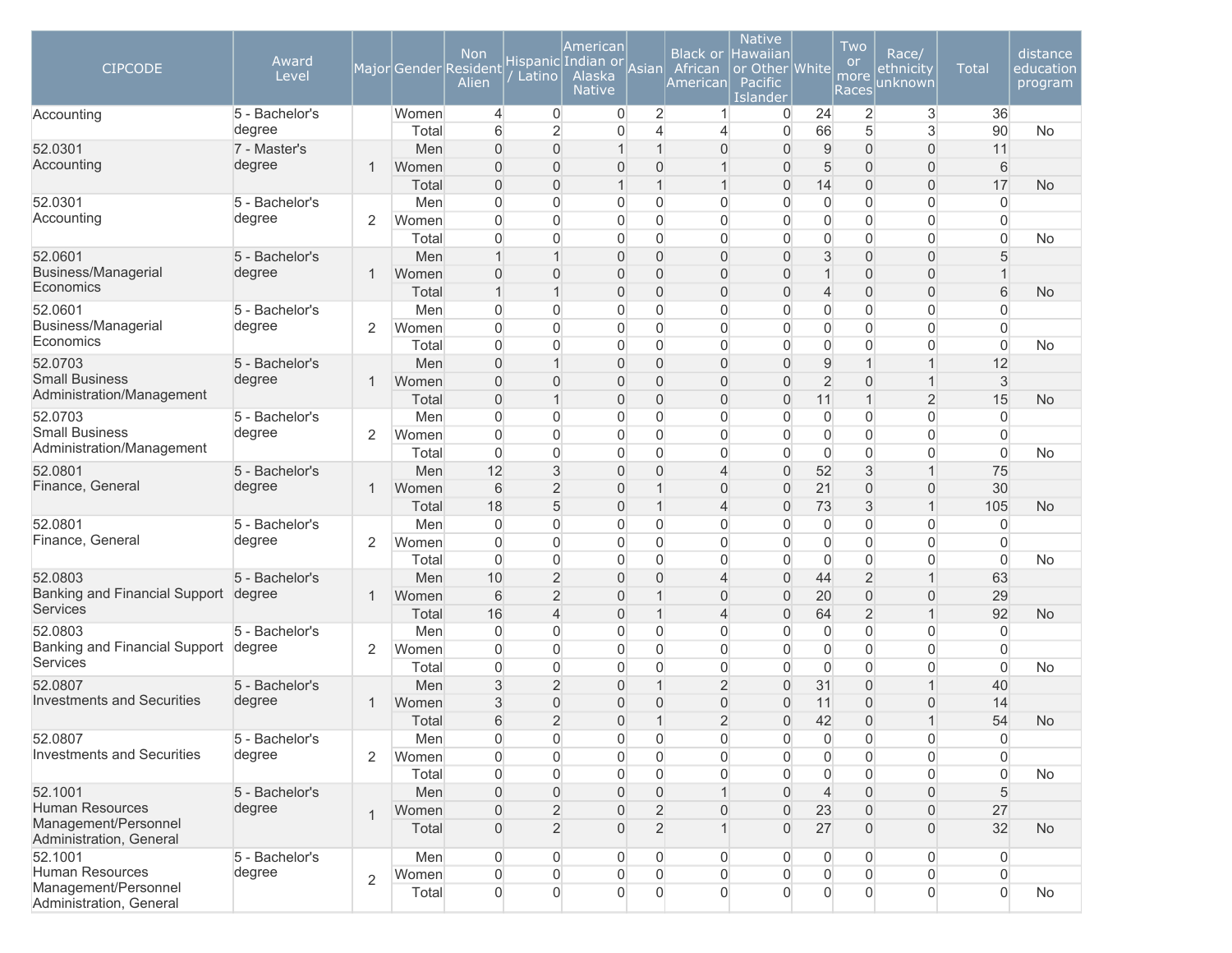| <b>CIPCODE</b>                             | Award<br>Level                    |                |       | <b>Non</b><br>Major Gender Resident<br>Alien | Latino         | American<br>Hispanic Indian or<br>Alaska<br><b>Native</b> | Asian          | <b>Black or</b><br>African<br><b>American</b> | <b>Native</b><br><b>Hawaiian</b><br>or Other White<br>Pacific<br>Islander |                | Two<br><b>or</b><br>more<br>Races | Race/<br>ethnicity<br>unknown | <b>Total</b>   | distance<br>education<br>program |
|--------------------------------------------|-----------------------------------|----------------|-------|----------------------------------------------|----------------|-----------------------------------------------------------|----------------|-----------------------------------------------|---------------------------------------------------------------------------|----------------|-----------------------------------|-------------------------------|----------------|----------------------------------|
| 52.1003                                    | 5 - Bachelor's                    | $\mathbf{1}$   | Men   | $\overline{0}$                               | $\overline{0}$ | 0                                                         | $\overline{0}$ | $\Omega$                                      | $\Omega$                                                                  | $\overline{0}$ | $\Omega$                          | $\overline{0}$                | $\Omega$       |                                  |
| Organizational Behavior                    | degree                            |                | Women | $\Omega$                                     | $\Omega$       | $\overline{0}$                                            | $\overline{0}$ | $\Omega$                                      | $\overline{0}$                                                            | $\Omega$       | $\overline{0}$                    | $\mathbf 0$                   | $\Omega$       |                                  |
| <b>Studies</b>                             |                                   |                | Total | $\overline{0}$                               | $\Omega$       | 0                                                         | $\mathbf{0}$   | $\overline{0}$                                | 0                                                                         | $\mathbf 0$    | $\overline{0}$                    | $\mathsf{O}\xspace$           | $\overline{0}$ | <b>No</b>                        |
| 52.1005                                    | $6 -$                             |                | Men   |                                              | $\Omega$       | $\Omega$                                                  | $\mathbf{0}$   | $\Omega$                                      | O                                                                         | $\overline{2}$ | $\mathbf{1}$                      | 0                             | 4              |                                  |
| <b>Human Resources</b>                     | Postbaccalaureate<br>certificates | 1              | Women | $\mathbf 0$                                  | 0              | 0                                                         | $\mathbf 0$    | $\overline{0}$                                | $\overline{0}$                                                            | $\overline{4}$ | $\mathbf 0$                       | $\mathsf{O}\xspace$           | 4              |                                  |
| Development                                |                                   |                | Total | 1                                            | $\Omega$       | 0                                                         | $\Omega$       | $\Omega$                                      | $\Omega$                                                                  | $6\phantom{.}$ | $\overline{1}$                    | $\mathbf 0$                   | 8              | No                               |
| 52.1101                                    | 5 - Bachelor's                    |                | Men   | $\overline{0}$                               | $\overline{0}$ | $\overline{0}$                                            | $\overline{0}$ | $\overline{0}$                                | $\overline{0}$                                                            | $\overline{0}$ | $\mathbf 0$                       | $\mathbf 0$                   | $\mathbf{0}$   |                                  |
| International<br>Business/Trade/Commerce   | degree                            | $\mathbf 1$    | Women | $\Omega$                                     | $\Omega$       | 0                                                         | $\Omega$       | $\Omega$                                      | $\overline{0}$                                                            | 1              | $\overline{0}$                    | $\overline{0}$                |                |                                  |
|                                            |                                   |                | Total | $\Omega$                                     | $\Omega$       | $\overline{0}$                                            | $\mathbf{0}$   | $\overline{0}$                                | $\Omega$                                                                  | $\overline{1}$ | $\overline{0}$                    | $\overline{0}$                | $\mathbf{1}$   | <b>No</b>                        |
| 52.1401                                    | 5 - Bachelor's                    |                | Men   | $\overline{0}$                               | 0              | 0                                                         | $\mathbf 0$    | ⊿                                             | $\mathbf 0$                                                               | 28             | $\overline{2}$                    |                               | 35             |                                  |
| Marketing/Marketing<br>Management, General | degree                            | 1              | Women | $\Omega$                                     | $\overline{0}$ |                                                           |                | $\Omega$                                      | $\Omega$                                                                  | 45             | $\overline{2}$                    | $\mathbf{1}$                  | 50             |                                  |
|                                            |                                   |                | Total | $\mathbf 0$                                  | $\overline{0}$ |                                                           |                | 4                                             | $\mathbf 0$                                                               | 73             | 4                                 | $\overline{2}$                | 85             | No                               |
| 52.1401                                    | 5 - Bachelor's                    |                | Men   | $\Omega$                                     | $\Omega$       | 0                                                         | $\mathbf{0}$   | $\Omega$                                      | $\overline{0}$                                                            | $\overline{0}$ | $\overline{0}$                    | $\mathbf 0$                   | $\Omega$       |                                  |
| Marketing/Marketing                        | degree                            | 2              | Women | $\Omega$                                     | $\Omega$       | $\Omega$                                                  | $\mathbf{0}$   | $\overline{0}$                                | $\overline{0}$                                                            | $\overline{0}$ | $\overline{0}$                    | $\overline{0}$                | $\overline{0}$ |                                  |
| Management, General                        |                                   |                | Total | $\overline{0}$                               | $\Omega$       | 0                                                         | $\mathbf{0}$   | $\overline{0}$                                | $\overline{0}$                                                            | $\overline{0}$ | $\overline{0}$                    | 0                             | $\mathbf 0$    | <b>No</b>                        |
| 52.1501                                    | 5 - Bachelor's                    |                | Men   | $\mathbf{0}$                                 | $\Omega$       | 0                                                         | $\mathbf{0}$   |                                               | $\overline{0}$                                                            | 11             | $\overline{0}$                    | $\mathbf{1}$                  | 13             |                                  |
| <b>Real Estate</b>                         | degree                            | 1              | Women |                                              | 0              | 0                                                         | $\mathbf 0$    | $\Omega$                                      | $\overline{0}$                                                            | $\overline{4}$ | $\mathbf 0$                       | $\overline{0}$                | $\sqrt{5}$     |                                  |
|                                            |                                   |                | Total |                                              | $\Omega$       | $\overline{0}$                                            | $\mathbf{0}$   | 1                                             | $\mathbf{0}$                                                              | 15             | $\mathbf 0$                       | $\mathbf{1}$                  | 18             | <b>No</b>                        |
| 52.1501                                    | 5 - Bachelor's                    |                | Men   | $\overline{0}$                               | $\Omega$       | $\overline{0}$                                            | $\mathbf{0}$   | $\overline{0}$                                | $\overline{0}$                                                            | $\mathbf 0$    | $\overline{0}$                    | $\overline{0}$                | $\overline{0}$ |                                  |
| <b>Real Estate</b>                         | degree                            | 2              | Women | $\overline{0}$                               | $\Omega$       | ი                                                         | $\mathbf{0}$   | $\overline{0}$                                | $\overline{0}$                                                            | $\overline{0}$ | $\overline{0}$                    | $\mathsf{O}\xspace$           | $\overline{0}$ |                                  |
|                                            |                                   |                | Total | $\Omega$                                     | $\Omega$       | 0                                                         | $\mathbf{0}$   | $\overline{0}$                                | $\overline{0}$                                                            | $\overline{0}$ | $\overline{0}$                    | $\mathbf 0$                   | $\Omega$       | <b>No</b>                        |
| 54.0101                                    | 5 - Bachelor's                    |                | Men   | $\overline{0}$                               | 0              | 0                                                         | $\mathbf 0$    | $\overline{0}$                                | $\overline{0}$                                                            | 23             | $\mathbf{1}$                      | 0                             | 24             |                                  |
| History, General                           | degree                            | 1              | Women | $\Omega$                                     | $\Omega$       | 0                                                         | $\mathbf 0$    | $\Omega$                                      | $\Omega$                                                                  | 18             | $\mathbf{1}$                      | $\mathbf 0$                   | 19             |                                  |
|                                            |                                   |                | Total | $\Omega$                                     | 0              | 0                                                         | $\mathbf 0$    | $\overline{0}$                                | $\overline{0}$                                                            | 41             | $\overline{2}$                    | $\overline{0}$                | 43             | No                               |
| 54.0101                                    | 7 - Master's                      |                | Men   | $\Omega$                                     | $\Omega$       | $\Omega$                                                  | $\overline{0}$ | $\overline{0}$                                | O                                                                         | $\overline{4}$ | $\mathbf 0$                       | $\mathsf{O}\xspace$           | $\overline{4}$ |                                  |
| History, General                           | degree                            | 1              | Women | $\Omega$                                     | $\Omega$       | 0                                                         | $\overline{0}$ | $\overline{0}$                                | $\Omega$                                                                  | 5              | $\mathbf 0$                       | $\mathbf 0$                   | 5              |                                  |
|                                            |                                   |                | Total | $\Omega$                                     | $\Omega$       | $\overline{0}$                                            | $\mathbf{0}$   | $\overline{0}$                                | $\Omega$                                                                  | 9              | $\overline{0}$                    | $\overline{0}$                | 9              | No                               |
| 54.0101                                    | 5 - Bachelor's                    |                | Men   | $\Omega$                                     | $\Omega$       | 0                                                         | $\mathbf{0}$   | $\overline{0}$                                | 0                                                                         | $\mathbf{0}$   | $\overline{0}$                    | $\mathbf 0$                   | $\Omega$       |                                  |
| History, General                           | degree                            | $\overline{2}$ | Women | $\mathbf{0}$                                 | 0              | 0                                                         | $\Omega$       | $\Omega$                                      | $\Omega$                                                                  | $\mathbf{0}$   | $\mathbf{0}$                      | $\overline{0}$                | $\Omega$       |                                  |
|                                            |                                   |                | Total | $\Omega$                                     | $\Omega$       | $\Omega$                                                  | $\Omega$       | $\Omega$                                      | $\Omega$                                                                  | $\Omega$       | $\Omega$                          | $\Omega$                      | $\Omega$       | <b>No</b>                        |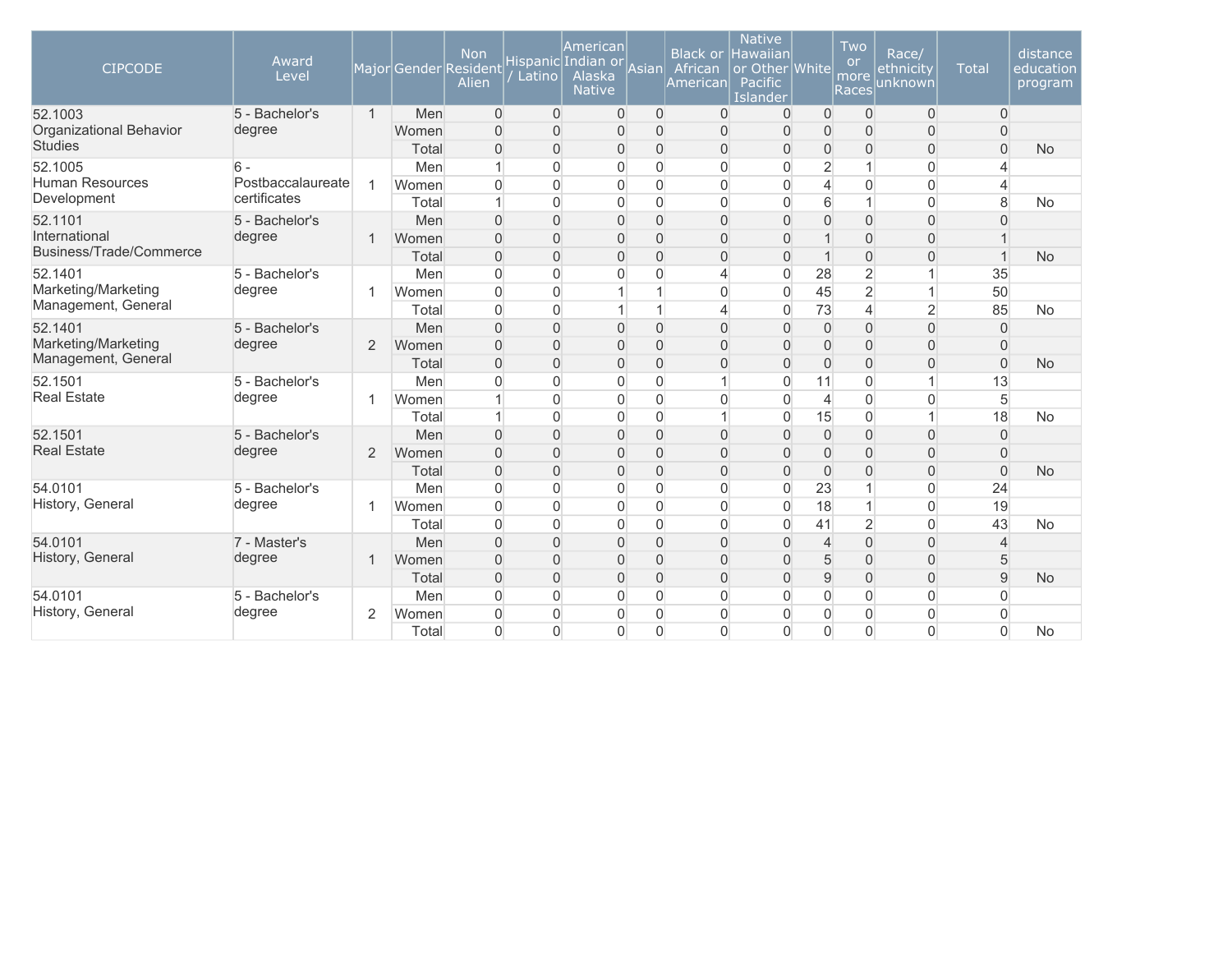# **Completions: total by first major**

| 99.0000 Summary<br><b>Grand Totals</b>                           | Award<br>Level          | Nonresi-<br>dent alien    | Hispanic<br>Latino        | American<br>Indian or<br>Alaska<br><b>Native</b> | Asian               | <b>Black or</b><br>African<br>American | <b>Native</b><br><b>Hawaiian</b><br>or Other<br>Pacific<br>Islander | White          | Two or<br>more<br>Races | Race/<br>ethnicity<br>unknown | Total          | PY Total        |
|------------------------------------------------------------------|-------------------------|---------------------------|---------------------------|--------------------------------------------------|---------------------|----------------------------------------|---------------------------------------------------------------------|----------------|-------------------------|-------------------------------|----------------|-----------------|
| <b>Awards of at least 2</b><br>but less than 4<br>academic years | 4                       |                           |                           |                                                  |                     |                                        |                                                                     |                |                         |                               |                |                 |
| Men                                                              |                         | $\overline{7}$            | $\mathbf 0$               | $\mathsf{O}\xspace$                              | $\overline{2}$      | $\mathbf{1}$                           | $\mathbf 0$                                                         | 15             | $\mathbf{1}$            | $\mathsf{O}\xspace$           | 26             | $\pmb{0}$       |
| Women                                                            |                         | $\mathbf{1}$              | $\mathsf 0$               | $\mathsf 0$                                      | $\mathsf 0$         | $\mathsf{O}\xspace$                    | $\mathbf 0$                                                         | $\overline{2}$ | $\mathbf 0$             | $\mathbf{1}$                  | $\overline{4}$ | $\pmb{0}$       |
| <b>Total</b>                                                     |                         | $\,8\,$                   | $\mathbf{0}$              | $\mathsf{O}\xspace$                              | $\overline{2}$      | $\mathbf{1}$                           | $\mathbf 0$                                                         | 17             | $\overline{1}$          | $\mathbf{1}$                  | 30             | $\mathbf 0$     |
| <b>Bachelor's degree</b>                                         | $\overline{\mathbf{5}}$ |                           |                           |                                                  |                     |                                        |                                                                     |                |                         |                               |                |                 |
| Men                                                              |                         | 45                        | 36                        | $\mathsf{O}\xspace$                              | 19                  | 54                                     | $\mathbf 0$                                                         | 872            | 34                      | 35                            | 1095           | 1156            |
| Women                                                            |                         | 36                        | 54                        | $\sqrt{3}$                                       | 30                  | 60                                     | $\mathbf{1}$                                                        | 904            | 62                      | 35                            | 1185           | 1254            |
| <b>Total</b>                                                     |                         | 81                        | 90                        | 3                                                | 49                  | 114                                    | $\mathbf{1}$                                                        | 1776           | 96                      | 70                            | 2280           | 2410            |
| <b>Postbaccalaureate</b><br>certificates                         | $6\phantom{a}$          |                           |                           |                                                  |                     |                                        |                                                                     |                |                         |                               |                |                 |
| Men                                                              |                         | $\overline{2}$            | $\mathbf 0$               | $\mathsf{O}\xspace$                              | $\overline{2}$      | $\mathsf{O}\xspace$                    | $\mathbf 0$                                                         | 22             | $\sqrt{2}$              | $\overline{2}$                | 30             | 70              |
| Women                                                            |                         | $\overline{7}$            | 3                         | $\mathsf 0$                                      | 8                   | $\overline{4}$                         | $\mathbf 0$                                                         | 43             | $\overline{2}$          | $\mathsf{O}\xspace$           | 67             | 71              |
| <b>Total</b>                                                     |                         | $\boldsymbol{9}$          | $\ensuremath{\mathsf{3}}$ | $\mathsf{O}\xspace$                              | 10                  | $\overline{4}$                         | $\mathbf 0$                                                         | 65             | $\overline{4}$          | $\overline{2}$                | 97             | 141             |
| <b>Master's degree</b>                                           | $\overline{7}$          |                           |                           |                                                  |                     |                                        |                                                                     |                |                         |                               |                |                 |
| Men                                                              |                         | 61                        | $\ensuremath{\mathsf{3}}$ | $\mathbf{1}$                                     | $\,6$               | 11                                     | $\mathbf 0$                                                         | 219            | 17                      | $\overline{7}$                | 325            | 304             |
| Women                                                            |                         | 35                        | 3                         | $\overline{4}$                                   | 12                  | 15                                     | $\mathbf 0$                                                         | 410            | 21                      | 9                             | 509            | 394             |
| <b>Total</b>                                                     |                         | 96                        | 6                         | 5                                                | 18                  | 26                                     | $\mathbf 0$                                                         | 629            | 38                      | 16                            | 834            | 698             |
| <b>Post-Master's</b><br>certificates                             | 8                       |                           |                           |                                                  |                     |                                        |                                                                     |                |                         |                               |                |                 |
| Men                                                              |                         | $\mathsf{O}\xspace$       | $\mathbf 0$               | $\mathsf{O}\xspace$                              | $\mathsf{O}\xspace$ | $\mathsf{O}\xspace$                    | $\mathbf 0$                                                         | $\mathbf 0$    | $\mathbf 0$             | $\mathsf{O}\xspace$           | $\mathsf{O}$   | 1               |
| Women                                                            |                         | $\mathsf 0$               | $\Omega$                  | $\mathsf 0$                                      | $\mathsf{O}\xspace$ | $\mathsf{O}\xspace$                    | $\mathbf 0$                                                         | $\overline{7}$ | $\mathbf 0$             | 0                             | $\overline{7}$ | $6\phantom{1}6$ |
| <b>Total</b>                                                     |                         | $\mathsf{O}\xspace$       | $\mathsf{O}\xspace$       | $\mathsf{O}\xspace$                              | $\mathsf{O}\xspace$ | $\mathsf{O}\xspace$                    | $\mathsf{O}\xspace$                                                 | $\overline{7}$ | $\mathsf{O}\xspace$     | $\mathsf{O}\xspace$           | 7 <sup>1</sup> | $\mathbf{7}$    |
| Doctor's degree -<br>research /<br>scholarship                   | 17                      |                           |                           |                                                  |                     |                                        |                                                                     |                |                         |                               |                |                 |
| Men                                                              |                         | $\overline{2}$            | $\mathsf{O}\xspace$       | $\mathsf{O}\xspace$                              | $\mathsf{O}\xspace$ | $\mathsf{O}\xspace$                    | $\mathsf{O}\xspace$                                                 | 10             | $\mathbf 0$             | $\mathsf{O}\xspace$           | 12             | 15              |
| Women                                                            |                         | $\mathbf{1}$              | $\mathsf{O}\xspace$       | $\mathsf{O}\xspace$                              | $\mathsf{O}\xspace$ | $\mathsf{O}\xspace$                    | $\mathsf{O}\xspace$                                                 | 12             | $\mathbf{1}$            | $\mathbf{1}$                  | 15             | 14              |
| <b>Total</b>                                                     |                         | $\ensuremath{\mathsf{3}}$ | $\overline{0}$            | $\mathsf{O}\xspace$                              | $\mathsf{O}\xspace$ | $\mathsf{O}\xspace$                    | $\mathsf{O}\xspace$                                                 | 22             | $\mathbf{1}$            | 1                             | 27             | 29              |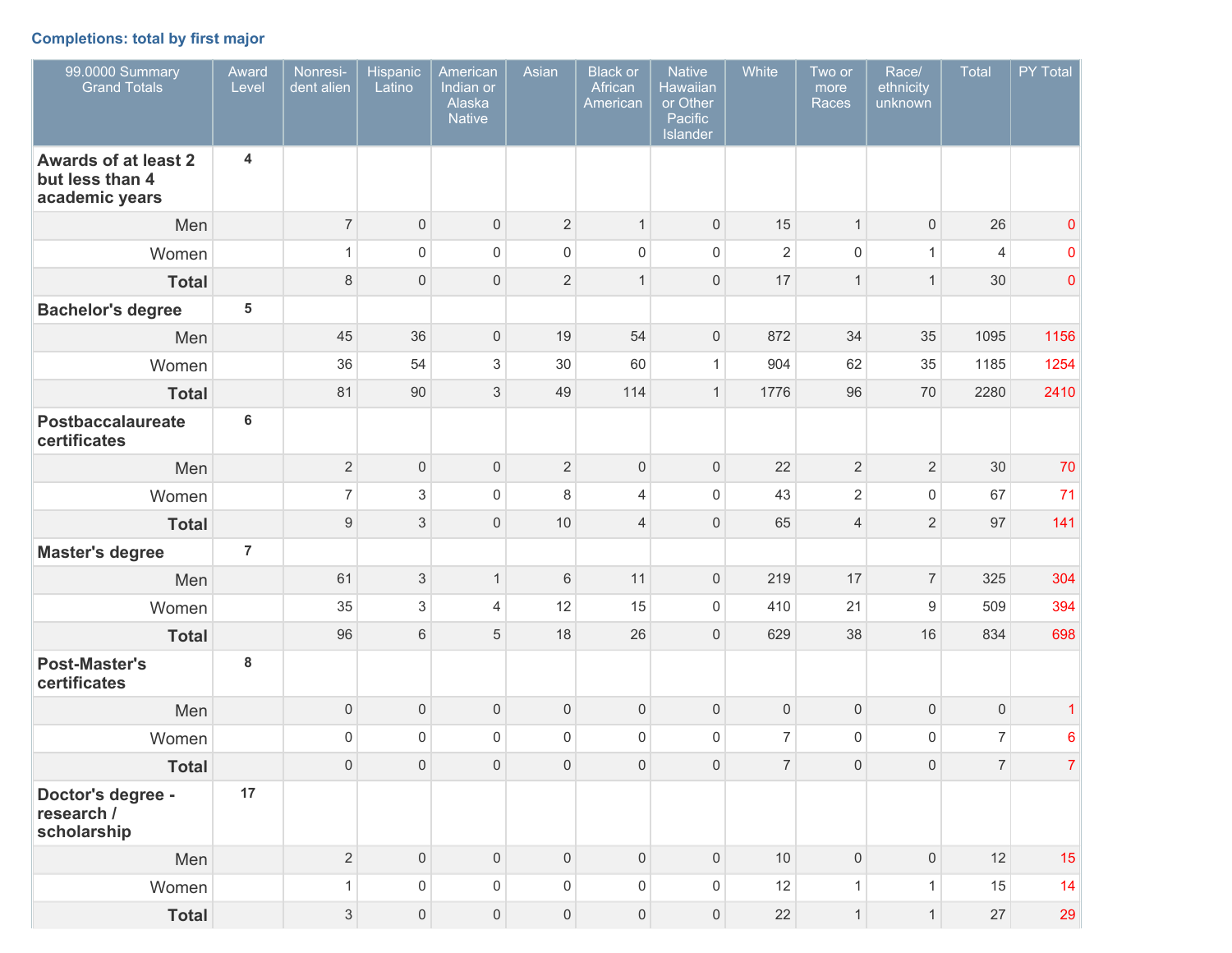| 99.0000 Summary<br><b>Grand Totals</b> | Award<br>Level | Nonresi-<br>dent alien | <b>Hispanic</b><br>Latino | American<br>Indian or<br>Alaska<br><b>Native</b> | Asian | <b>Black or</b><br>African<br>American | <b>Native</b><br>Hawaiian<br>or Other<br>Pacific<br><b>Islander</b> | White | Two or<br>more<br>Races | Race/<br>ethnicity<br>unknown | Total | <b>PY Total</b> |
|----------------------------------------|----------------|------------------------|---------------------------|--------------------------------------------------|-------|----------------------------------------|---------------------------------------------------------------------|-------|-------------------------|-------------------------------|-------|-----------------|
|                                        |                |                        |                           |                                                  |       |                                        |                                                                     |       |                         |                               |       |                 |
| <b>Grand Total Men</b>                 |                | 117                    | 39                        |                                                  | 29    | 66                                     | $\overline{0}$                                                      | 1138  | 54                      | 44                            | 1488  | 1546            |
| <b>Grand Total Women</b>               |                | 80                     | 60                        | $\overline{7}$                                   | 50    | 79                                     | $\mathbf{1}$                                                        | 1378  | 86                      | 46                            | 1787  | 1739            |
| <b>Grand Total</b>                     |                | 197                    | 99                        | 8                                                | 79    | 145                                    | 1                                                                   | 2516  | 140                     | 90                            | 3275  | 3285            |
|                                        |                |                        |                           |                                                  |       |                                        |                                                                     |       |                         |                               |       |                 |
| PY Grand Total Men                     |                | 153                    | 34                        |                                                  | 30    | 54                                     | $\mathbf{0}$                                                        | 1194  | 30                      | 44                            |       | 1546            |
| PY Grand Total<br>Women                |                | 66                     | 70                        |                                                  | 43    | 76                                     | $\overline{2}$                                                      | 1361  | 69                      | 45                            |       | 1739            |
| <b>PY Grand Total</b>                  |                | 219                    | 104                       | 14                                               | 73    | 130                                    | 2 <sub>1</sub>                                                      | 2555  | 99                      | 89                            |       | 3285            |
| Completions: total by second major     |                |                        |                           |                                                  |       |                                        |                                                                     |       |                         |                               |       |                 |

the control of the control of the control of the

**Completions: total by second major**

| 99.0000 Summary<br><b>Grand Totals</b> | Award<br>Level | Nonresi-<br>dent alien  | <b>Hispanic</b><br>Latino | American<br>Indian or<br>Alaska<br><b>Native</b> | Asian          | <b>Black or</b><br>African<br>American | <b>Native</b><br><b>Hawaiian</b><br>or Other<br>Pacific<br>Islander | White | Two or<br>more<br>Races | Race/<br>ethnicity<br>unknown | <b>Total</b> | PY Total |
|----------------------------------------|----------------|-------------------------|---------------------------|--------------------------------------------------|----------------|----------------------------------------|---------------------------------------------------------------------|-------|-------------------------|-------------------------------|--------------|----------|
| <b>Bachelor's degree</b>               | 5              |                         |                           |                                                  |                |                                        |                                                                     |       |                         |                               |              |          |
| Men                                    |                |                         |                           | $\mathbf 0$                                      | $\Omega$       | $\overline{0}$                         | $\mathbf{0}$                                                        | 13    | $\overline{0}$          | $\mathbf{0}$                  | 15           | 20       |
| Women                                  |                | $\Omega$                | 5                         | $\mathbf 0$                                      | $\Omega$       | 0                                      | $\mathbf 0$                                                         | 15    | $\mathbf 0$             |                               | 21           | 28       |
| <b>Total</b>                           |                | $\mathbf{1}$            | 6                         | $\mathsf{0}$                                     | $\mathbf{0}$   | 0                                      | $\mathsf{O}\xspace$                                                 | 28    | $\mathsf{O}\xspace$     |                               | 36           | 48       |
|                                        |                |                         |                           |                                                  |                |                                        |                                                                     |       |                         |                               |              |          |
| <b>Grand Total Men</b>                 |                | $\overline{\mathbf{A}}$ | $\overline{1}$            | $\mathbf 0$                                      | $\mathbf 0$    | 0                                      | 0                                                                   | 13    | $\mathbf 0$             | $\mathbf 0$                   | 15           | 20       |
| <b>Grand Total Women</b>               |                | $\mathbf 0$             | 5                         | $\mathbf 0$                                      | $\Omega$       | $\mathbf{0}$                           | 0                                                                   | 15    | $\mathbf{0}$            | 4                             | 21           | 28       |
| <b>Grand Total</b>                     |                | 1                       | 6                         | $\mathbf 0$                                      | $\mathbf 0$    | 0                                      | 0                                                                   | 28    | $\mathbf 0$             | 1                             | 36           | 48       |
|                                        |                |                         |                           |                                                  |                |                                        |                                                                     |       |                         |                               |              |          |
| PY Grand Total Men                     |                | $\mathbf 0$             | $\overline{2}$            | $\mathbf 0$                                      | $\overline{0}$ |                                        | $\pmb{0}$                                                           | 17    | $\mathbf 0$             | $\mathbf{0}$                  |              | 20       |
| PY Grand Total<br>Women                |                | $\mathbf{0}$            | 5                         | $\mathbf{0}$                                     |                |                                        | $\mathbf{0}$                                                        | 21    | $\overline{0}$          | $\Omega$                      |              | 28       |
| PY Grand Total                         |                | 0                       | 7                         | 0                                                |                | $\overline{2}$                         | $\mathbf 0$                                                         | 38    | 0                       | $\Omega$                      |              | 48       |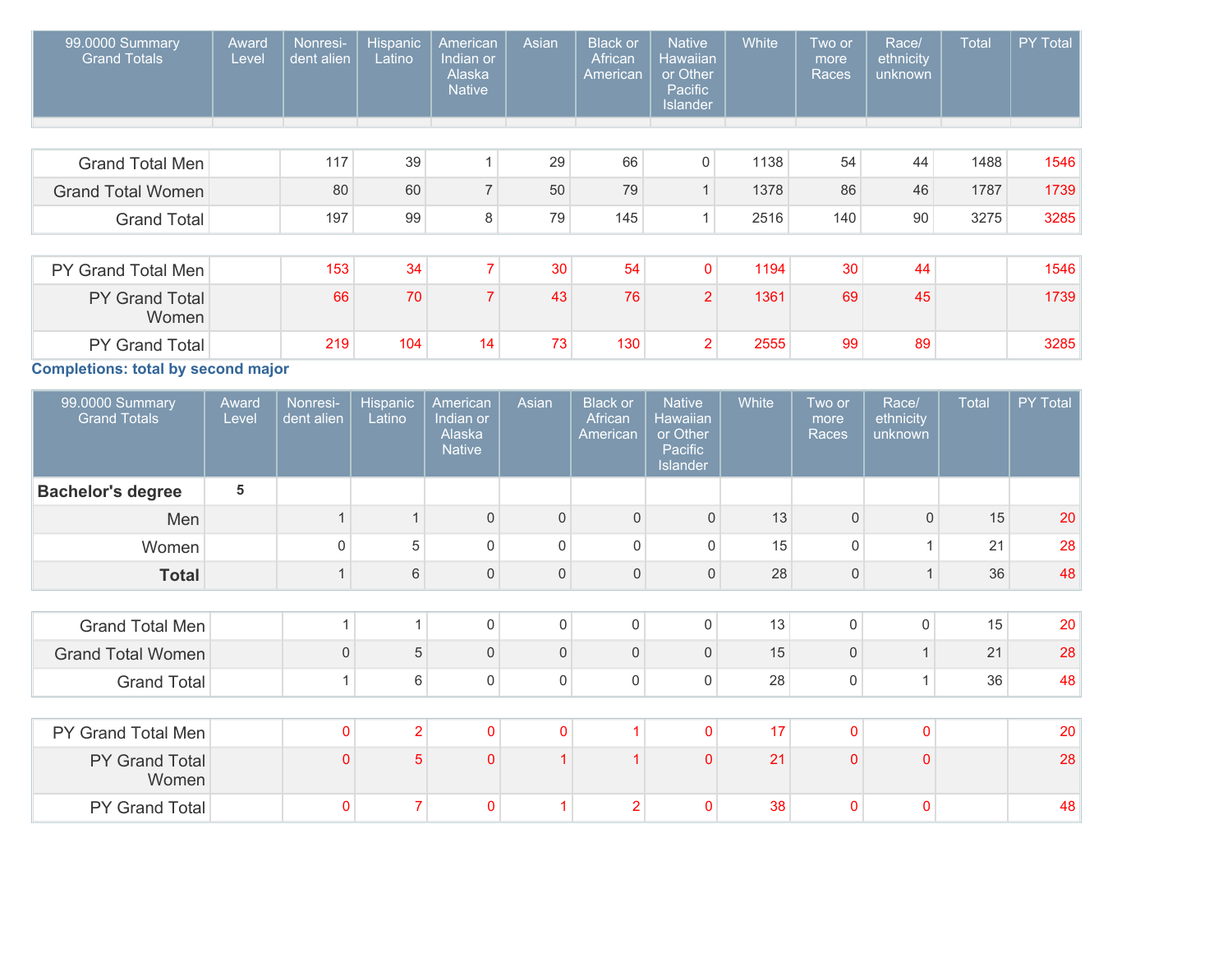All Completers

Institutions must report the following information. (Some data will be pre-populated from the completions by CIP code data.)

## **All Completers**

Number of students by gender and race and ethnicity earning an award between July 1, 2014 and June 30, 2015. Count each student only once, regardless of how many awards he/she earned. The intent of this screen is to collect an unduplicated count of total numbers of *completers*.

•Report Hispanic/Latino individuals of any race as Hispanic/Latino

|                                                        | Men                |                 | Women                     | Total<br><b>Students</b> |              |
|--------------------------------------------------------|--------------------|-----------------|---------------------------|--------------------------|--------------|
|                                                        | Number of Students | Total<br>Awards | <b>Number of Students</b> | Total<br>Awards          |              |
| Nonresident alien                                      | 92                 | 117             | 62                        | 80                       | 154          |
| Hispanic/Latino                                        | 32                 | 39              | 53                        | 60                       | 85           |
| American Indian or<br>Alaska Native                    | $\vert$ 1          | 1               | 17                        | $\overline{7}$           | 8            |
| Asian                                                  | 24                 | 29              | 38                        | 50                       | 62           |
| <b>Black or African</b><br>American                    | 57                 | 66              | 76                        | 79                       | 133          |
| Native Hawaiian or<br>Other Pacific<br><b>Islander</b> | 10                 | $\mathbf 0$     | $\mathbf 1$               | $\mathbf{1}$             | $\mathbf{1}$ |
| White                                                  | 990                | 1,138           | 1,257                     | 1,378                    | 2,247        |
| Two or more races                                      | $\overline{47}$    | 54              | 84                        | 86                       | 131          |
| Race and ethnicity<br>unknown                          | 38                 | 44              | 43                        | 46                       | 81           |
| <b>TOTAL</b>                                           | 1,281              | 1,488           | 1,621                     | 1,787                    | 2,902        |
| PY TOTAL                                               | 1,326              |                 | 1,580                     |                          | 2,906        |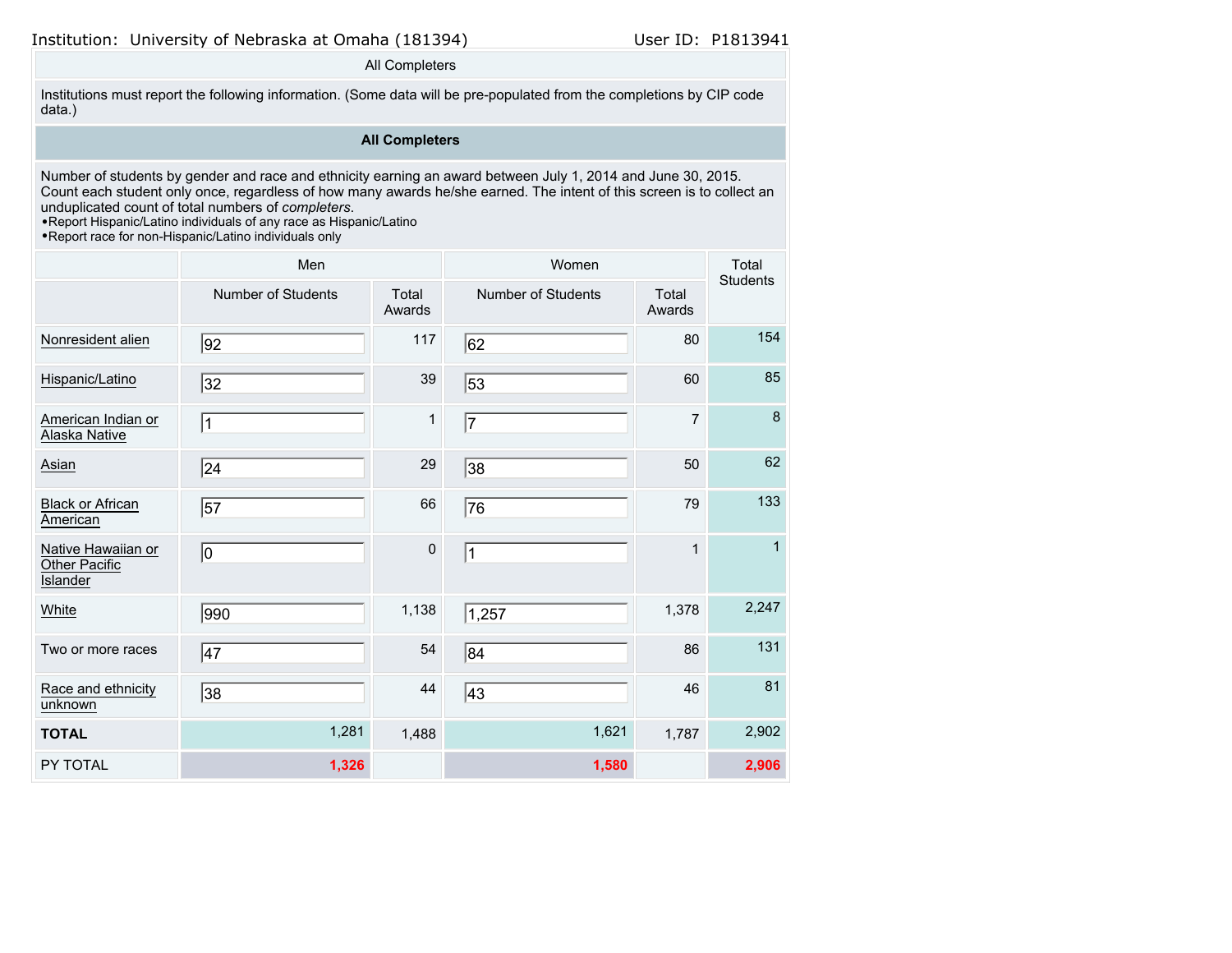Completers by Level

Institutions must report the following information. This screen will be shown for each of the following award categories for which completions have been reported:

- Less than 1-year certificates
- At least 1 but less than 4-year certificates
- Associate's degrees
- Bachelor's degrees
- Master's degrees
- Doctor's degrees
- Postbaccalaureate and post-master's certificates

#### **At least 1 but less than 4-year certificates**

Number of students by gender, by race and ethnicity, and by age earning this award between July 1, 2014 and June 30, 2015. Each student should be counted once per award level. For example, if a student earned a master's degree and a doctor's degree, he/she should be counted once in master's and once in doctor's. A student earning two master's degrees should be counted only once.

•Report Hispanic/Latino individuals of any race as Hispanic/Latino

|                                           | <b>Number of Students</b> | <b>Total Awards</b> |
|-------------------------------------------|---------------------------|---------------------|
|                                           |                           |                     |
| <b>By Gender</b>                          |                           |                     |
| Men                                       | 23                        | 26                  |
| Women                                     | 4                         | $\overline{4}$      |
| <b>TOTAL</b>                              | 27                        | 30                  |
| PY TOTAL                                  |                           |                     |
|                                           |                           |                     |
| <b>By Race/Ethnicity</b>                  |                           |                     |
| Nonresident alien                         | 8                         | $\bf 8$             |
| Hispanic/Latino                           | 10                        | $\mathbf 0$         |
| American Indian or Alaska Native          | 10                        | $\pmb{0}$           |
| Asian                                     | 1                         | $\overline{2}$      |
| <b>Black or African American</b>          | 1                         | $\mathbf{1}$        |
| Native Hawaiian or Other Pacific Islander | 10                        | $\pmb{0}$           |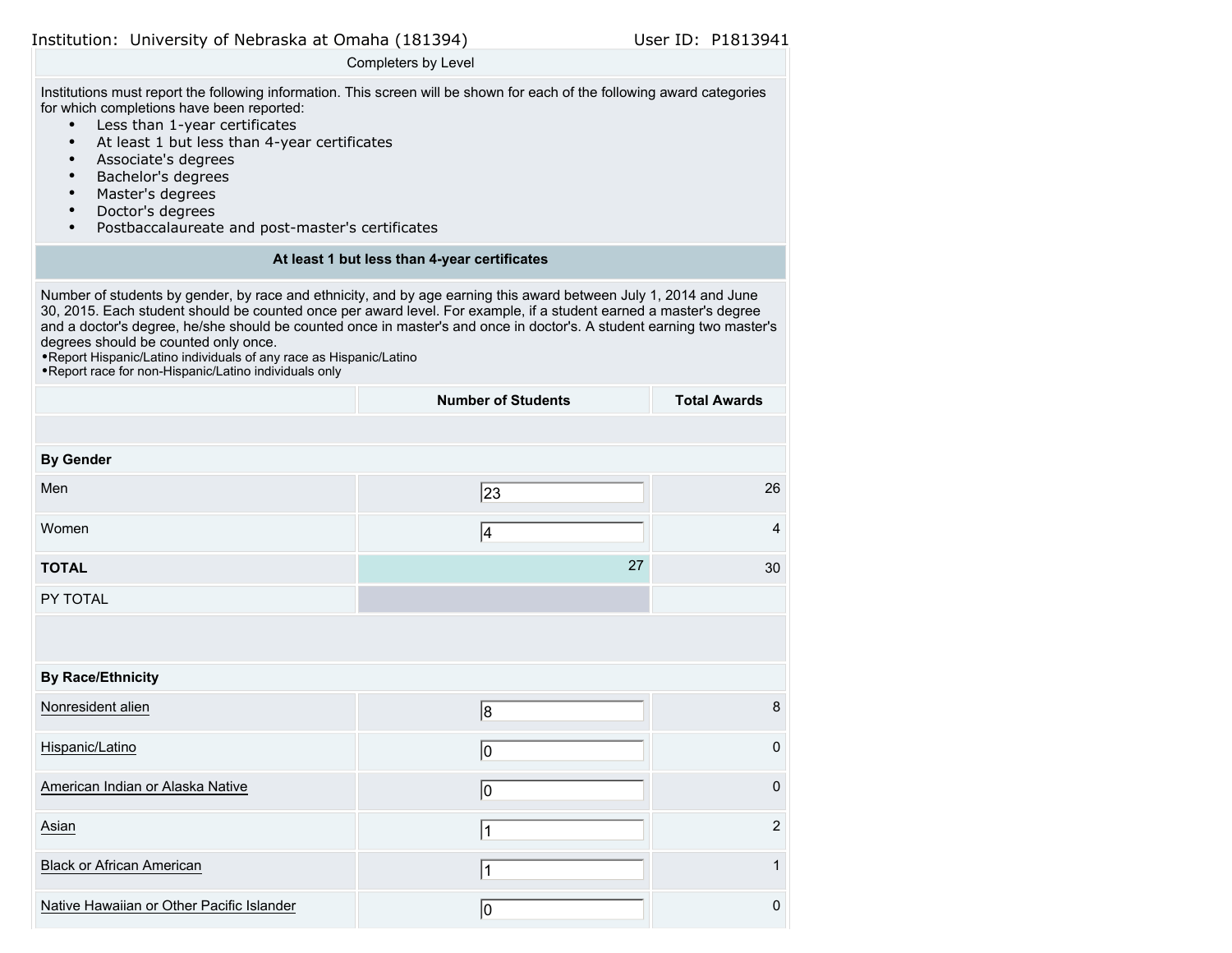| White                      | 15          | $17$   |
|----------------------------|-------------|--------|
| Two or more races          | 1           | 1      |
| Race and ethnicity unknown |             | 1      |
| <b>TOTAL</b>               | 27          | 30     |
|                            |             |        |
| <b>By Age</b>              |             |        |
| Under 18                   | 10          |        |
| 18-24                      | $\sqrt{13}$ |        |
| 25-39                      | 13          |        |
| 40 and Above               | 1           |        |
| Age Unknown                | 0           |        |
| <b>TOTAL</b>               | $27\,$      | $30\,$ |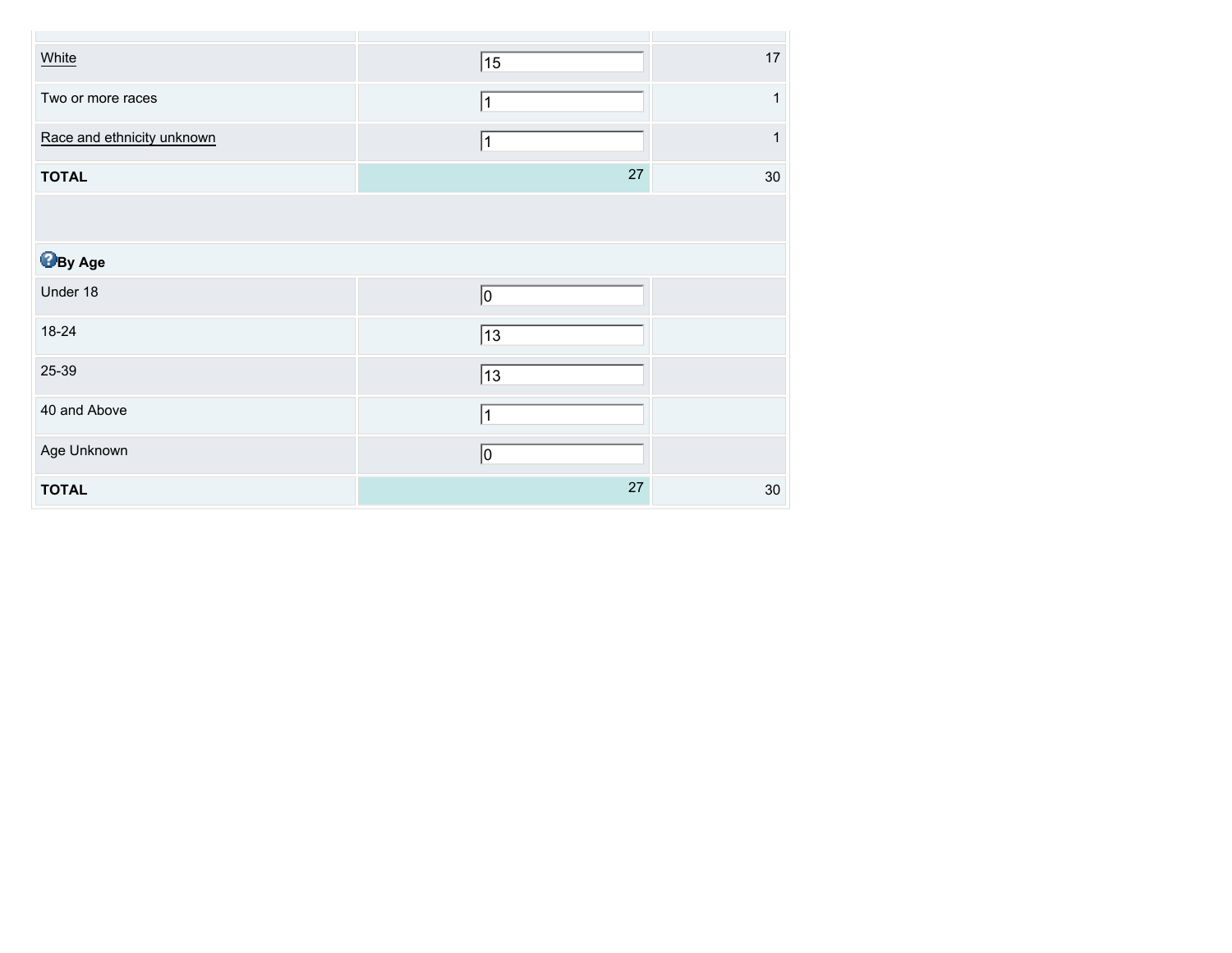Completers by Level

Institutions must report the following information. This screen will be shown for each of the following award categories for which completions have been reported:

- Less than 1-year certificates
- At least 1 but less than 4-year certificates
- Associate's degrees
- Bachelor's degrees
- Master's degrees
- Doctor's degrees
- Postbaccalaureate and post-master's certificates

## **Bachelor's degrees**

Number of students by gender, by race and ethnicity, and by age earning this award between July 1, 2014 and June 30, 2015. Each student should be counted once per award level. For example, if a student earned a master's degree and a doctor's degree, he/she should be counted once in master's and once in doctor's. A student earning two master's degrees should be counted only once.

•Report Hispanic/Latino individuals of any race as Hispanic/Latino

|                                           | <b>Number of Students</b> | <b>Total Awards</b> |
|-------------------------------------------|---------------------------|---------------------|
|                                           |                           |                     |
| <b>By Gender</b>                          |                           |                     |
| Men                                       | 931                       | 1,095               |
| Women                                     | 1,071                     | 1,185               |
| <b>TOTAL</b>                              | 2,002                     | 2,280               |
| PY TOTAL                                  | 2,150                     |                     |
|                                           |                           |                     |
| <b>By Race/Ethnicity</b>                  |                           |                     |
| Nonresident alien                         | 54                        | 81                  |
| Hispanic/Latino                           | 77                        | 90                  |
| American Indian or Alaska Native          | 3                         | $\mathfrak{S}$      |
| Asian                                     | 42                        | 49                  |
| <b>Black or African American</b>          | 105                       | 114                 |
| Native Hawaiian or Other Pacific Islander | 1                         | $\mathbf{1}$        |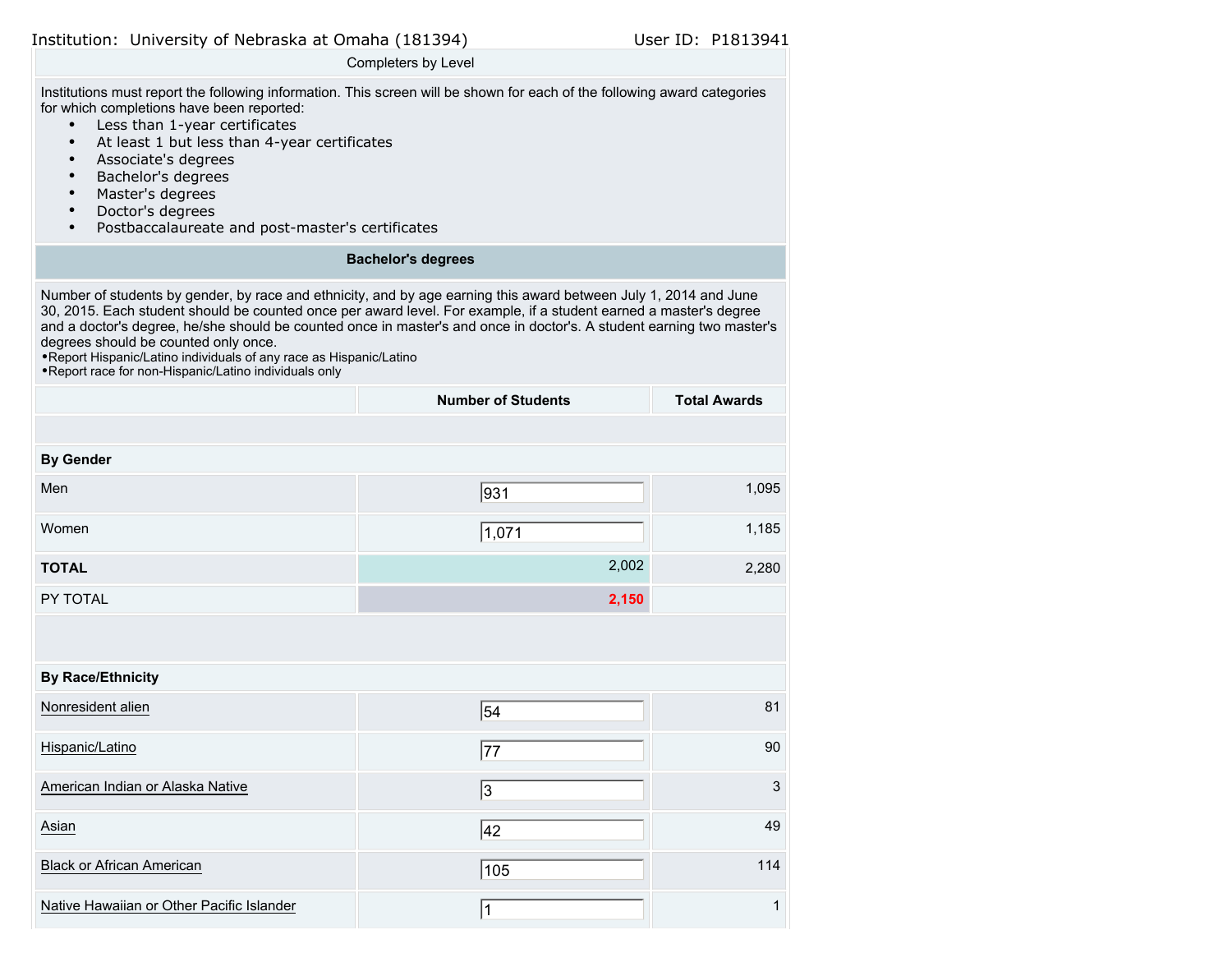| White                      | 1,565       | 1,776  |
|----------------------------|-------------|--------|
| Two or more races          | 92          | 96     |
| Race and ethnicity unknown | 63          | $70\,$ |
| <b>TOTAL</b>               | 2,002       | 2,280  |
|                            |             |        |
| <b>B</b> By Age            |             |        |
| Under 18                   | 0           |        |
| 18-24                      | 1,284       |        |
| 25-39                      | 631         |        |
| 40 and Above               | $\sqrt{87}$ |        |
| Age Unknown                | 0           |        |
| <b>TOTAL</b>               | 2,002       | 2,280  |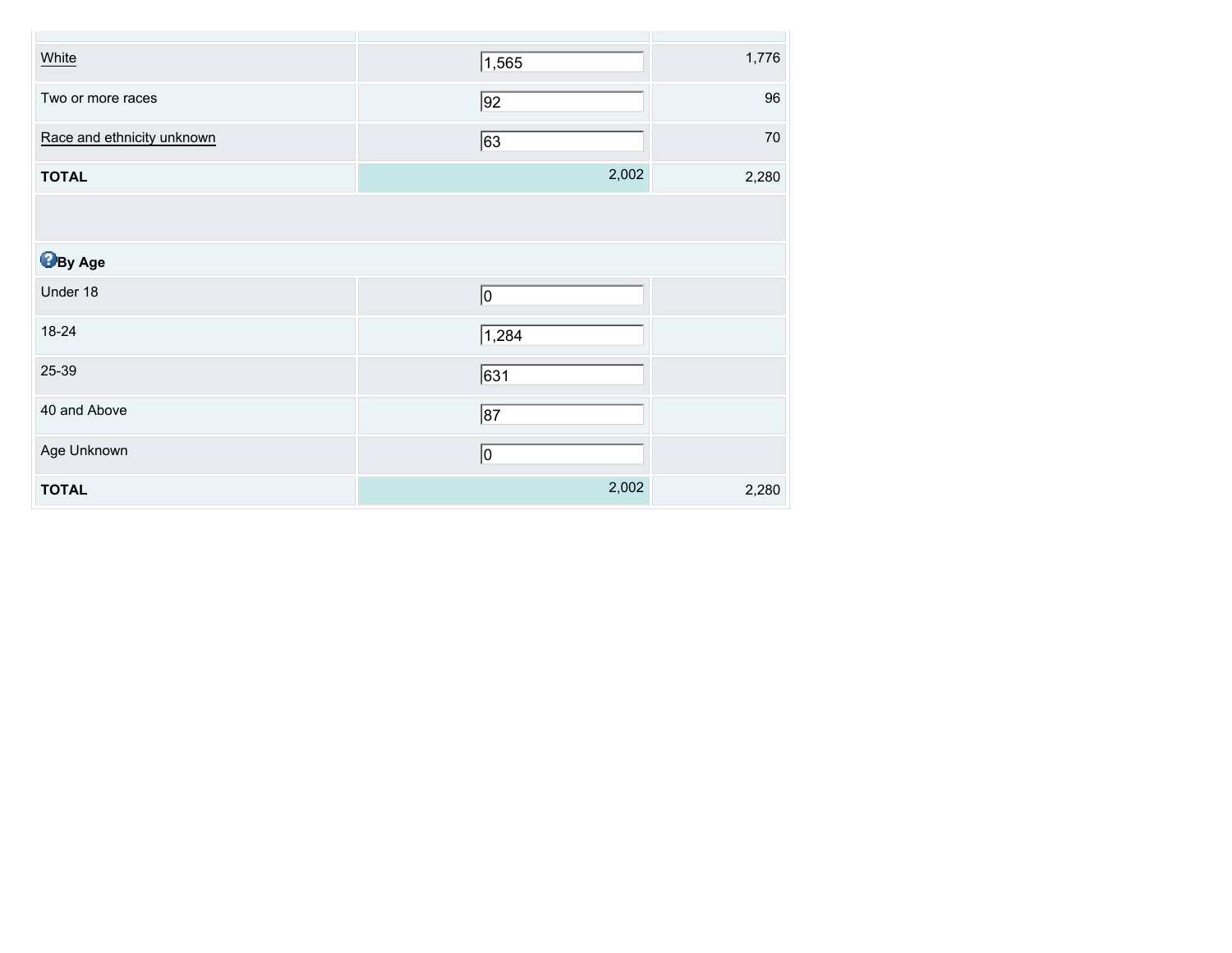Completers by Level

Institutions must report the following information. This screen will be shown for each of the following award categories for which completions have been reported:

- Less than 1-year certificates
- At least 1 but less than 4-year certificates
- Associate's degrees
- Bachelor's degrees
- Master's degrees
- Doctor's degrees
- Postbaccalaureate and post-master's certificates

## **Master's degrees**

Number of students by gender, by race and ethnicity, and by age earning this award between July 1, 2014 and June 30, 2015. Each student should be counted once per award level. For example, if a student earned a master's degree and a doctor's degree, he/she should be counted once in master's and once in doctor's. A student earning two master's degrees should be counted only once.

•Report Hispanic/Latino individuals of any race as Hispanic/Latino

|                                           | <b>Number of Students</b> | <b>Total Awards</b> |
|-------------------------------------------|---------------------------|---------------------|
|                                           |                           |                     |
| <b>By Gender</b>                          |                           |                     |
| Men                                       | 320                       | 325                 |
| Women                                     | 504                       | 509                 |
| <b>TOTAL</b>                              | 824                       | 834                 |
| PY TOTAL                                  | 690                       |                     |
|                                           |                           |                     |
| <b>By Race/Ethnicity</b>                  |                           |                     |
| Nonresident alien                         | 93                        | 96                  |
| Hispanic/Latino                           | 6                         | $\,6\,$             |
| American Indian or Alaska Native          | 5                         | $\overline{5}$      |
| Asian                                     | 17                        | 18                  |
| <b>Black or African American</b>          | 26                        | 26                  |
| Native Hawaiian or Other Pacific Islander | 10                        | $\pmb{0}$           |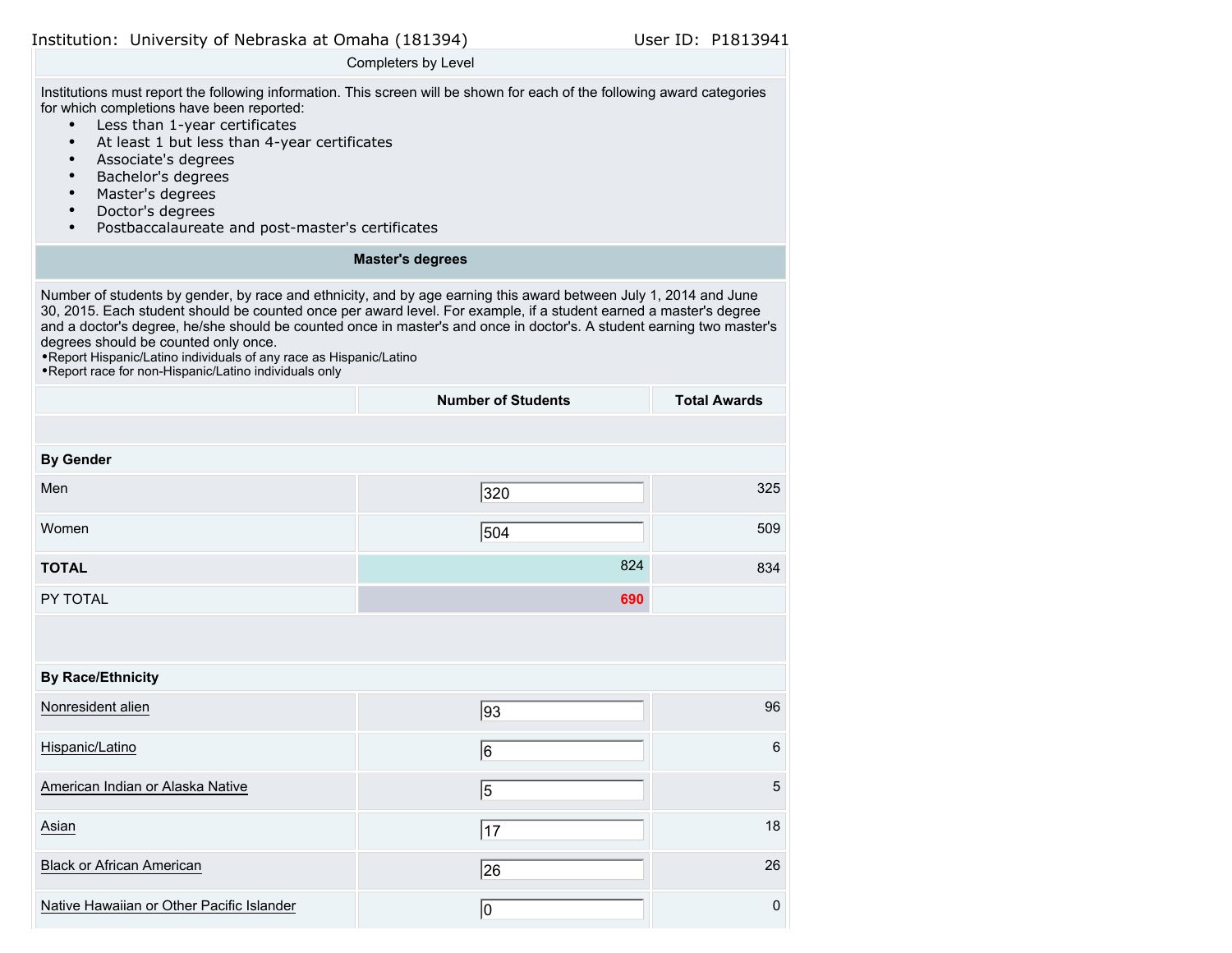| White                      | 623             | 629    |
|----------------------------|-----------------|--------|
| Two or more races          | $\overline{38}$ | 38     |
| Race and ethnicity unknown | 16              | $16\,$ |
| <b>TOTAL</b>               | 824             | 834    |
|                            |                 |        |
| <b>B</b> By Age            |                 |        |
| Under 18                   | 0               |        |
| 18-24                      | $\sqrt{104}$    |        |
| 25-39                      | 587             |        |
| 40 and Above               | $\sqrt{133}$    |        |
| Age Unknown                | 0               |        |
| <b>TOTAL</b>               | 824             | 834    |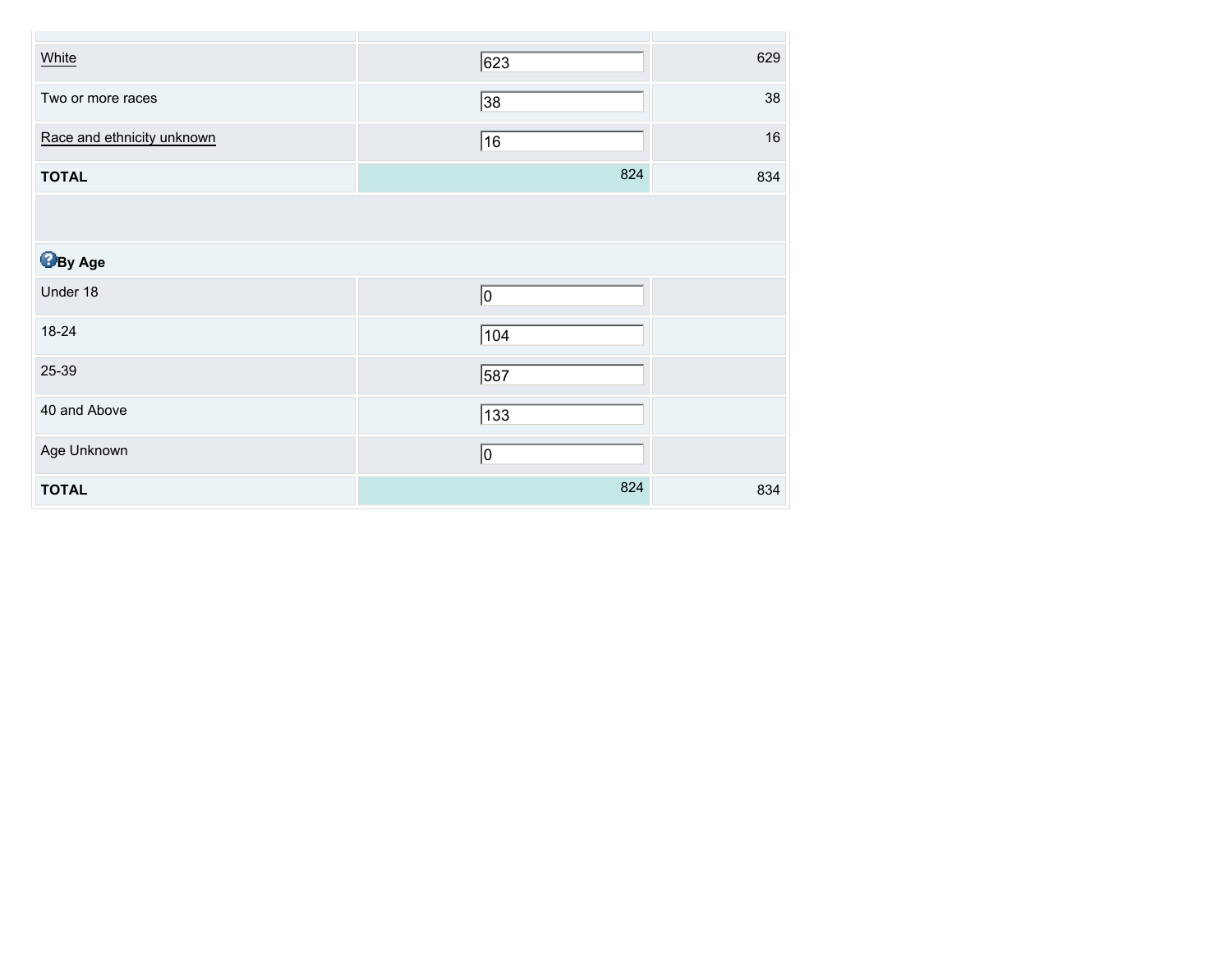Completers by Level

Institutions must report the following information. This screen will be shown for each of the following award categories for which completions have been reported:

- Less than 1-year certificates
- At least 1 but less than 4-year certificates
- Associate's degrees
- Bachelor's degrees
- Master's degrees
- Doctor's degrees
- Postbaccalaureate and post-master's certificates

## **Doctor's degrees**

Number of students by gender, by race and ethnicity, and by age earning this award between July 1, 2014 and June 30, 2015. Each student should be counted once per award level. For example, if a student earned a master's degree and a doctor's degree, he/she should be counted once in master's and once in doctor's. A student earning two master's degrees should be counted only once.

•Report Hispanic/Latino individuals of any race as Hispanic/Latino

|                                           | <b>Number of Students</b> | <b>Total Awards</b> |
|-------------------------------------------|---------------------------|---------------------|
|                                           |                           |                     |
| <b>By Gender</b>                          |                           |                     |
| Men                                       | 12                        | 12                  |
| Women                                     | 15                        | 15                  |
| <b>TOTAL</b>                              | 27                        | 27                  |
| PY TOTAL                                  | 29                        |                     |
|                                           |                           |                     |
| <b>By Race/Ethnicity</b>                  |                           |                     |
| Nonresident alien                         | 3                         | $\mathfrak{S}$      |
| Hispanic/Latino                           | 10                        | $\mathsf{O}\xspace$ |
| American Indian or Alaska Native          | 10                        | $\mathsf 0$         |
| Asian                                     | 10                        | $\pmb{0}$           |
| <b>Black or African American</b>          | 10                        | $\mathsf 0$         |
| Native Hawaiian or Other Pacific Islander | 10                        | $\pmb{0}$           |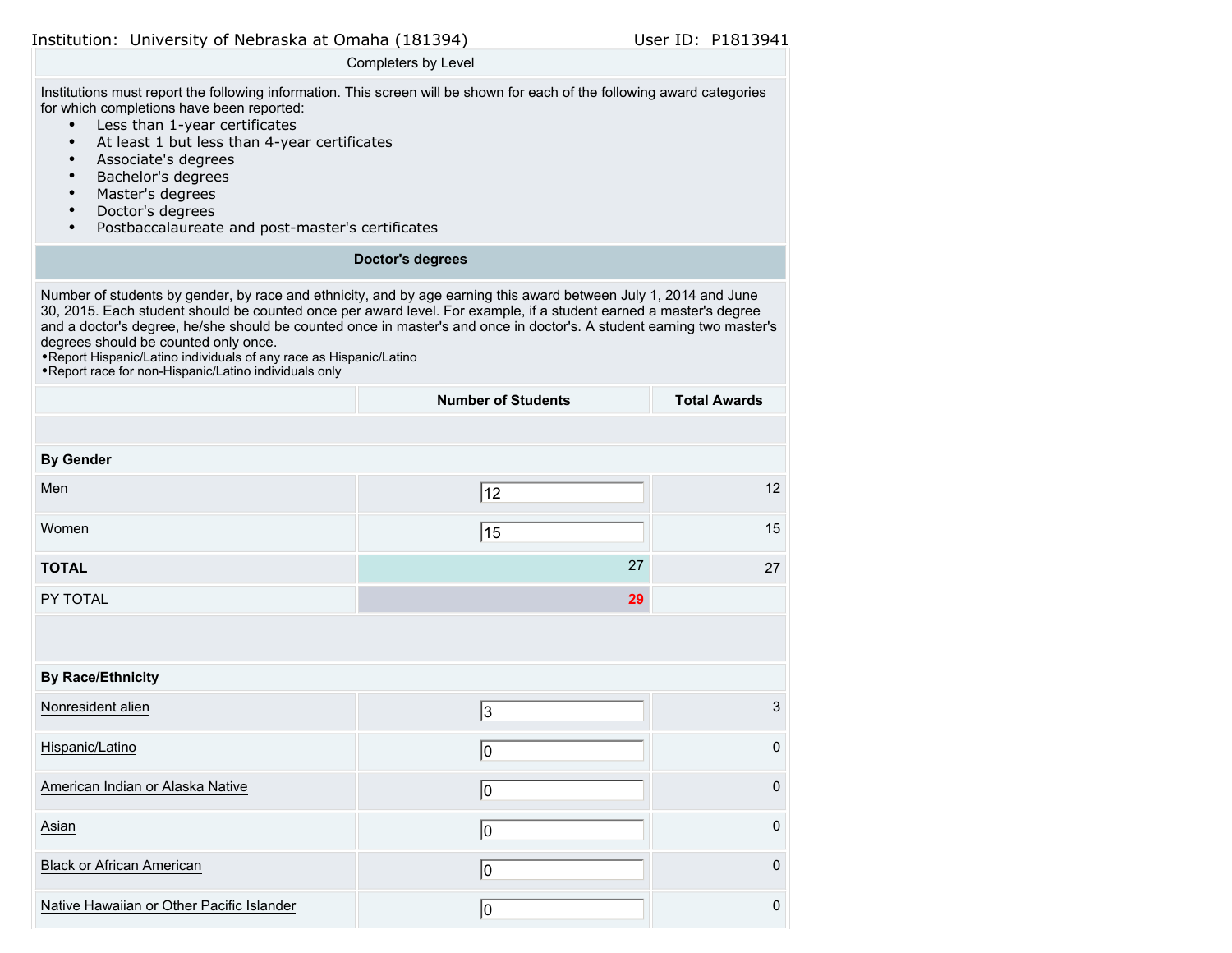| White                      | $\overline{22}$ | 22 |
|----------------------------|-----------------|----|
| Two or more races          | 1               | 1  |
| Race and ethnicity unknown | $\vert$ 1       | 1  |
| <b>TOTAL</b>               | 27              | 27 |
|                            |                 |    |
| <b>B</b> By Age            |                 |    |
| Under 18                   | 10              |    |
| 18-24                      | 10              |    |
| 25-39                      | 15              |    |
| 40 and Above               | 12              |    |
| Age Unknown                | 0               |    |
| <b>TOTAL</b>               | 27              | 27 |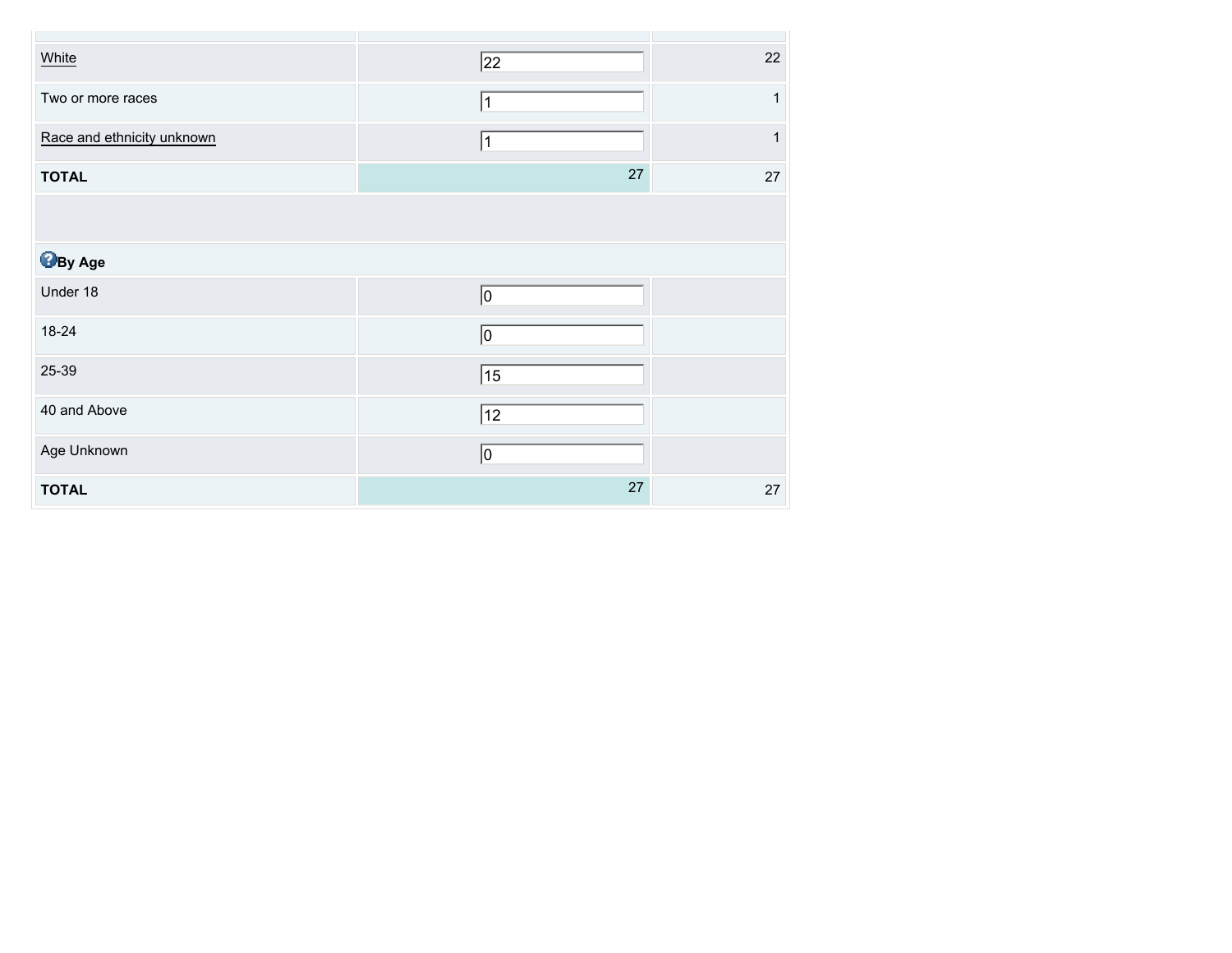Completers by Level

Institutions must report the following information. This screen will be shown for each of the following award categories for which completions have been reported:

- Less than 1-year certificates
- At least 1 but less than 4-year certificates
- Associate's degrees
- Bachelor's degrees
- Master's degrees
- Doctor's degrees
- Postbaccalaureate and post-master's certificates

#### **Postbaccalaureate and post-master's certificates**

Number of students by gender, by race and ethnicity, and by age earning this award between July 1, 2014 and June 30, 2015. Each student should be counted once per award level. For example, if a student earned a master's degree and a doctor's degree, he/she should be counted once in master's and once in doctor's. A student earning two master's degrees should be counted only once.

•Report Hispanic/Latino individuals of any race as Hispanic/Latino

|                                           | <b>Number of Students</b> | <b>Total Awards</b> |
|-------------------------------------------|---------------------------|---------------------|
|                                           |                           |                     |
| <b>By Gender</b>                          |                           |                     |
| Men                                       | 27                        | 30                  |
| Women                                     | 71                        | 74                  |
| <b>TOTAL</b>                              | 98                        | 104                 |
| PY TOTAL                                  | 140                       |                     |
|                                           |                           |                     |
| <b>By Race/Ethnicity</b>                  |                           |                     |
| Nonresident alien                         | 8                         | $\boldsymbol{9}$    |
| Hispanic/Latino                           | 3                         | $\mathfrak{S}$      |
| American Indian or Alaska Native          | 10                        | $\mathbf 0$         |
| Asian                                     | 10                        | 10                  |
| <b>Black or African American</b>          | 4                         | $\overline{4}$      |
| Native Hawaiian or Other Pacific Islander | 10                        | $\pmb{0}$           |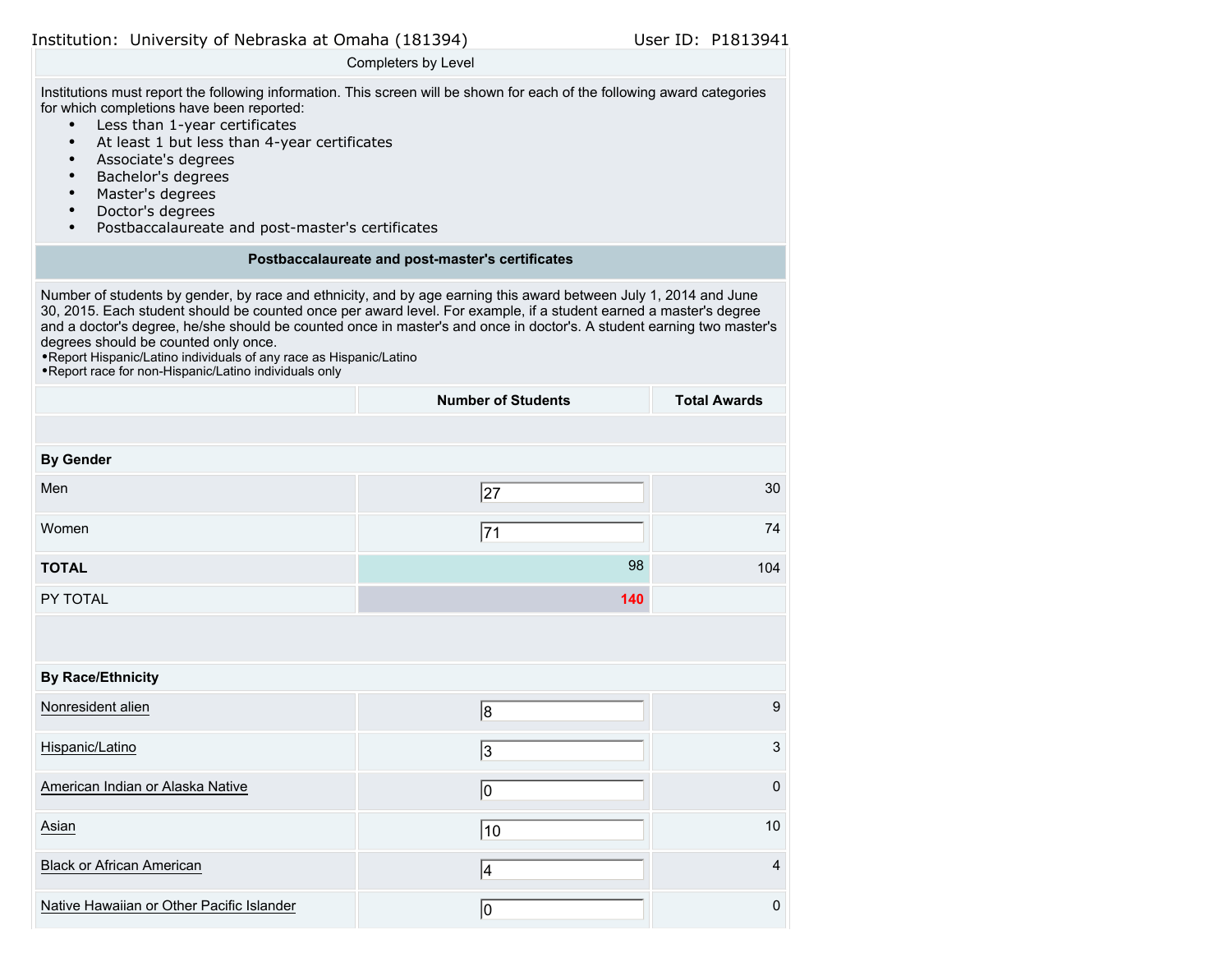| White                      | 67              | $72\,$                  |
|----------------------------|-----------------|-------------------------|
| Two or more races          | 4               | $\overline{\mathbf{4}}$ |
| Race and ethnicity unknown | 2               | $\sqrt{2}$              |
| <b>TOTAL</b>               | 98              | 104                     |
|                            |                 |                         |
| <b>B</b> By Age            |                 |                         |
| Under 18                   | 0               |                         |
| 18-24                      | $\overline{20}$ |                         |
| 25-39                      | $\overline{58}$ |                         |
| 40 and Above               | $\overline{20}$ |                         |
| Age Unknown                | <u> 0</u>       |                         |
| <b>TOTAL</b>               | 98              | 104                     |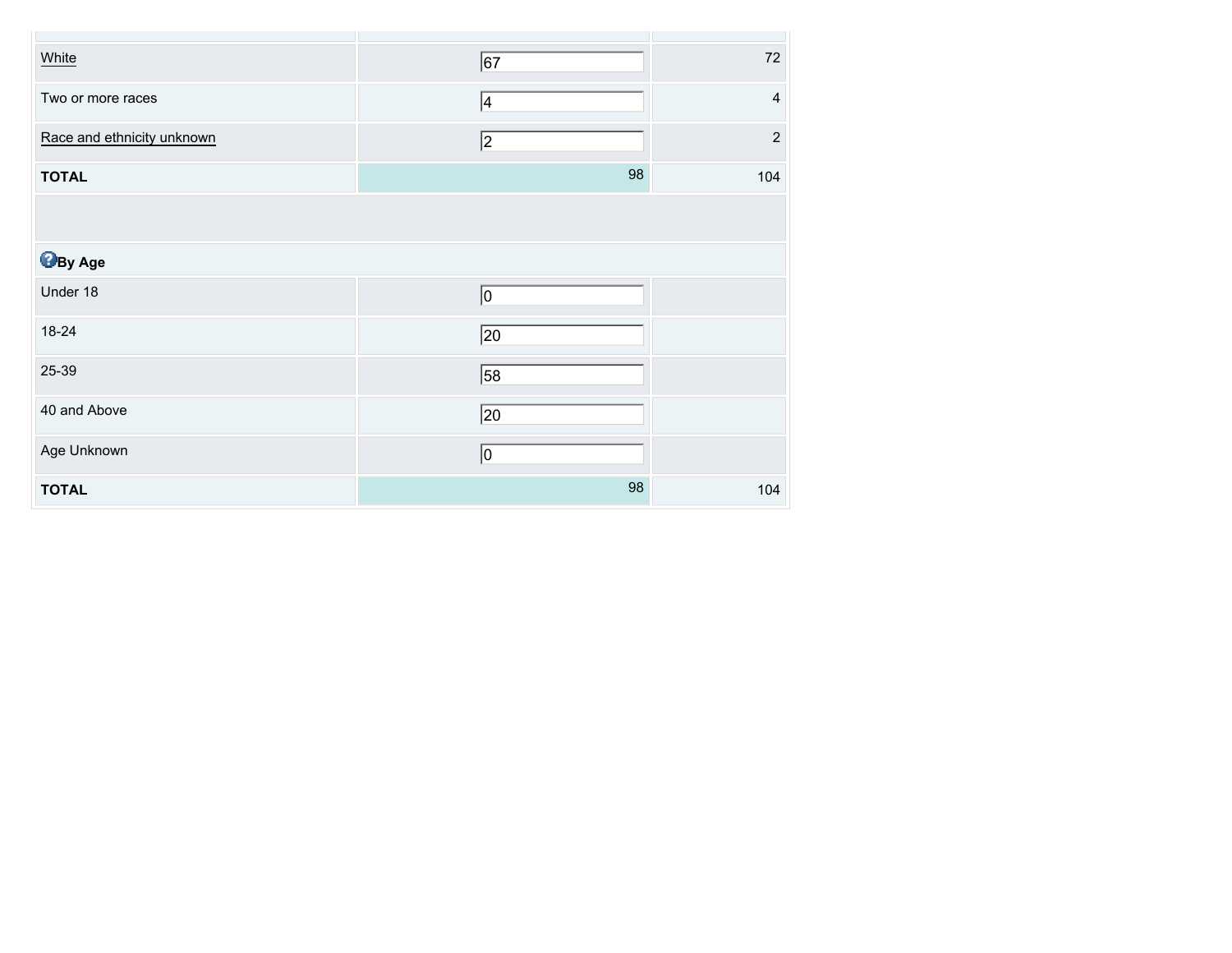IPEDS collects important information regarding your institution. All data reported in IPEDS survey components become available in the IPEDS Data Center and appear as aggregated data in various Department of Education reports. Additionally, some of the reported data appears specifically for your institution through the College Navigator website and is included in your institution's Data Feedback Report (DFR). The purpose of this summary is to provide you an opportunity to view some of the data that, when accepted through the IPEDS quality control process, will appear on the College Navigator website and/or your DFR. College Navigator is updated approximately three months after the data collection period closes and Data Feedback Reports will be available through the [Data Center](http://nces.ed.gov/ipeds/datacenter/) and sent to your institution's CEO in November 2016.

Please review your data for accuracy. If you have questions about the data displayed below after reviewing the data reported on the survey screens, please contact the IPEDS Help Desk at: 1-877-225-2568 or ipedshelp@rti.org.

#### Summary of Completions Data

| <b>Award Level</b>                                                                          | <b>Number of Completions</b> |             |
|---------------------------------------------------------------------------------------------|------------------------------|-------------|
|                                                                                             | 1 <sup>st</sup> major        | $2nd$ major |
| Postsecondary award, certificate, or diploma<br>(at least 2 but less than 4 academic years) | 30                           | 0           |
| Bachelors degree or equivalent                                                              | 2,280                        | 36          |
| Postbaccalaureate certificate                                                               | 97                           | 0           |
| Master's degree                                                                             | 834                          | 0           |
| Post-master's certificate                                                                   | 7                            | 0           |
| Doctor's degree - research/scholarship                                                      | 27                           | 0           |
| Total number of degrees and certificates                                                    | 3.275                        |             |

#### Summary of Completers Data

|                       | <b>Number of Students</b> |       |              |
|-----------------------|---------------------------|-------|--------------|
|                       | <b>Men</b>                | Women | <b>Total</b> |
| <b>All Completers</b> | 1.281                     | 1.621 | 2,902        |